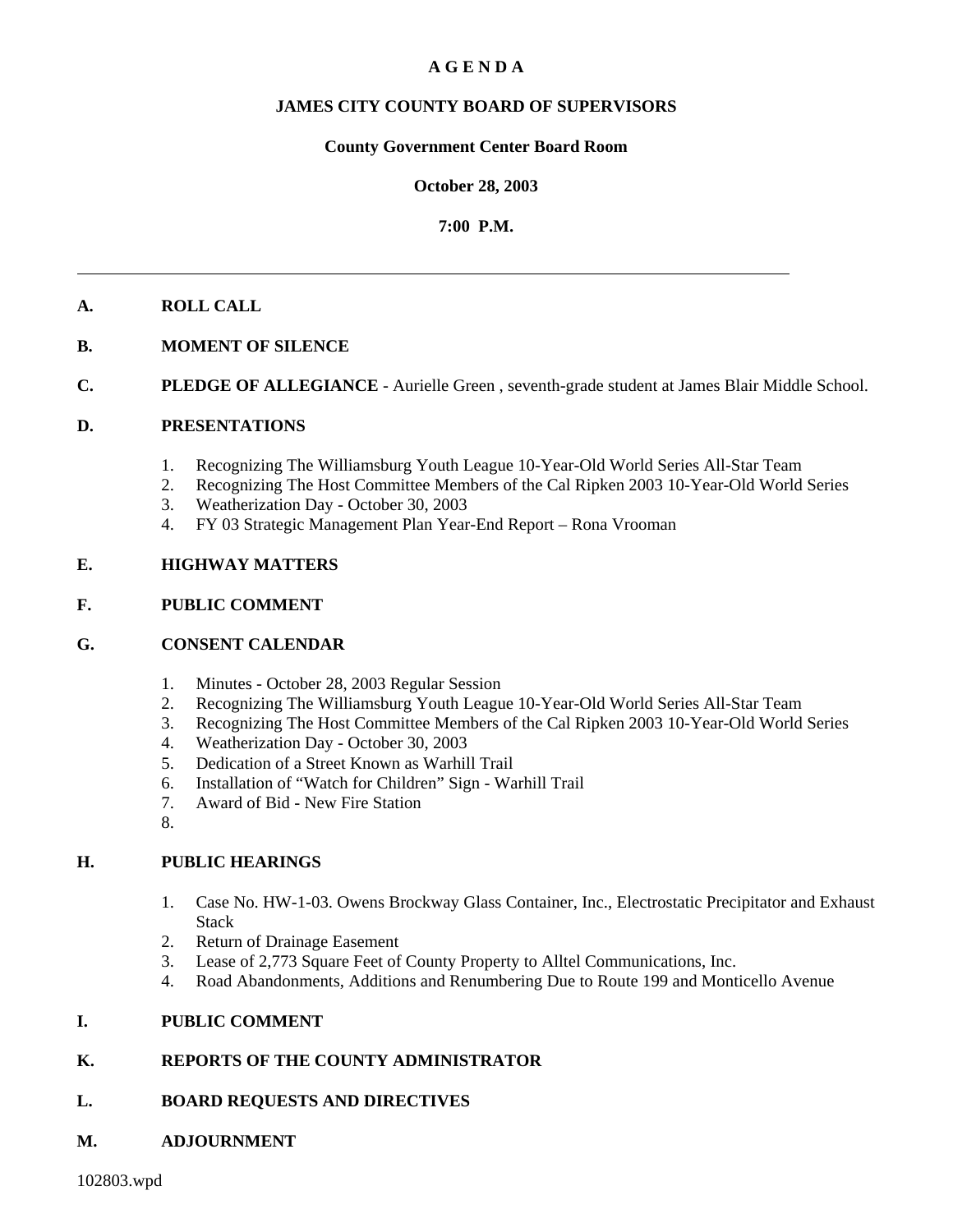DATE: October 28, 2003

TO: The Board of Supervisors

FROM: Rona J. Vrooman, Training and Quality Performance Coordinator

SUBJECT: FY 03 Strategic Management Plan Year-End Report

l

On May 14, 2002, the Board approved the FY 03 Strategic Management Plan. A copy of the FY 03 Strategic Management Plan Year-End Report is provided in the Board's Reading File.

The purpose of the staff presentation is to update the Board concerning the status of the plan's objectives and to provide the Board an overview of accomplishments.

No action is requested on this presentation.

Rona J. Vrooman

\_\_\_\_\_\_\_\_\_\_\_\_\_\_\_\_\_\_\_\_\_\_\_\_\_\_\_\_\_\_\_\_\_

RJV/gb endrpt03.mem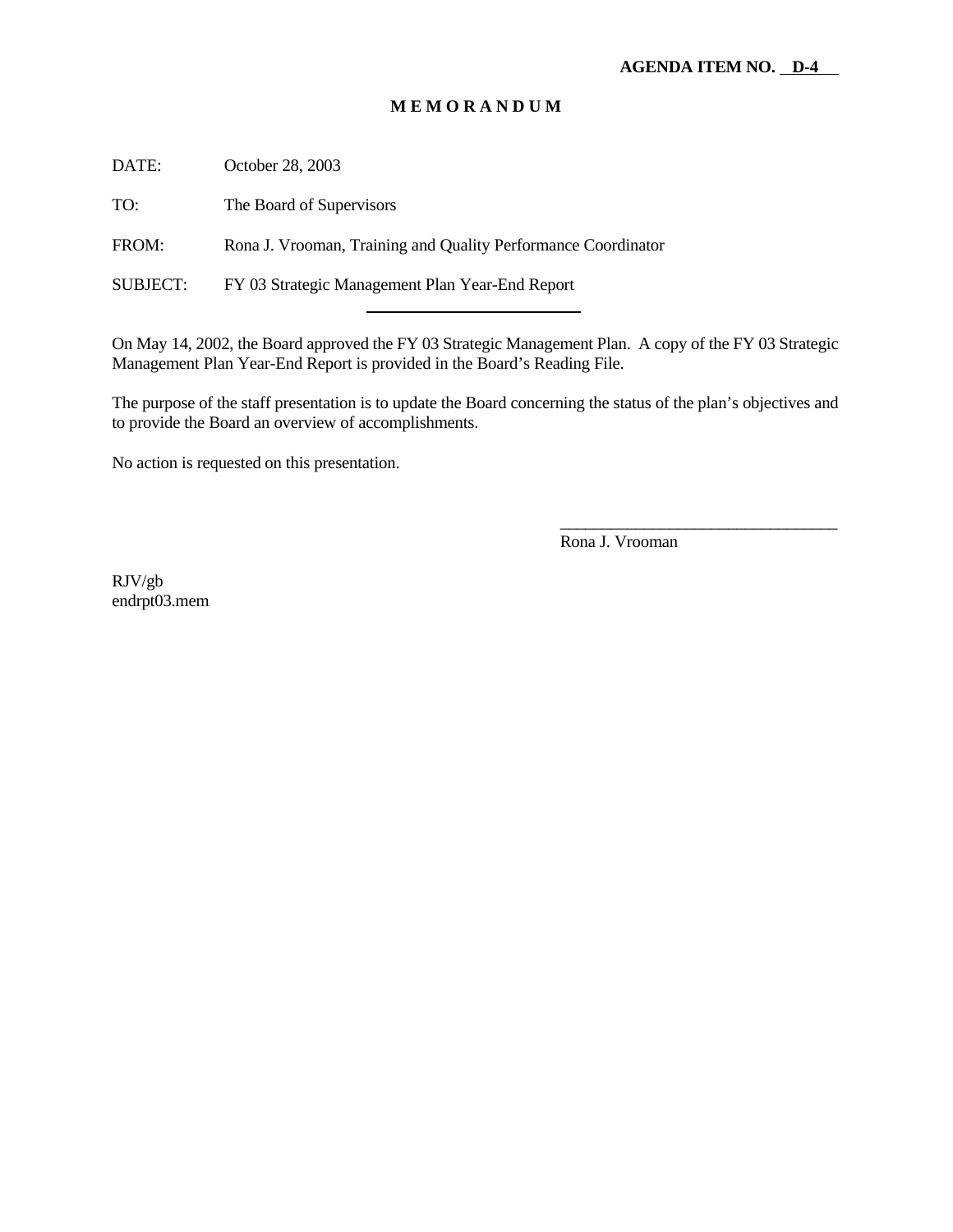## **AT A REGULAR MEETING OF THE BOARD OF SUPERVISORS OF THE COUNTY OF JAMES CITY, VIRGINIA, HELD ON THE 14TH DAY OF OCTOBER, 2003, AT 7:00 P.M. IN THE COUNTY GOVERNMENT CENTER BOARD ROOM, 101 MOUNTS BAY ROAD, JAMES CITY COUNTY, VIRGINIA.**

#### **A. ROLL CALL**

Jay T. Harrison, Sr., Chairman, Berkeley District Bruce C. Goodson, Vice Chairman, Roberts District John J. McGlennon, Jamestown District Michael J. Brown, Powhatan District James G. Kennedy, Stonehouse District

Sanford B. Wanner, County Administrator Frank M. Morton, III, County Attorney

#### **B. MOMENT OF SILENCE**

Mr. Harrison requested the Board and citizens observe a moment of silence.

#### **C. PLEDGE OF ALLEGIANCE**

Sara-Kay Knicely, a Junior at Jamestown High School, led the Board and citizens in the Pledge of Allegiance.

#### **D. HIGHWAY MATTERS**

Mr. Jim Brewer, Virginia Department of Transportation (VDOT), provided an update on the removal of storm debris from the interstate, primary roads, and major collector roads in the County.

Mr. McGlennon requested VDOT repair a pothole on Brookwood Drive (Route 700), and a pothole near the intersection of Lake Powell Road (Route 618) and Marclay Road .

Mr. McGlennon requested a schedule update for the work on Ironbound Road (Route 615) below Sandy Bay Road (Route 681).

Mr. Brewer stated that work would begin on that portion of Ironbound Road in Spring of 2004.

#### **E. PUBLIC COMMENT**

1. Reverend Thomas T. Shields, Sr., representing the Tri-County Pastor's Council, voiced the Council's sentiment that the citizens of the County would like the County to play a more active role in its recovery from the storm including providing information on where citizens can go for help with issues related to insurance disputes, inflated contractor fees, contractors failing to keep commitments to perform work, and available resources and services.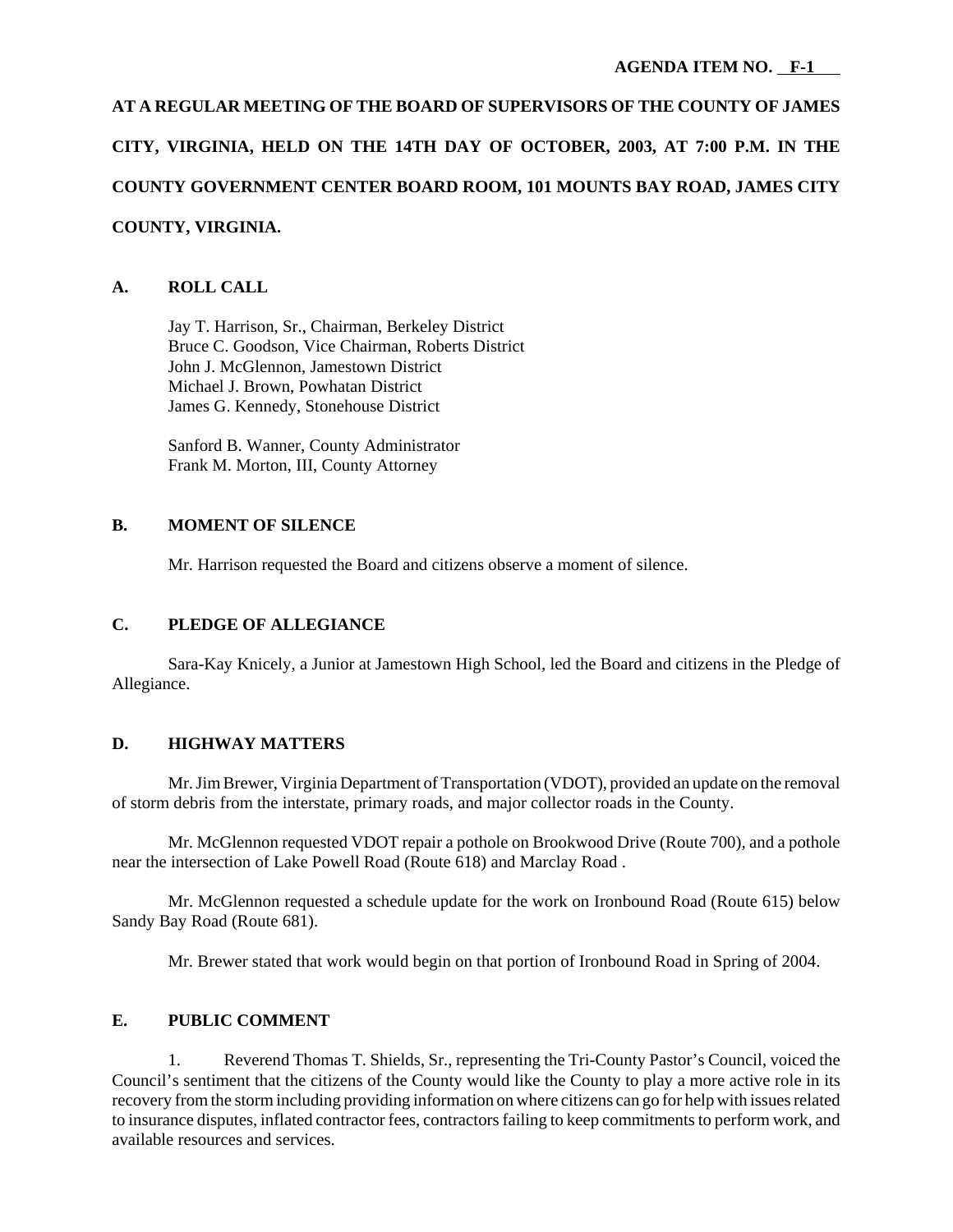Reverend Shields recommended a Town Meeting where representatives of the County and businesses can be on hand to address questions about the needs of the community.

2. Mr. Wayne Nunn, 238 Lock Haven, stated concern regarding the real estate assessments, tax rates, apparent inequity in assessments within subdivisions, and requested the Board have an independent assessment audit performed in the County.

3. Mr. Ed Oyer, 139 Indian Circle, stated concern that citizen calls to 911 were told that the call was logged on the list, that citizens were not aware of any representatives checking in on Districts after the storm, that not all affected citizens were notified about the boil water notices or where they could get bottled water, and requested the overhanging trees on roadways be evaluated for removal.

#### **F. PRESENTATION**

Mr. Harrison recognized Mr. Joe McCleary and Mr. A. Joe Poole, III, Planning Commission members, in the audience.

1. Planning Commission Annual Report FY 2002-2003

Mr. Joe Poole, Chairman of the Planning Commission, presented an overview of the Planning Commission's FY 2002-2003 Annual Report and highlighted some of its accomplishments and projects.

Mr. McGlennon thanked the Planning Commission and Planning staff for its accomplishments and work on the Comprehensive Plan update.

#### **G. CONSENT CALENDAR**

Mr. McGlennon made a motion to adopt the items on the Consent Calendar.

On a roll call vote, the vote was: AYE: McGlennon, Brown, Goodson, Kennedy, Harrison (5). NAY:

 $(0)$ .

- 1. Minutes
	- a. September 9, 2003, Regular Meeting
	- b. September 20, 2003, Special Meeting
	- c. September 23, 2003, Work Session
- 2. Strengthening Families Program Grant

#### **R E S O L U T I O N**

#### STRENGTHENING FAMILIES PROGRAM - GRANT

WHEREAS, James City County has received a grant to implement the Strengthening Families Program.

NOW, THEREFORE, BE IT RESOLVED that the Board of Supervisors of James City County, Virginia, hereby authorizes the following appropriation to the Special Projects/Grants Fund: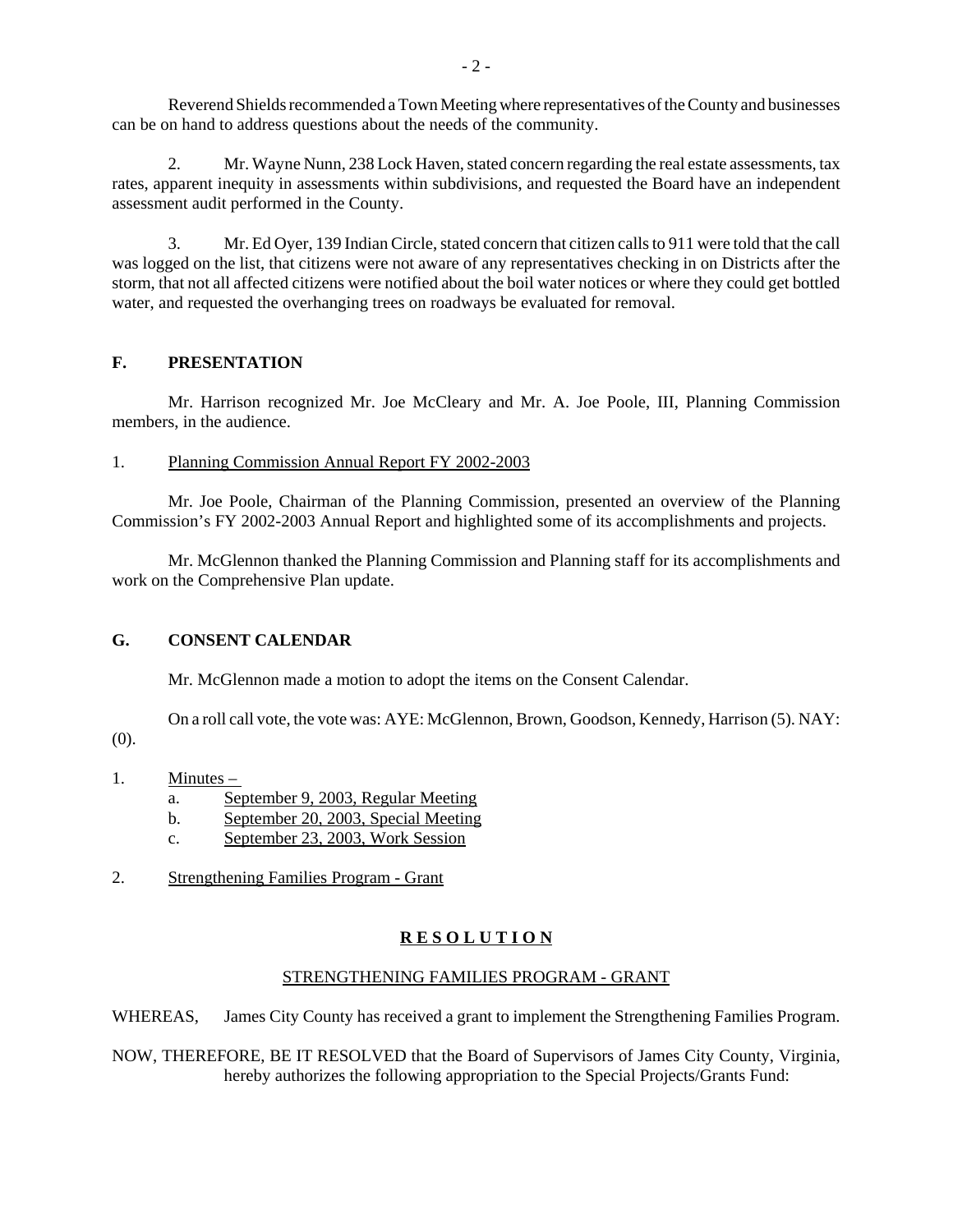Revenue:

| Historic Triangle Substance Abuse Coalition | \$4,025 |
|---------------------------------------------|---------|
|---------------------------------------------|---------|

Expenditure:

Office of Community Services  $$4,025$ 

3. Carry Forward funds – Records Management System

#### **R E S O L U T I O N**

#### CARRY FORWARD FUNDS – RECORDS MANAGEMENT SYSTEM

- WHEREAS, the Police Department applied for and received a grant from the Department of Criminal Justice Services for a new Records Management System in the amount of \$134,900 in FY 2002; and
- WHEREAS, the Police Department added an additional \$36,500 for training, travel, and equipment purchases that weren't covered by the grant; and
- WHEREAS, the Board of Supervisors approved the acceptance of the grant and the necessary matching funds on January 8, 2002; and
- WHEREAS, the Police Department will have expended or obligated \$150,588 of any grant funds by June 30, 2003.
- NOW, THEREFORE, BE IT RESOLVED that the Board of Supervisors of James City County, Virginia, declare \$20,812 as a continuing appropriation from the FY 03 Police Department's budget (001-062-0530) to be carried forward to the FY 04 Budget for the purpose of completing the Records Management System.
- 4. Appropriation FY 04 Commonwealth Mass Transit Capital Matching Grant (Williamsburg Area Transport)

#### **R E S O L U T I O N**

#### APPROPRIATION - FY 04 COMMONWEALTH MASS TRANSIT

#### CAPITAL MATCHING GRANT (WILLIAMSBURG AREA TRANSPORT)

- WHEREAS, the Commonwealth of Virginia has made matching capital revenues available to assist public transportation; and
- WHEREAS, the Board of Supervisors is desirous of securing said funds in support of Williamsburg Area Transport operations.
- NOW, THEREFORE, BE IT RESOLVED that the Board of Supervisors of James City County, Virginia, authorizes the County Administrator to accept this capital award in the amount of \$85,000 for bus shelters and two operational support vehicles.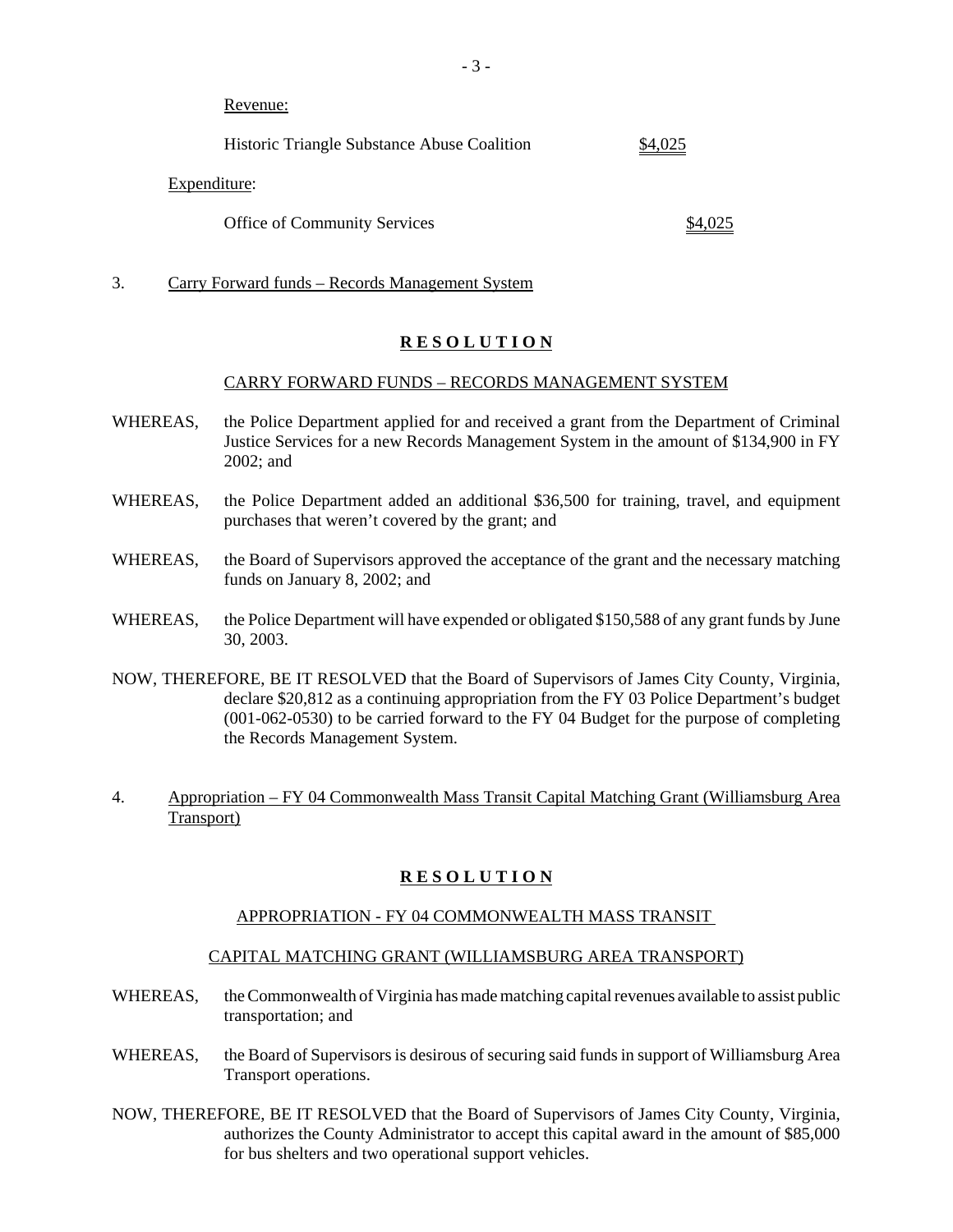#### BE IT FURTHER RESOLVED that the Board of Supervisors makes the following appropriation to the FY 04 Williamsburg Area Transport Budget:

#### Revenues:

| <b>Federal Matching Funds</b> | \$68,000 |
|-------------------------------|----------|
| <b>State Matching Funds</b>   | 6,800    |
| <b>Local Matching Funds</b>   | 10,200   |
|                               | \$85,000 |
| Expenditure:                  |          |
| Williamsburg Area Transport   |          |

5. Budget Transfer – Commonwealth Attorney's Office

#### **R E S O L U T I O N**

#### BUDGET TRANSFER - COMMONWEALTH ATTORNEY'S OFFICE

- WHEREAS, the position of Deputy Commonwealth Attorney is vacant; and
- WHEREAS, an experienced prosecutor from a neighboring locality is qualified for the position; and
- WHEREAS, additional funding in the amount of \$14,615 is needed to match her current salary; and
- WHEREAS the necessary funds are available in Operating Contingency.
- NOW, THEREFORE, BE IT RESOLVED by the Board of Supervisors of James City County, Virginia, that \$14,615 in funds budgeted in FY 2004 Operating Contingency be transferred to the Commonwealth Attorney's Office.
- 6. Contingency Transfer Peninsula Public Health District

#### **R E S O L U T I O N**

#### CONTINGENCY TRANSFER – PENINSULA PUBLIC HEALTH DISTRICT

- WHEREAS, the Peninsula Public Health District (District) received additional, unanticipated funds from the Commonwealth for employee pay and Virginia Retirement System (VRS) increases, each requiring additional local matching funds; and
- WHEREAS, in addition, the District has experienced a surge of new activity, specifically in environmental health services for water and septic systems; and
- WHEREAS, the District has requested additional funds from all five of the localities that are included within the District.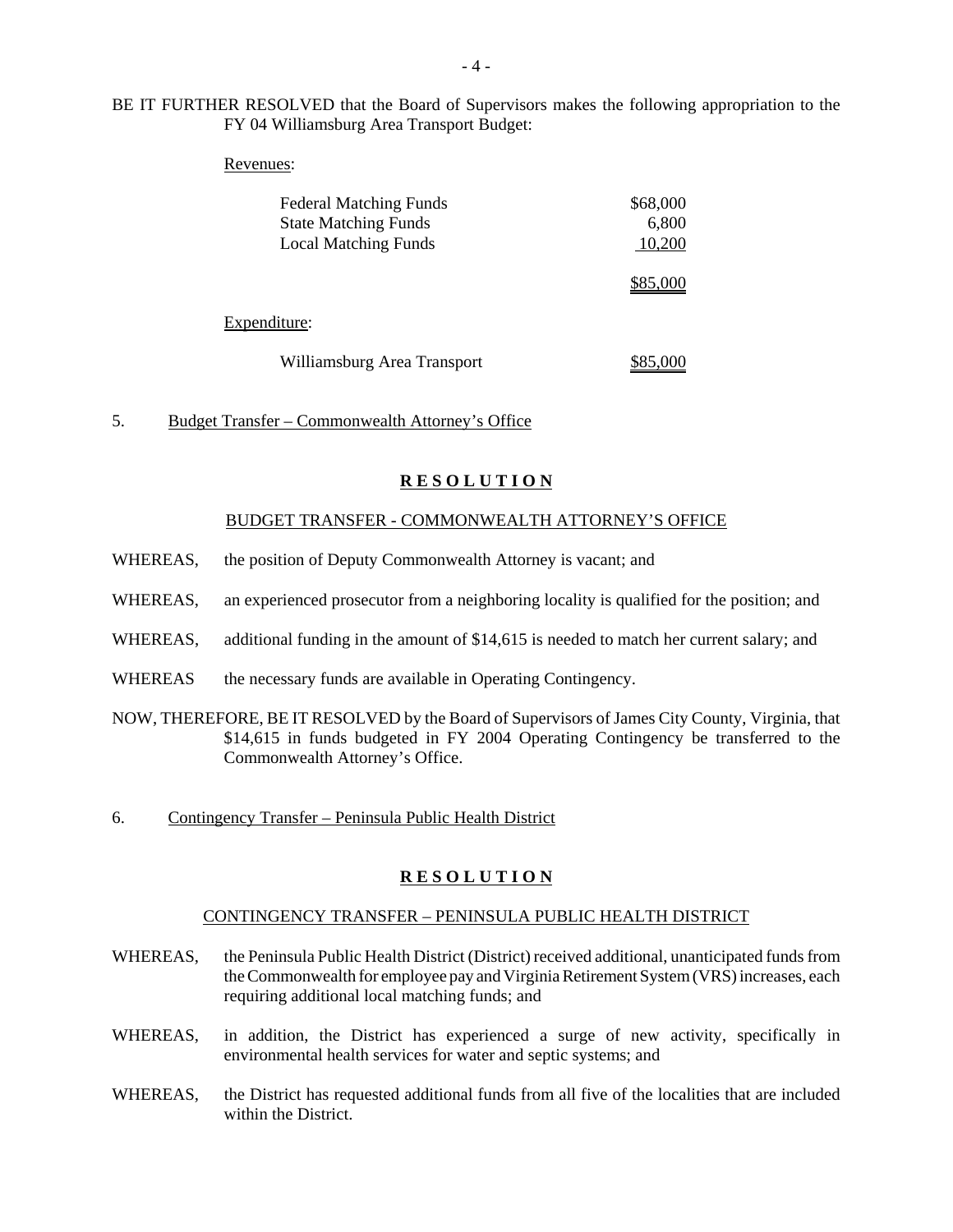NOW, THEREFORE, BE IT RESOLVED that the Board of Supervisors of James City County, Virginia, hereby increases the FY 2004 Operating Budget allotment to the District by \$24,836 and authorizes a transfer from Operating Contingency to fund that request.

#### 7. FY 2005-2010 Six-Year Improvement Program

#### **R E S O L U T I O N**

#### 2005 - 2010 SIX-YEAR IMPROVEMENT PROGRAM

- WHEREAS, the James City County Board of Supervisors believes that a safe, efficient, and adequate transportation network is vital to the future of the County, the region, and State; and
- WHEREAS, the James City County Comprehensive Plan and/or regional and State transportation plans and studies conclude that the following highway projects are essential to permit the safe and efficient movement of traffic in the Williamsburg-James City County area and promote economic development; and
- WHEREAS, there exists a pressing need to implement the projects below in order to relieve traffic congestion which impedes the actions of emergency vehicles and personnel, causes inconvenience and delays, and contributes the major source of air pollution to the area.
- NOW, THEREFORE, BE IT RESOLVED by the Board of Supervisors of James City County, Virginia, that the following list comprises the highest priority primary highway projects in James City County:
	- On schedule completion of the widening of the existing sections of Route 199 to four lanes;
	- On schedule completion of the Route 199/Route 31 intersection improvements, with adequate pedestrian facilities;
	- Funding the construction of Route 60 relocation with priority given to the section between Route 60 at a point east of Blow Flats Road in the County to the Fort Eustis Interchange in the City of Newport News;
	- On schedule completion of the Monticello Avenue/Ironbound Road intersection improvement, with improvements being completed prior to the widening of Ironbound Road;
	- Funding for landscaping along the Route 199 corridor;
	- Proceeding with the next phases of preliminary design and environmental study for the Capital-to-Capital Bikeway project consistent with a resolution adopted by the Board of Supervisors on November 10, 1998;
	- Continued support for the Greensprings Interpretive Trail project; and
	- Support for the Peninsula Light Rail Project.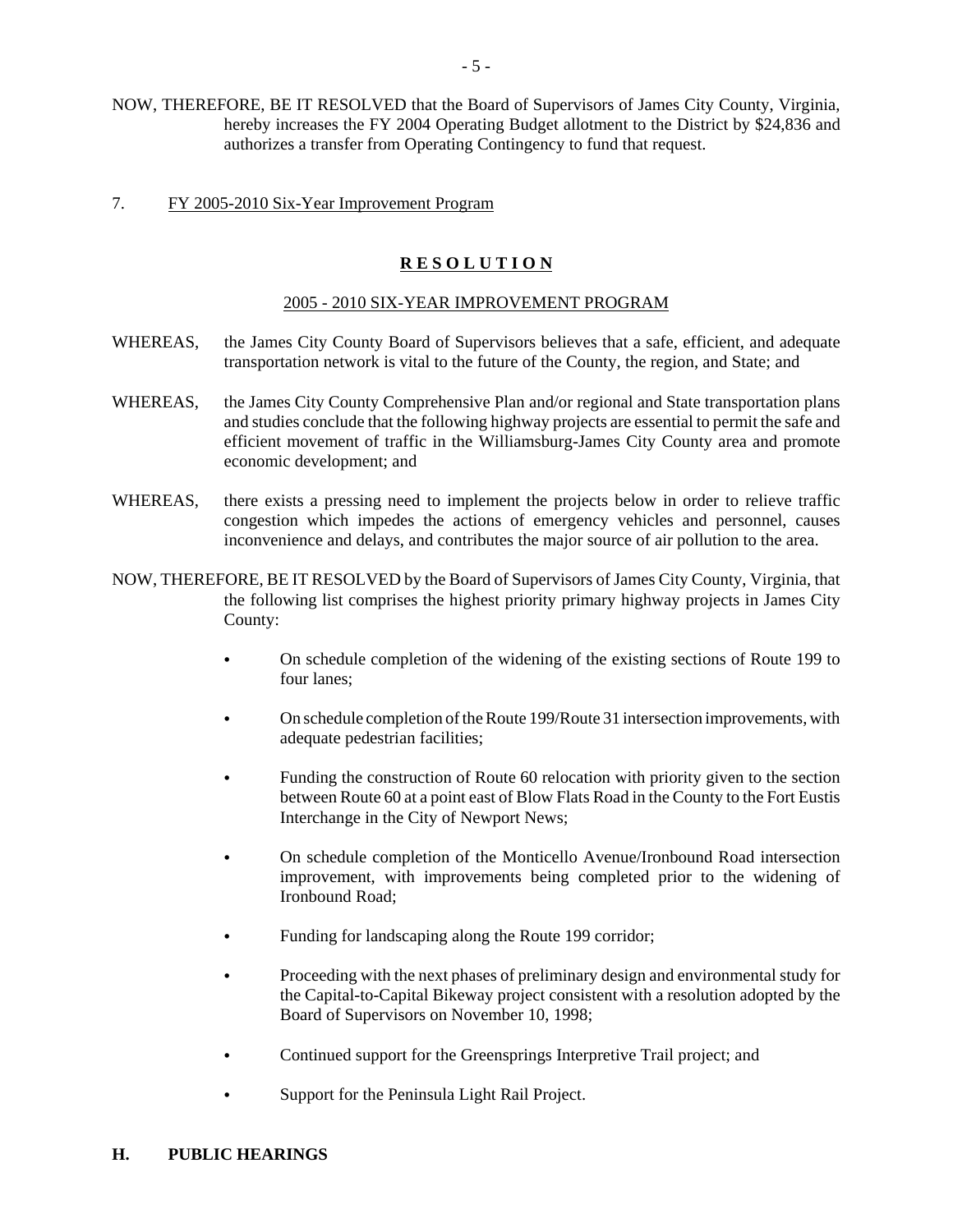#### 1. Case Nos. Z-6-03/MP-4-03. New Town – Sections 2 and 4 Rezoning Amendment

Ms. Karen Drake, Senior Planner, stated that Alvin P. Anderson of Kaufman & Canoles applied on behalf of New Town Associates, LLC, to amend the Master Plan, Proffers, and New Town Design Guidelines for approximately 85.6 acres of New Town Sections 2 and 4 zoned M-1, Limited Business, R-8, Rural Residential, with proffers and an approved Master Plan, and MU, Mixed Use, with proffers; at the intersection of Ironbound Road and Monticello Avenue (northwest corner) across from the Courthouse and further identified as a portion of Parcel No. (1-50) on the James City County Real Estate Tax Map No. (38-4).

- 6 -

Staff found the proposal to be generally consistent with the adopted 1997 New Town Master Plan and Design Guidelines; and found the proposed development compatible with the surrounding zoning and development and the 2003 Comprehensive Plan recommendations.

Staff also found that the proposed proffers sufficiently mitigate anticipated impacts.

The Planning Commission voted unanimously to recommend approval of the rezoning at its meeting on September 8, 2003.

Staff recommended approval of the rezoning application and acceptance of the voluntary proffers.

Mr. Harrison opened the Public Hearing.

1. Mr. Greg Davis of Kaufman & Canoles, representing the applicant, provided an overview of the proposal and requested the Board approve the application.

Mr. Brown requested an explanation for the necessity to curb cut Monticello Avenue for a right-in only entrance to the site.

Mr. Davis stated that it is the safest traffic alternative to accessing the site with the imitations in interconnecting the site within the New Town development.

Mr. Brown inquired if additional right-in only curb cuts are anticipated.

Mr. Davis stated that the Master Plan does not show any, however he was unable to say for certain that no additional cuts would be requested.

Mr. Brown stated that additional curb cuts would impact the character uniqueness of the development.

Mr. McGlennon inquired how traffic would be directed out of the parking lot into the New Town development at the entrance/exit point.

Mr. Davis and Mr. Marvin Sowers, Director of Planning, stated that there are no plans for signage structures to direct traffic at the enter/exit point.

As no one else wished to speak to this matter, Mr. Harrison closed the Public Hearing.

Mr. Goodson made a motion to adopt the revised resolution.

On a roll call vote, the vote was: AYE: McGlennon, Brown, Goodson, Kennedy, Harrison (5). NAY: (0).

#### **R E S O L U T I O N**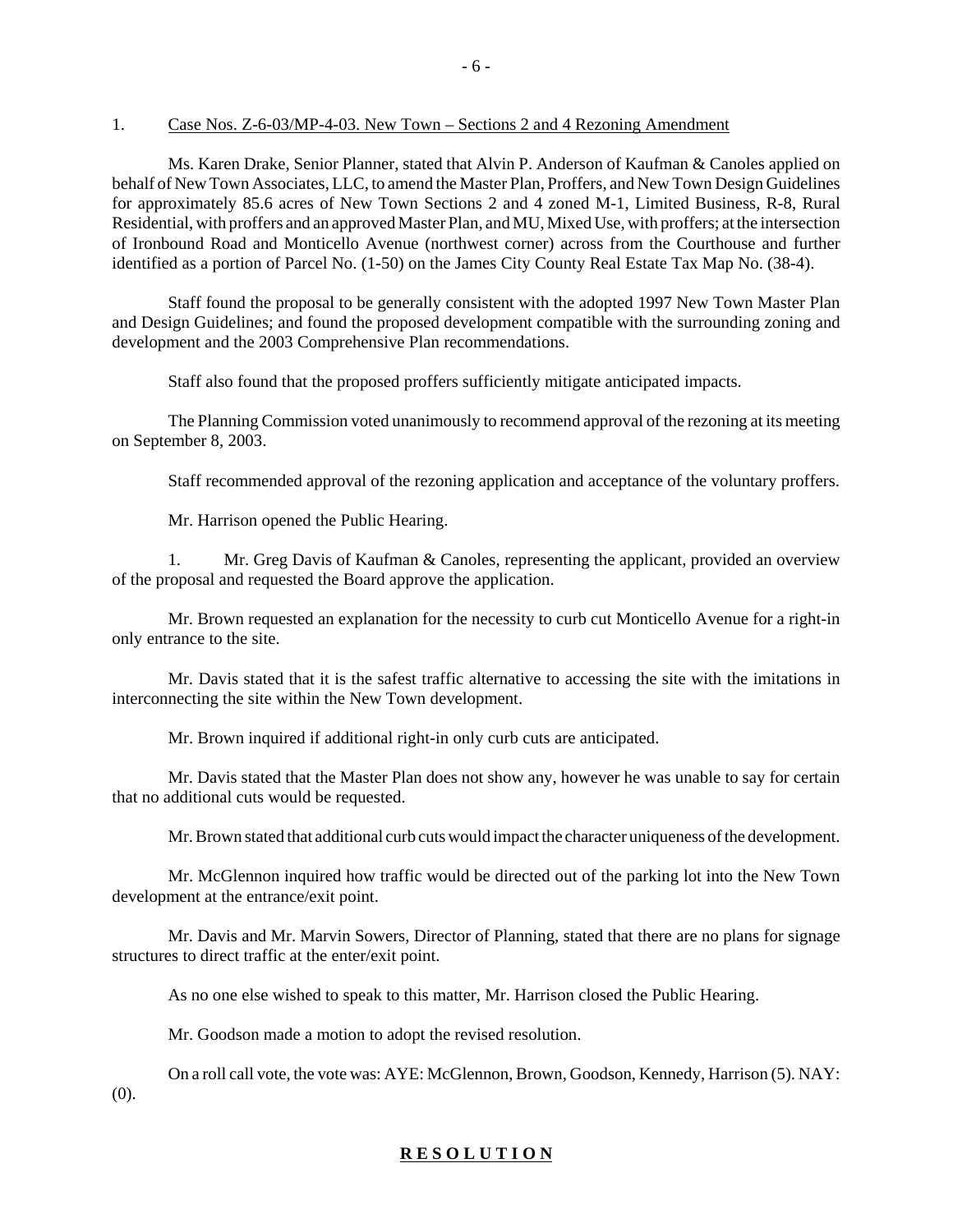- WHEREAS, in accordance with §15.2-2204 of the Code of Virginia and Section 24-15 of the James City County Zoning Ordinance, a public hearing was advertised, adjoining property owners notified, and a hearing scheduled on Case No. Z-6-03/MP-4-03 to rezone approximately 2.9 acres from M-1, Limited Business, and R-8, Rural Residential, with proffers, to MU, Mixed-Use, with proffers; and amend the New Town Master Plan in connection therewith; and pursuant to the New Town Sections 2 and 4 Proffers, dated November 1, 2001, to amend the New Town Sections 2 and 4 Master Plan and New Town Design Guidelines for Sections 2 and 4; and
- WHEREAS, on September 8, 2003, the Planning Commission recommended approval of this application by a vote of 7-0; and
- WHEREAS, the property to be rezoned is identified as a portion of Parcel No. (1-50) on James City County Real Estate Tax Map No. (38-4), and comprising a portion of the land more particularly shown on the plan entitled "New Town Sections 2 and 4 Amended Master Plan" prepared by AES Consulting Engineers, with a revision date of June 23, 2003.
- NOW, THEREFORE, BE IT RESOLVED that the Board of Supervisors of James City County, Virginia, does hereby approve the rezoning and master plan amendments applied for in Case Nos. Z-6- 03/MP-4-03 and accepts the voluntary proffers. Further, the Board of Supervisors does hereby approve the amendments to the New Town Sections 2 and 4 Design Guidelines and the New Town Sections 2 and 4 Master Plan requested as a part of the applications in Case Nos. Z-6-03/MP-4-03.

#### 2. Case Nos. Z-5-03/MP-6-03/Design Guidelines. WindsorMeade Marketplace

Mr. Christopher Johnson, Senior Planner, stated that Alvin P. Anderson of Kaufman & Canoles applied on behalf of C. C. Casey Limited Company, to rezone approximately 34.49 acres to construct a 200,000-square-foot commercial shopping center at 4692, 4696, 4700, 4704, 4710, and 4740 Old News Road, zoned R-8, Rural Residential, and further identified as Parcel Nos.  $(1-2)$ ,  $(1-5)$ ,  $(1-6)$ ,  $(1-7)$ ,  $(1-8)$ , and  $(1-34)$ on the James City County Real Estate Tax Map No. (38-3).

Staff found the proposal compatible with the surrounding zoning and land use, consistent with the Comprehensive Plan, and consistent with the New Town Master Plan, Design Guidelines, and proffers.

The Planning Commission voted 6-1 to recommend approval of the application at its meeting on September 8, 2003.

Staff recommended approval of the resolution approving the rezoning, master plan, and design guidelines, and accepting the voluntary proffers.

Mr. Harrison opened the Public Hearing.

1. Mr. Tim Trant of Kaufman & Canoles, representing the applicant, provided an overview of the proposal, anticipated developer conception of the marketplace, the role Section 11 plays in the New Town Development, and requested approval of the application.

Mr. McGlennon inquired about the nature of the tenants lined up for the marketplace.

Mr. Trant stated that other than announcing the tenant Belk, the other tenants are in various phases of negotiations and therefore he is unable to disclose that information at this time.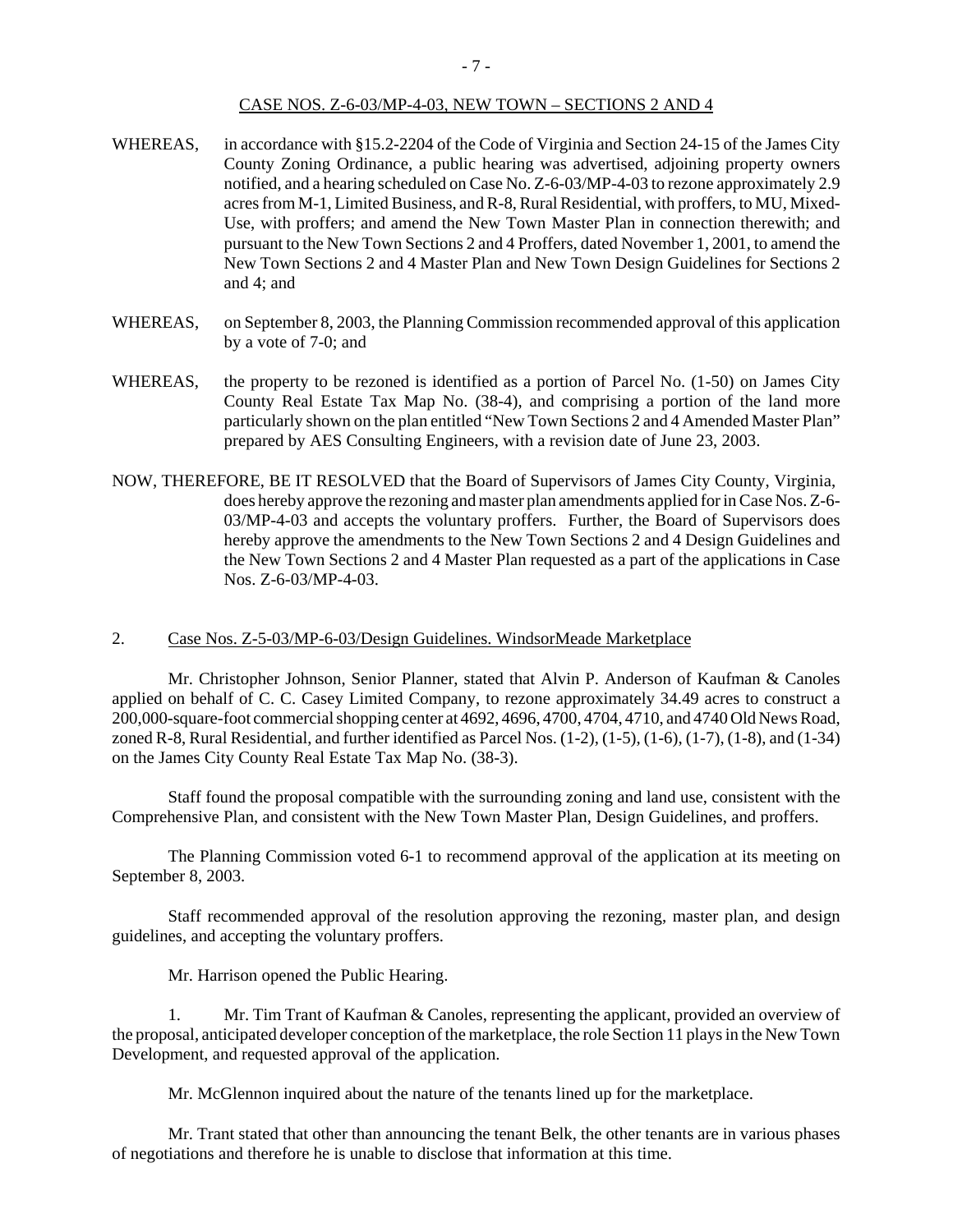Mr. Jim Gresock of S.L. Nusbaum, stated that there are half-a-dozen tenants at various stages of negotiations for the commercial space.

Mr. McGlennon inquired if a sense of the type of retail stores could be given.

Mr. Gresock stated that the tenants would complement the Belk shopping experience.

Mr. McGlennon inquired how the design of the marketplace will complement pedestrian and bike traffic.

Mr. Trant provided an overview of the pedestrian walkways and layout of the parking lot and commercial space to promote easy bike and pedestrian access.

Mr. Gresock stated that the layout would be similar to the Ukrop's parking lot layout.

As no one else wished to speak to this matter, Mr. Harrison closed the Public Hearing.

Mr. Brown made a motion to adopt the resolution.

On a roll call vote, the vote was: AYE: McGlennon, Brown, Goodson, Kennedy, Harrison (5). NAY: (0).

#### **R E S O L U T I O N**

#### CASE NO. Z-5-03/MP-6-03/DESIGN GUIDELINES.

#### WINDSORMEADE MARKETPLACE

- WHEREAS, in accordance with §15.2-2204 of the Code of Virginia, and Section 24-15 of the James City County Zoning Ordinance, a public hearing was advertised, adjoining property owners notified, and a hearing scheduled on Zoning Case No. Z-5-03/MP-6-03/Design Guidelines for rezoning 34.49± acres from R-8, Rural Residential, with proffers; to MU, Mixed-Use, with proffers; and
- WHEREAS, the Planning Commission of James City County, following its public hearing on September 8, 2003, recommended approval of Case No. Z-5-03/MP-6-03/Design Guidelines, by a vote of 6 to 1; and
- WHEREAS, the properties are located at 4692, 4696, 4700, 4704, 4710, and 4740 Old News Road and further identified as Parcel Nos.  $(1-2)$ ,  $(1-5)$ ,  $(1-6)$ ,  $(1-7)$ ,  $(1-8)$ , and  $(1-34)$  on James City County Real Estate Tax Map No. (38-3).

NOW, THEREFORE, BE IT RESOLVED that the Board of Supervisors of James City County, Virginia, does hereby approve Case No. Z-5-03/MP-6-03/Design Guidelines and accepts the voluntary proffers.

3. Adoption of the 2000 Edition of the Virginia Statewide Fire Prevention Code

Mr. Mark Hill, Deputy Fire Marshall, stated that in order for Chapter 9, Fire Protection, of the James City County Code to remain current, the Virginia Statewide Fire Prevention Code-2000 Edition needs to be adopted.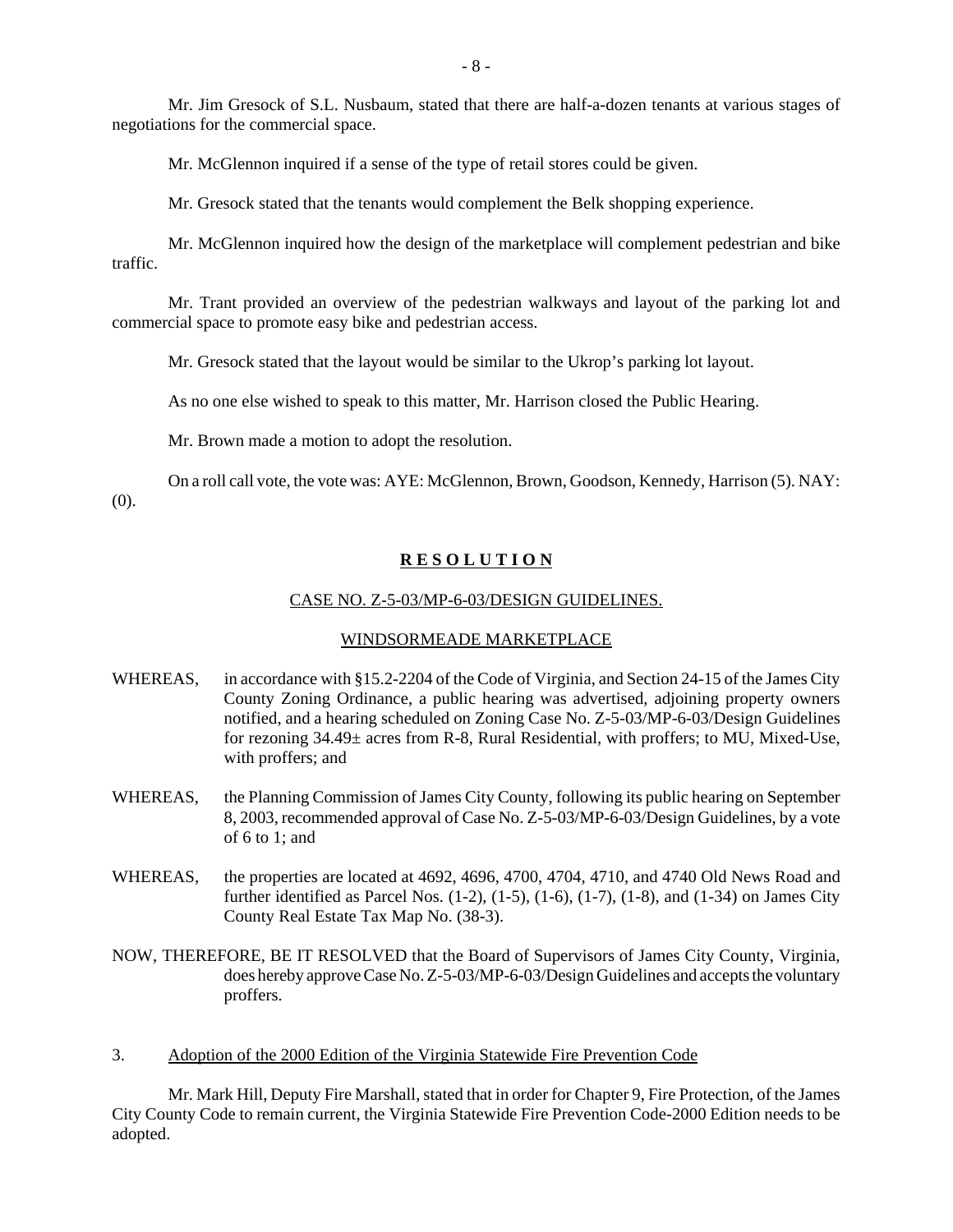Mr. Hill recommended the Board adopt the Ordinance amending and reordaining Chapter 9 of the Code of James City County.

Mr. Brown stated that there appeared to be no substantive changes and requested verification of that observation.

Mr. Hill stated that this is a housekeeping amendment.

Mr. Morton stated that in the future substantive changes would be presented to the Board regarding this chapter of the Code.

Staff recommended approval of the Ordinance.

Mr. Harrison opened the Public Hearing.

As no one wished to speak to this matter, Mr. Harrison closed the Public Hearing.

Mr. McGlennon made a motion to adopt the resolution.

On a roll call vote, the vote was: AYE: McGlennon, Brown, Goodson, Harrison (4). NAY: (0). ABSENT: Kennedy (1).

#### 4. Amendments to the FY 2004 Operating and Capital Budgets

Mr. John E. McDonald, Manager of Financial and Management Services, stated that a reduction of \$580,000 in real property revenue and operating contingency spending in the FY 2004 Operating Budget is recommended as a result of the Board's decision to reduce the FY 2004 real property tax rate to \$0.86; that an increase of the FY 2004 Capital Budget by \$13.5 million is recommended for public safety communication improvements; and that \$580,950 be restored to Greenspace in the Capital Budget.

Mr. McDonald stated that separate resolutions have been drafted for Board consideration regarding the FY 2004 Operating Budget and the FY 2004 Capital Budget.

The Board discussed the role of the Contingency Fund, desire to identify other revenue sources, and the anticipated revenue associated with the land book values.

Mr. Harrison opened the Public Hearing.

1. Mr. Ralph Bressler, Berkeley District, stated concern regarding the reduction in the tax rate when revenue sources are soft, the land book value revenue is lower than the trigger figure for the tax rate reduction, that there could be additional one-time emergencies in FY 04; and recommended the Board look for additional revenue sources and reconsider the tax rate reduction.

As no one else wished to speak to this matter, Mr. Harrison closed the Public Hearing.

Mr. McGlennon stated that he requested staff to split the FY 2004 Budget resolution so that the FY 2004 Operating Budget and the FY 2004 Capital Budget could be considered separately.

The Board discussed the possible impacts of the tax rate reduction in the face of revenue shortfalls, the ability of the County to pull funding together to cover one-time funding events, the method of assessment appraisals, a cash proffer policy, and the lack of an identification of services to be reduced to compensate for the tax rate reduction.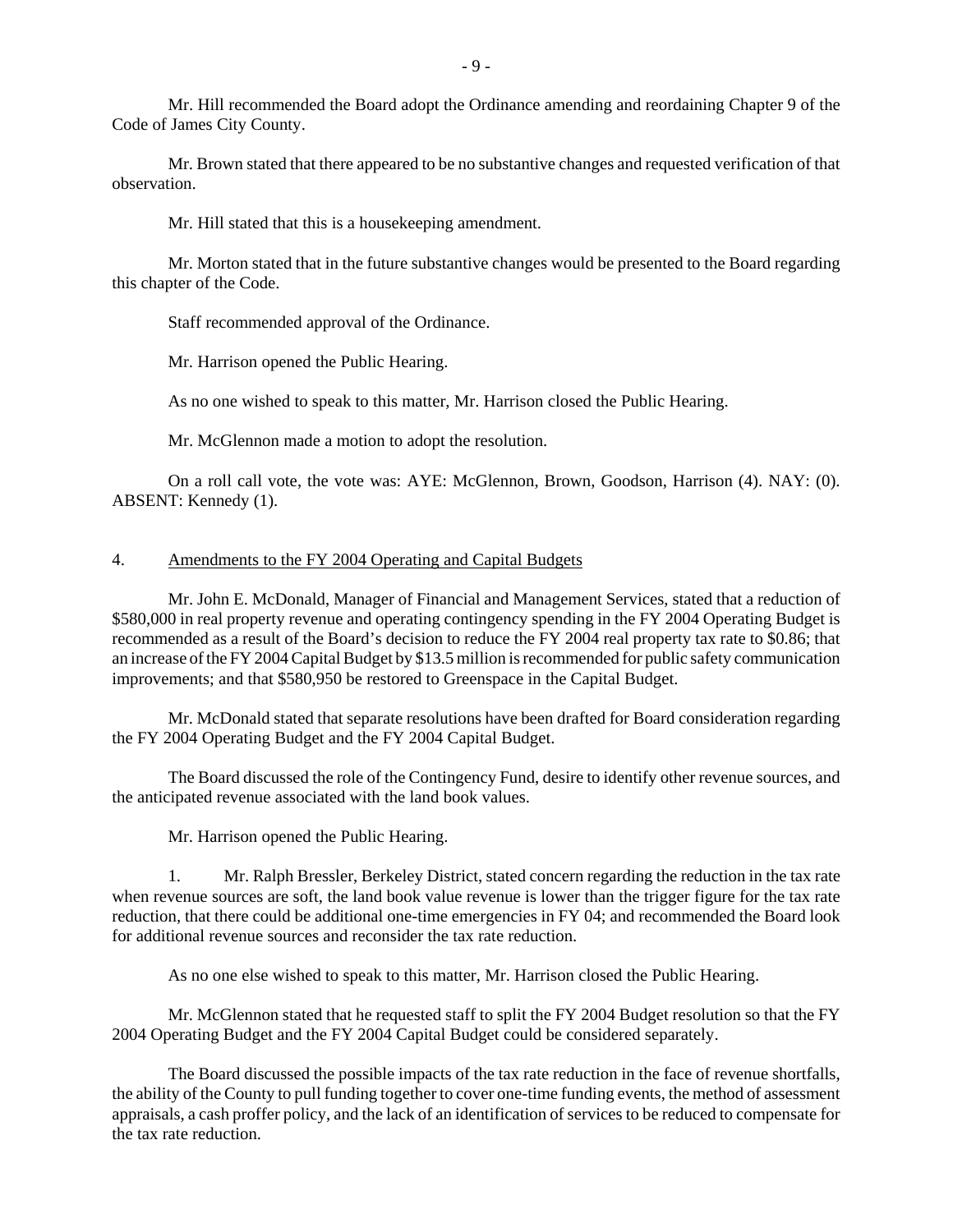Mr. McGlennon made a motion to approve the amendments to the FY 2004 Capital Budget resolution.

On a roll call vote, the vote was: AYE: McGlennon, Brown, Goodson, Kennedy, Harrison (5). NAY: (0).

#### **R E S O L U T I O N**

#### AMENDMENTS TO THE FY 2004 CAPITAL BUDGET

- WHEREAS, the Board of Supervisors of James City County has adopted a budget for the year ending June 30, 2004 (FY 2004), and has been requested to amend the Capital Budget to accommodate certain changes; and
- WHEREAS, those changes consist of: 1) the appropriation to the Capital Budget of the anticipated proceeds from the 800-MHz public safety communications system financing; and 2) the appropriation of funds received from the sale of property to the Virginia Department of Transportation (VDOT) returned to the Greenspace account from which the original purchase was funded.
- NOW, THEREFORE, BE IT RESOLVED that the Board of Supervisors of James City County, Virginia, hereby amends the FY 2004 Capital Budget and appropriates additional funds in the amount of \$13.5 million from the proceeds of a public financing to radio system improvements.
- BE IT FURTHER RESOLVED that the Board of Supervisors amends the FY 2004 Capital Budget and appropriates additional funds in the amount of \$580,950 received from the sale of property to the Greenspace account.

Mr. Brown made a motion to approve the amendments to the FY2004 Operating Budget.

(1).

On a roll call vote, the vote was: AYE: Brown, Goodson, Kennedy, Harrison (4). NAY: McGlennon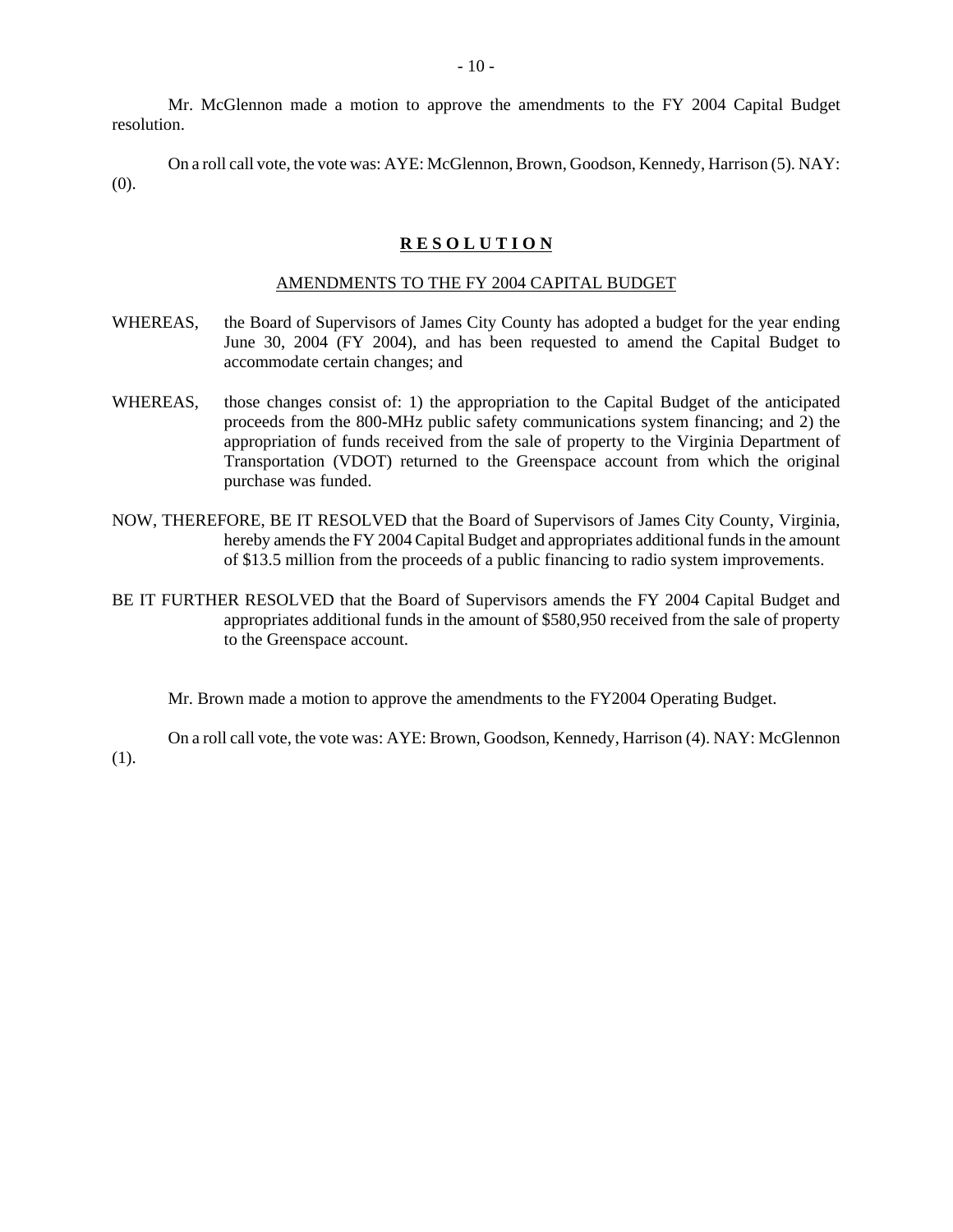#### AMENDMENTS TO THE FY 2004 OPERATING BUDGET

- WHEREAS, the Board of Supervisors of James City County has adopted a budget for the year ending June 30, 2004 (FY 2004), and has been requested to amend the Operating Budget to accommodate a certain change; and
- WHEREAS, this change consists of a reduction in Operating Contingency and real property tax revenue to reflect the current tax on real property of \$0.86.
- NOW, THEREFORE, BE IT RESOLVED that the Board of Supervisors of James City County, Virginia, hereby amends the FY 2004 Operating Budget by reducing real estate tax revenues and Operating Contingency by \$580,000.

#### **I. BOARD CONSIDERATION**

1. Yarmouth Creek Watershed Management Plan (Deferred from September 9, 2003)

Mr. John T. P. Horne, Acting General Services Manager, stated that the Yarmouth Creek Watershed Management Plan (Plan) was deferred by the Board at its meeting on September 9, 2003, and stated that staff continues to recommend adoption of the Plan with the exception of Priority No. 3, Special Stormwater Criteria.

The Board and staff discussed the proposed buffer, the formation of the Yarmouth Creek Watershed Advisory Committee, and the assessed values of property within the Watershed.

Mr. Kennedy made a motion to adopt the resolution.

On a roll call vote, the vote was: AYE: McGlennon, Brown, Goodson, Kennedy, Harrison (5). NAY: (0).

#### **R E S O L U T I O N**

#### YARMOUTH CREEK WATERSHED MANAGEMENT PLAN

- WHEREAS, the Yarmouth Creek Watershed is a resource of local and national significance; and
- WHEREAS, the Board authorized staff to prepare a Management Plan to help the County and landowners protect the watershed and its natural resources; and
- WHEREAS, stakeholders, staff, and consultants have met over a period of 12 months to share information, set goals, and develop the Watershed Management Plan.
- NOW, THEREFORE, BE IT RESOLVED that the Board of Supervisors of James City County, Virginia, hereby adopts the Yarmouth Creek Watershed Management Plan dated July 14, 2003, with the exception of Priority No. 3, Special Stormwater Criteria.

At 8:42 p.m., Mr. Harrison recessed the Board for a brief break.

At 8:52 p.m., Mr. Harrison reconvened the Board.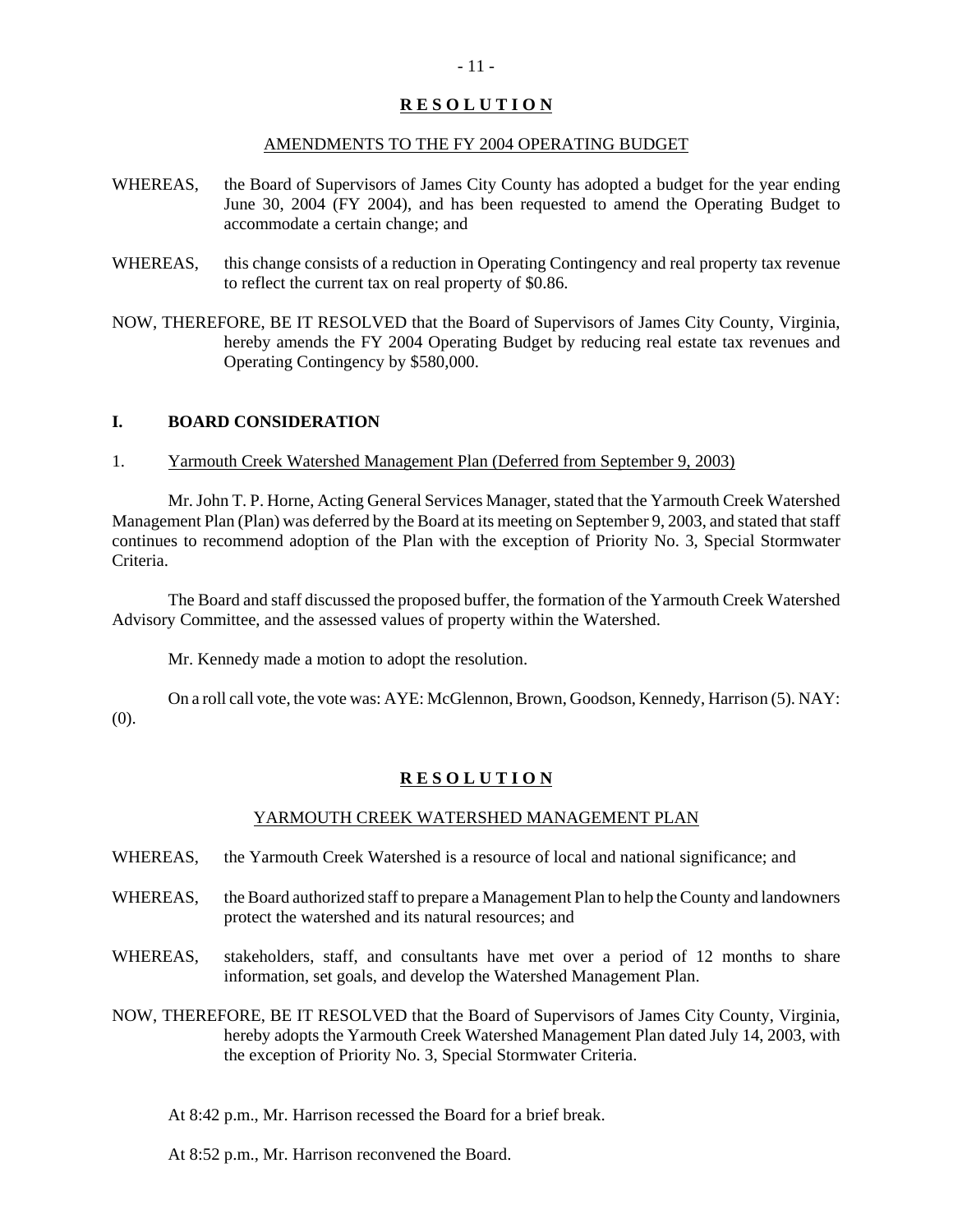#### **J. PUBLIC COMMENT**

1. Mr. Ed Oyer, 139 Indian Circle, stated concern about the rate at which the home and property values are rising and impacting assessments, commented on a neighboring jurisdiction's recent denial of another development due to the proposed density.

2. Mr. Mark Rinaldi, 10020 Sycamore Landing Road, complemented staff's dedication in helping citizens with the aftermath of Isabel.

#### **K. REPORTS OF THE COUNTY ADMINISTRATOR**

Mr. Wanner introduced John T. P. Horne, Acting General Services Manager.

Mr. Horne provided the Board with and update on the debris pick up within the County.

Mr. Brown asked if the County would make more than one pass through the County to collect debris.

Mr. Horne stated that there would be two passes through the County to collect tree debris, construction debris, and household debris.

Mr. Brown inquired about the collection of rootballs.

Mr. Horne stated that rootballs that are 26 inches or less would be collected with the tree debris, and rootballs over 26 inches would be collected by a different debris crew.

Mr. McGlennon inquired how the debris collection would impact the fall leaf collection.

Mr. Horne stated that instead of three leaf collections to be held once in November, once in December, and once in January, that there would be two collections, one in December and one in January.

Mr. Wanner stated that Mr. Kennedy sponsored a Chickahominy Haven citizen meeting with members of FEMA and County staff.

Mr. McGlennon inquired about the maintenance of overhanging trees.

Mr. Wanner stated that staff will identify the Virginia Department of Transportation streets with overhanging trees and those County maintained properties with overhanging trees and have the appropriate entity address the hazardous situations.

Mr. Wanner recommended that the Board go into Closed Session pursuant to Section 2.2-3711 (A)(1) of the Code of Virginia to consider personnel matters, the appointments of individuals to County Boards and/or Commissions.

Mr. Wanner recommended that at the conclusion of the agenda, the Board recess to 4 p.m. on October 28, 2003, for a Work Session.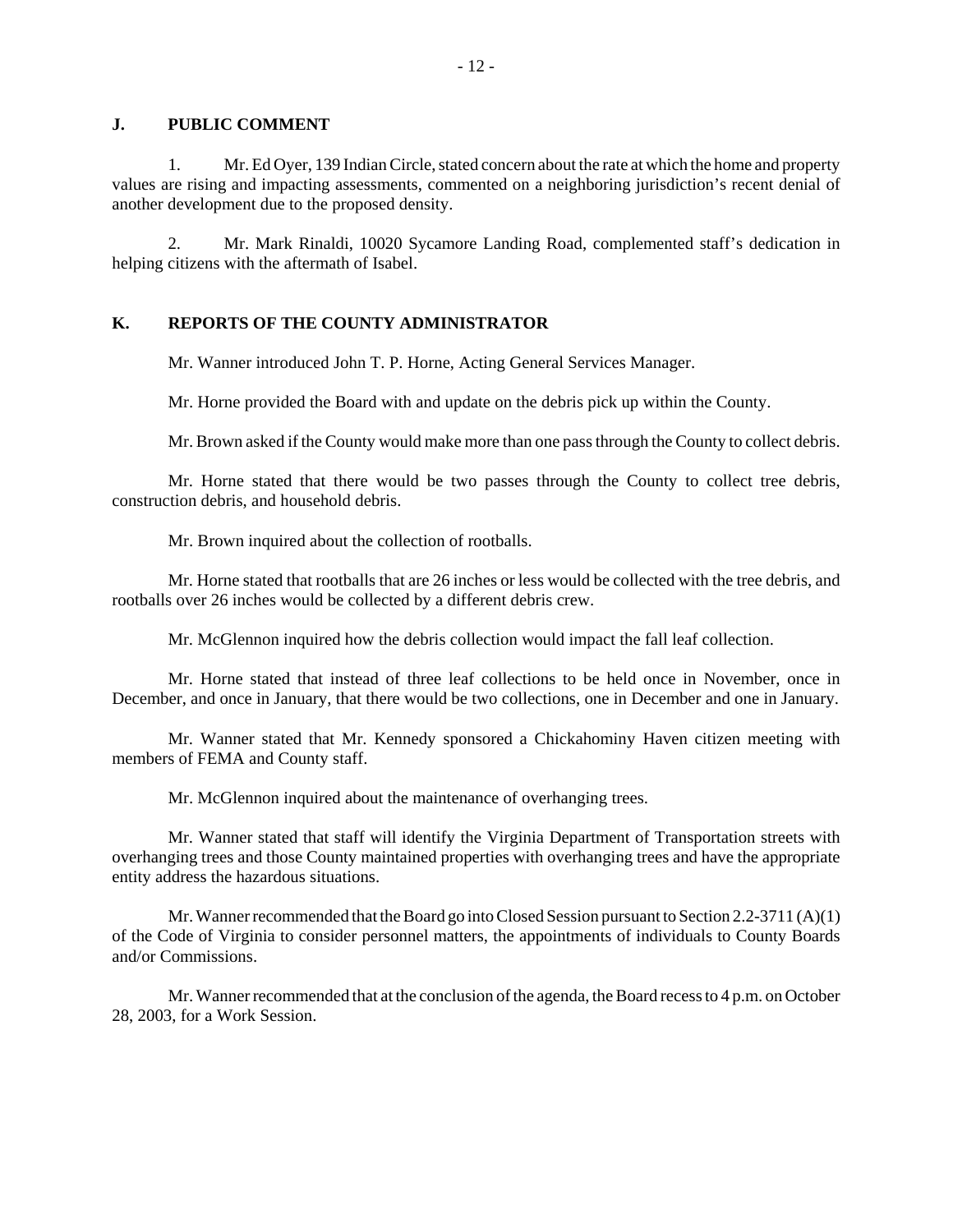#### **L. BOARD REQUESTS AND DIRECTIVES**

Mr. McGlennon requested the County arrange a joint meeting with the representatives of Cox Cable to permit the County and its citizens to voice concerns regarding its customer service following the hurricane.

Mr. Brown concurred with Mr. McGlennon's request and stated that he had numerous conversations with citizens about Cox Cable's customer service.

Mr. Harrison requested staff set up a town meeting for October 30 with representatives from various agencies to provide citizens with information regarding debris clean up efforts and any services or sources available to citizens to cope with the effects of Isabel.

Mr. Harrison stated that a Berkeley District town meeting would be held on October 22 at the Clara Byrd Baker Elementary School regarding the affordable housing project in the Five Forks area.

#### **M. CLOSED SESSION**

Mr. McGlennon made a motion to go into Closed Session pursuant to Section 2.2-3711 (A)(1) of the Code of Virginia to consider personnel matters, the appointments of individuals to County Boards and/or Commissions.

On a roll call vote, the vote was: AYE: McGlennon, Brown, Goodson, Harrison (4). NAY: (0). ABSENT: Kennedy (1).

At 9:16 p.m. Mr. Harrison convened the Board into Closed Session.

At 9:23 p.m. Mr. Harrison reconvened the Board into Open Session.

Mr. McGlennon made a motion to adopt the Closed Session resolution.

On a roll call vote, the vote was: AYE: McGlennon, Brown, Goodson, Harrison (4). NAY: (0). ABSENT: Kennedy (1).

#### **R E S O L U T I O N**

#### CERTIFICATION OF CLOSED MEETING

- WHEREAS, the Board of Supervisors of James City County, Virginia, (Board) has convened a closed meeting on this date pursuant to an affirmative recorded vote and in accordance with the provisions of the Virginia Freedom of Information Act; and
- WHEREAS, Section 2.2-3711 of the Code of Virginia requires a certification by the Board that such closed meeting was conducted in conformity with Virginia law.
- NOW, THEREFORE, BE IT RESOLVED that the Board of Supervisors of James City County, Virginia, hereby certifies that, to the best of each member's knowledge: i) only public business matters lawfully exempted from open meeting requirements by Virginia law were discussed in the closed meeting to which this certification resolution applies; and, (ii) only such public business matters were heard, discussed, or considered by the Board as were identified in the motion, Section  $2.2\n-3711(A)(1)$ , to consider personnel matters, the appointment of individuals to County boards and/or commissions.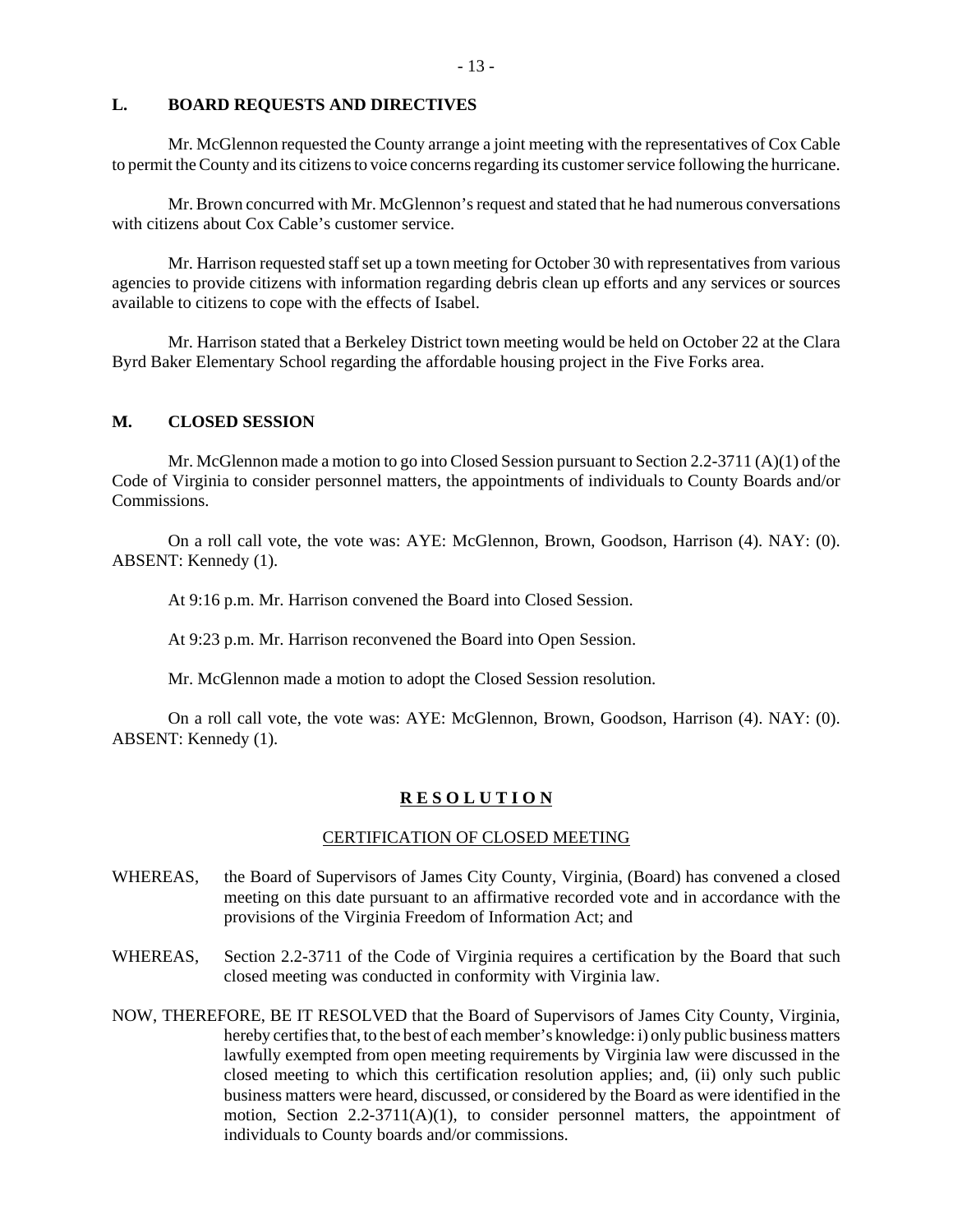Mr. McGlennon made a motion to reappoint Henry Lindsey to a five-year term on the Wetlands Board, term to expire on October 1, 2008.

On a roll call vote, the vote was: AYE: McGlennon, Brown, Goodson, Harrison (4). NAY: (0). ABSENT: Kennedy (1).

#### **N. RECESS**

At 9:24 p.m. Mr. Harrison recessed the Board until 4 p.m. on October 28, 2003.

Sanford B. Wanner Clerk to the Board

l

101403bos.min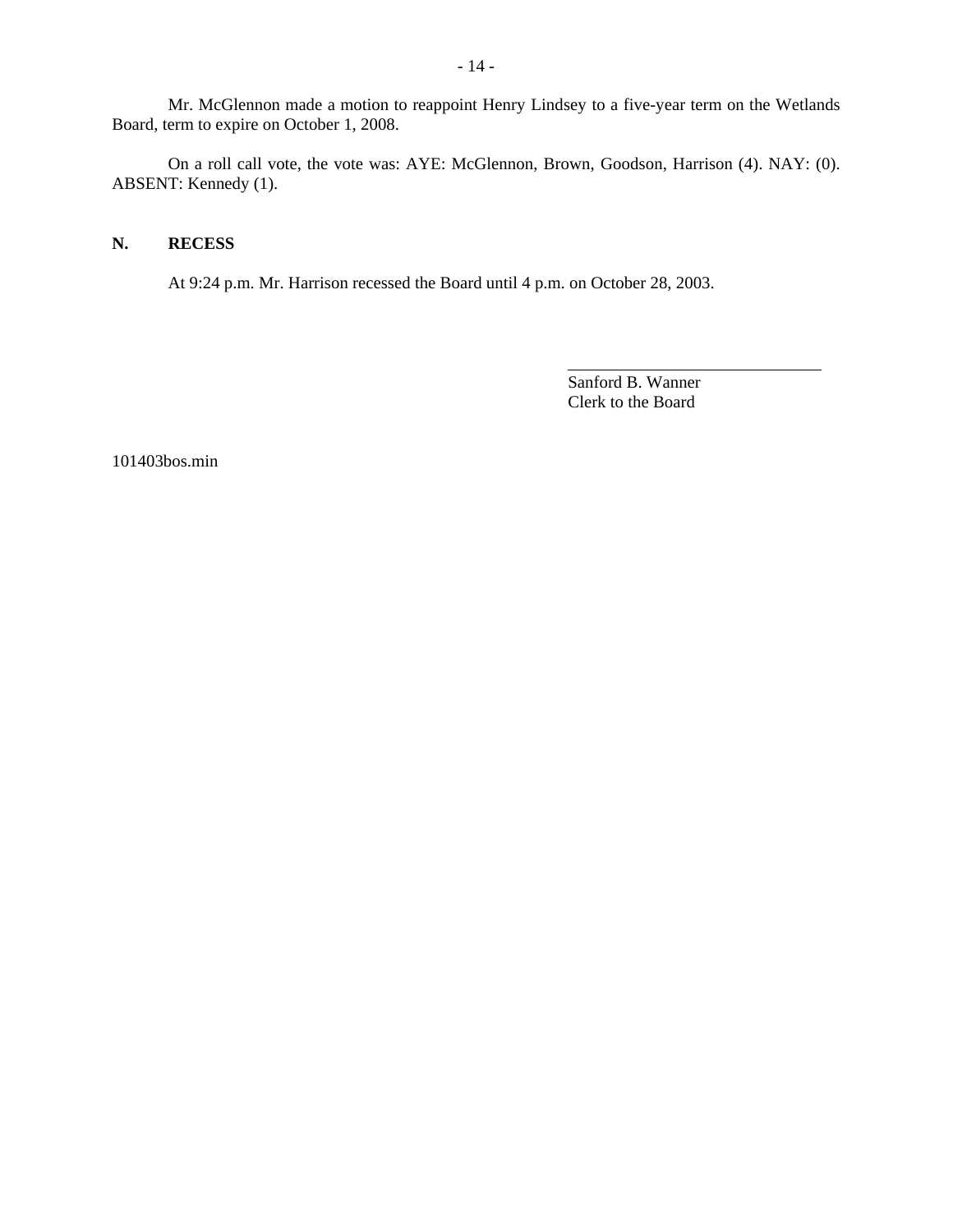| DATE:    | October 28, 2003                                                                 |
|----------|----------------------------------------------------------------------------------|
| TO:      | The Board of Supervisors                                                         |
| FROM:    | Doug Powell, Acting Assistant County Administrator                               |
| SUBJECT: | Recognizing the Williamsburg Youth League 10-Year-Old World Series All-Star Team |

l

The Williamsburg Youth League, co-sponsored by the James City County Division of Parks and Recreation, formed an All-Star Team during the summer that hosted the 2003 Cal Ripken 10-Year Old World Series in James City County. The All-Star Team finished as the undefeated champion of the Cal Ripken District III Tournament and was the undefeated champions of the James City County Moose Invitation Tournament. In addition, they won the first World Series game ever won by the Williamsburg Youth League and finished fifth among ten teams from the entire country in the World Series. The team compiled a final record of 14-3 during their summer season.

The dedication and accomplishment of the team and coaches are a positive reflection on the Williamsburg Youth League and the community.

Staff recommends approval of the attached resolution recognizing the team and coaches for their outstanding efforts.

Doug Powell

\_\_\_\_\_\_\_\_\_\_\_\_\_\_\_\_\_\_\_\_\_\_\_\_\_\_\_\_\_\_\_\_

DP/gs allstar.mem

Attachment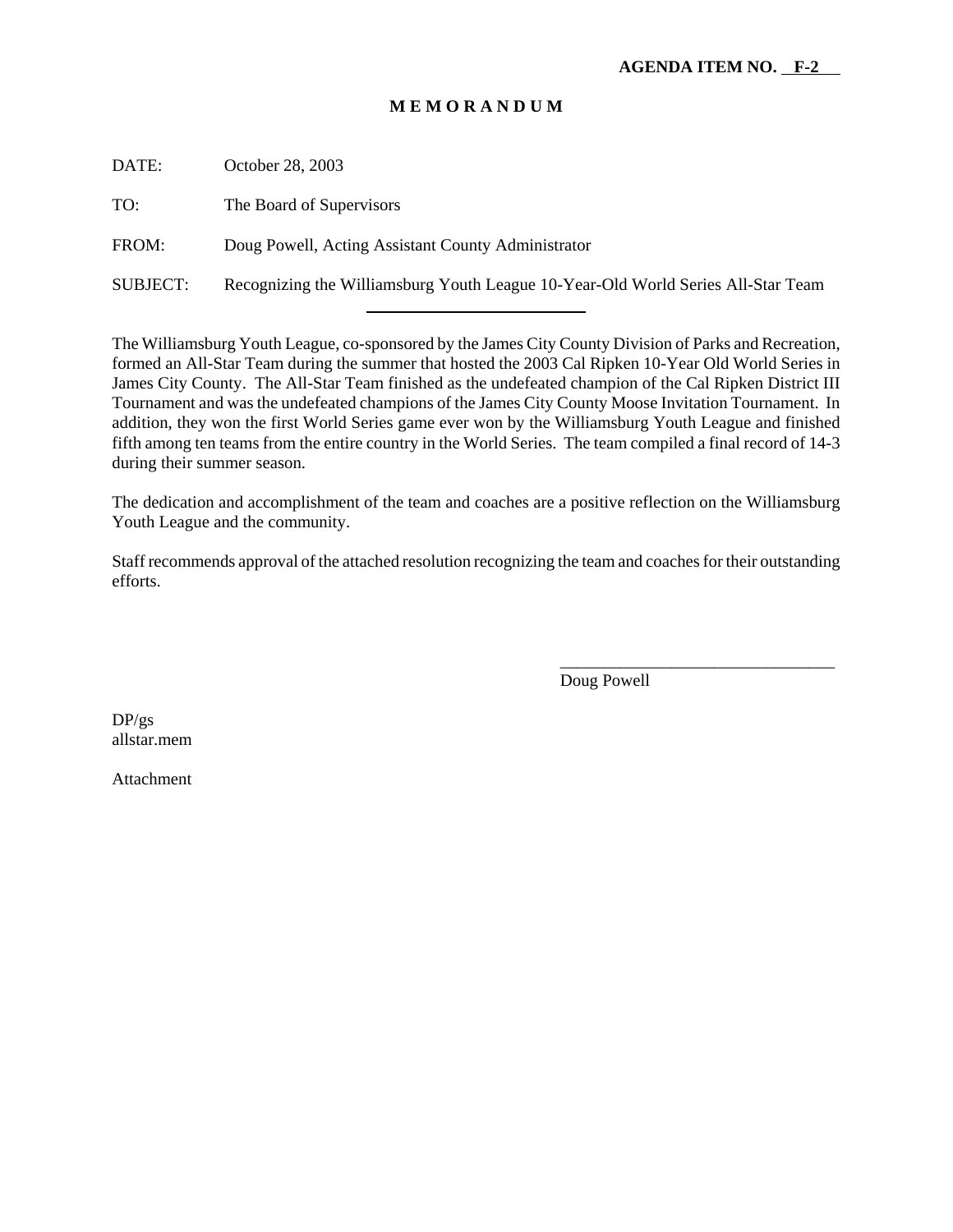#### RECOGNIZING THE WILLIAMSBURG YOUTH LEAGUE

#### 10-YEAR-OLD WORLD SERIES ALL-STAR TEAM

- WHEREAS, during the summer of 2003, the Williamsburg Youth League, co-sponsored by the James City County Division of Parks and Recreation, had open tryouts and formed a traveling all-star team to represent James City County in the Cal Ripken 10-year-old World Series; and
- WHEREAS, in June and July of 2003, the All-Star team finished as the undefeated champion of the Cal Ripken District III Tournament and also was the undefeated champion of the JCC Moose Invitation Tournament held at the District Sports Complex and finished their summer baseball season with an astounding 14-3 record; and
- WHEREAS, those extra efforts and hard work paid off with their successful participation in the 2003 Cal Ripken 10-year-old World Series, the farthest a team can advance by finishing 5th of all the 10-year-old Ripken all-star teams in the World; and
- WHEREAS, the many members of this World Series team provided both James City County and the Williamsburg Youth League their first ever thrilling World Series game 1 win in 50 years with their dramatic come from behind fashion showing great heart and determination.
- NOW, THEREFORE, BE IT RESOLVED that the Board of Supervisors of James City County, Virginia, does hereby congratulate the Williamsburg Youth League, the host team members and coaches of the 2003 Cal Ripken 10-year-old World Series for their amazing efforts in one of the most successful World Series in history, and we recognize and respect the hard work, dedication, and accomplishment the entire team has brought to the Williamsburg Youth League and to our community.

Jay T. Harrison, Sr. Chairman, Board of Supervisors

\_\_\_\_\_\_\_\_\_\_\_\_\_\_\_\_\_\_\_\_\_\_\_\_\_\_\_\_\_\_\_\_\_\_\_

ATTEST:

Sanford B. Wanner Clerk to the Board

\_\_\_\_\_\_\_\_\_\_\_\_\_\_\_\_\_\_\_\_\_\_\_\_\_\_\_\_\_\_\_\_

Adopted by the Board of Supervisors of James City County, Virginia, this 28th day of October, 2003.

allstar.res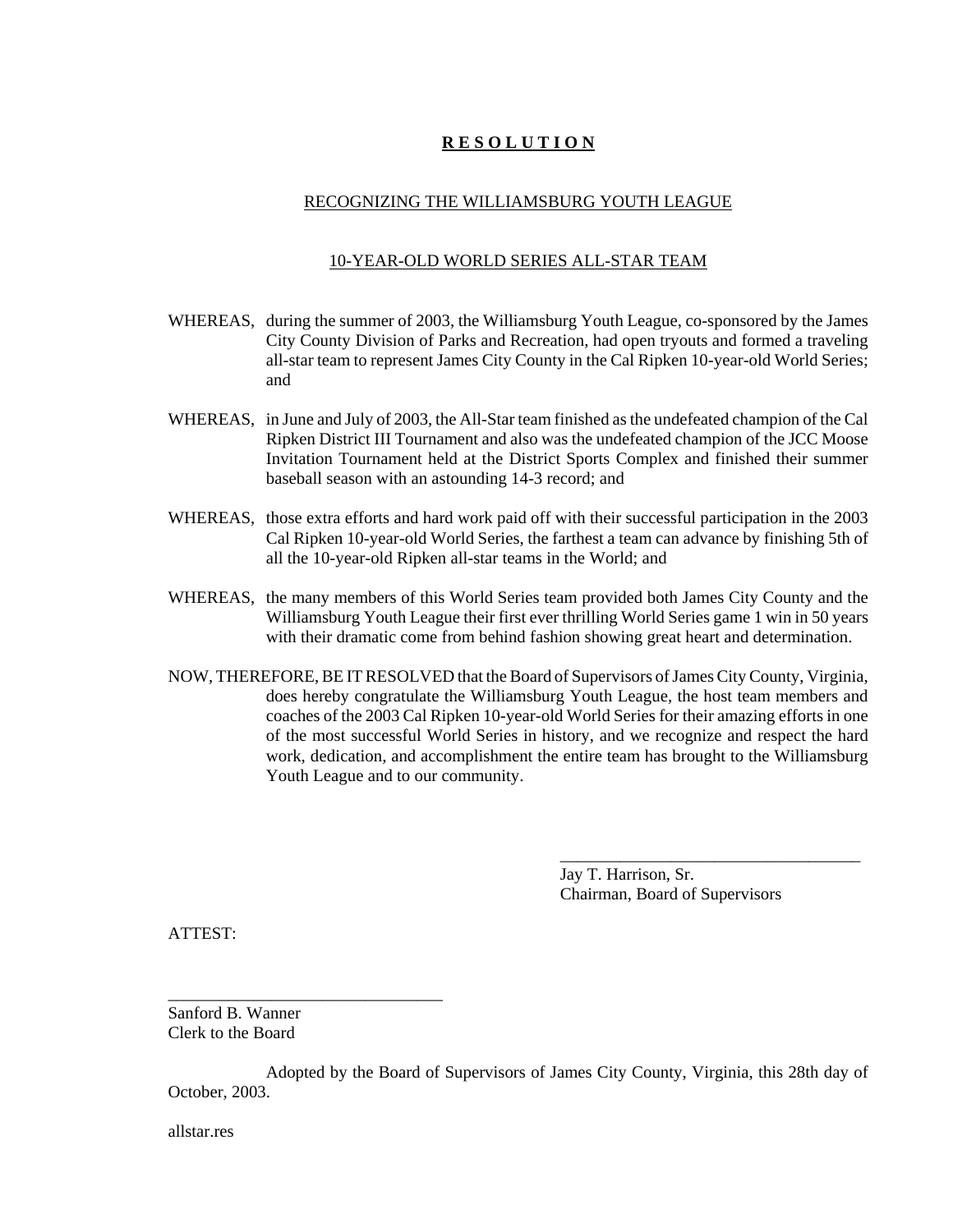| DATE:           | October 28, 2003                                                                                            |
|-----------------|-------------------------------------------------------------------------------------------------------------|
| TO:             | The Board of Supervisors                                                                                    |
| FROM:           | Doug Powell, Acting Assistant County Administrator                                                          |
| <b>SUBJECT:</b> | Resolution Recognizing the Host Committee Members of the Cal Ripken 2003 10-Year-Old<br><b>World Series</b> |
|                 |                                                                                                             |

The Williamsburg Youth League served as host for the 2003 Cal Ripken 10-Year-Old World Series. The members of the Host Committee volunteered hundreds of hours to assure the success of this tournament.

Due to the efforts of the Host Committee, James City County and its parks and recreational facilities were showcased to thousands of visitors. The success of the tournament may result in the County becoming host on a rotating or even permanent basis for the Cal Ripken 10-Year-Old World Series.

Staff recommends approval of the resolution recognizing the Host Committee for its outstanding efforts.

Doug Powell

\_\_\_\_\_\_\_\_\_\_\_\_\_\_\_\_\_\_\_\_\_\_\_\_\_\_\_\_\_\_\_\_

DP/gs ripkencmte.mem

Attachment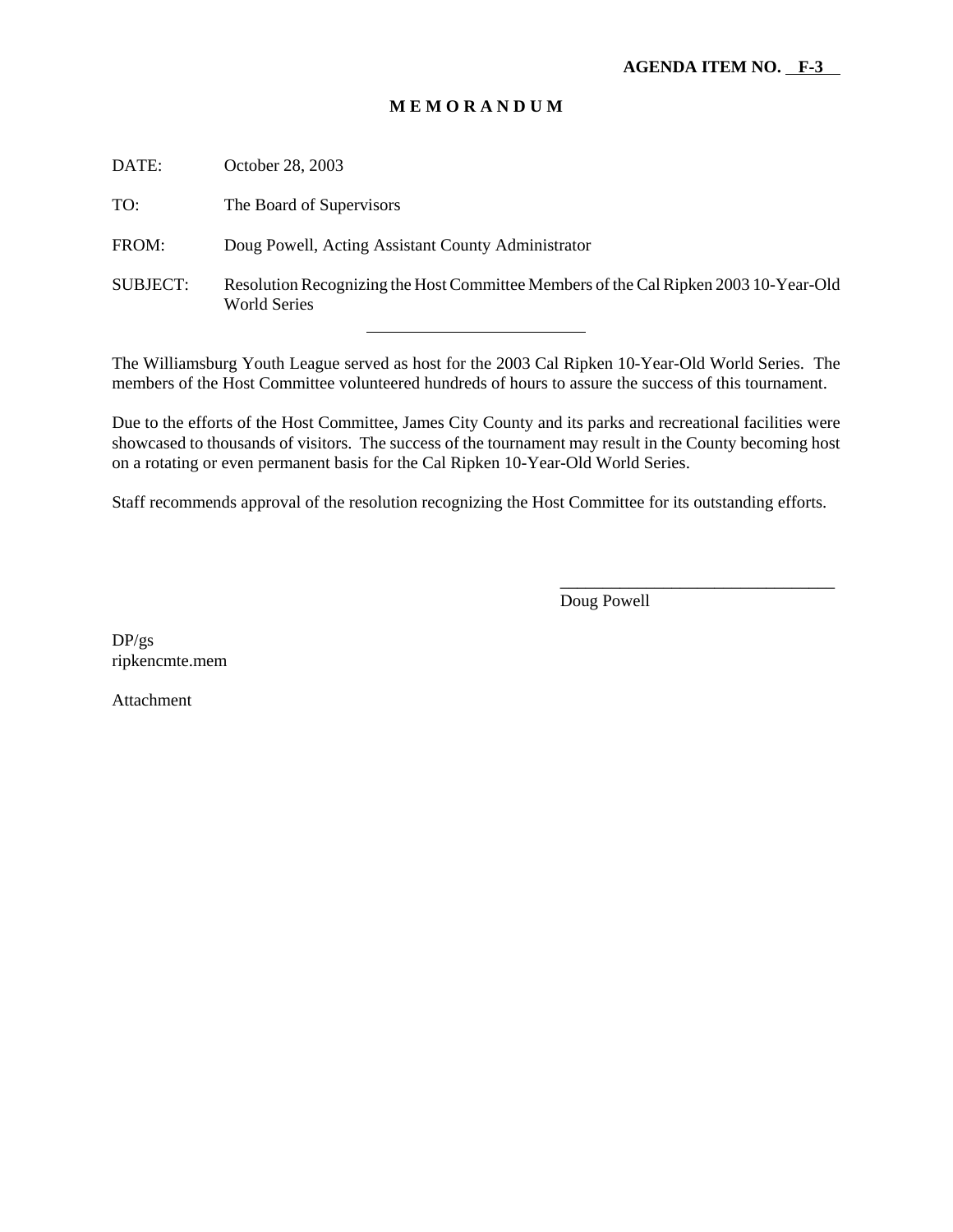#### RECOGNIZING THE HOST COMMITTEE MEMBERS OF THE

#### CAL RIPKEN 2003 10-YEAR-OLD WORLD SERIES

- WHEREAS, on April 19, 2002, Dan Clayton, the president of the Williamsburg Youth League, cosponsored by the James City County Parks and Recreation, signed a contract to bring the Cal Ripken 10-year-old World Series to Williamsburg, Virginia; and
- WHEREAS, the event increased visitation to the area, and thereby increased retail sales and hotel occupancy; and
- WHEREAS, this occasion brought many name brand national sporting goods company sponsorships to know the Greater Williamsburg Community and the benefits offered by locating a competition as large as this in James City County, Virginia; and
- WHEREAS, the many members of this committee volunteered hundreds of hours to assure the success and possible future relocation of this event to James City County's District Park Sports Complex on a rotating and even permanent basis.
- NOW, THEREFORE, BE IT RESOLVED that the Board of Supervisors of James City County, Virginia, does hereby congratulate the Williamsburg Youth League and the Host Committee Members of the 2003 Cal Ripken 10-year-old World Series for their amazing efforts in running one of the most successful World Series in the history of this event, which brought honor to James City County and financial support to the many supportive merchants that benefitted from this event.
- BE IT FURTHER RESOLVED that you made a substantial difference in the lives of the fourteen local players that represented the Williamsburg Youth League and James City County as our host team and the nine other teams that came and played in an event that will be a part of their lives forever.

Jay T. Harrison, Sr. Chairman, Board of Supervisors

\_\_\_\_\_\_\_\_\_\_\_\_\_\_\_\_\_\_\_\_\_\_\_\_\_\_\_\_\_\_\_\_\_\_\_

ATTEST:

Sanford B. Wanner Clerk to the Board

\_\_\_\_\_\_\_\_\_\_\_\_\_\_\_\_\_\_\_\_\_\_\_\_\_\_\_\_\_\_\_\_

Adopted by the Board of Supervisors of James City County, Virginia, this 28th day of October, 2003.

ripkencmte.res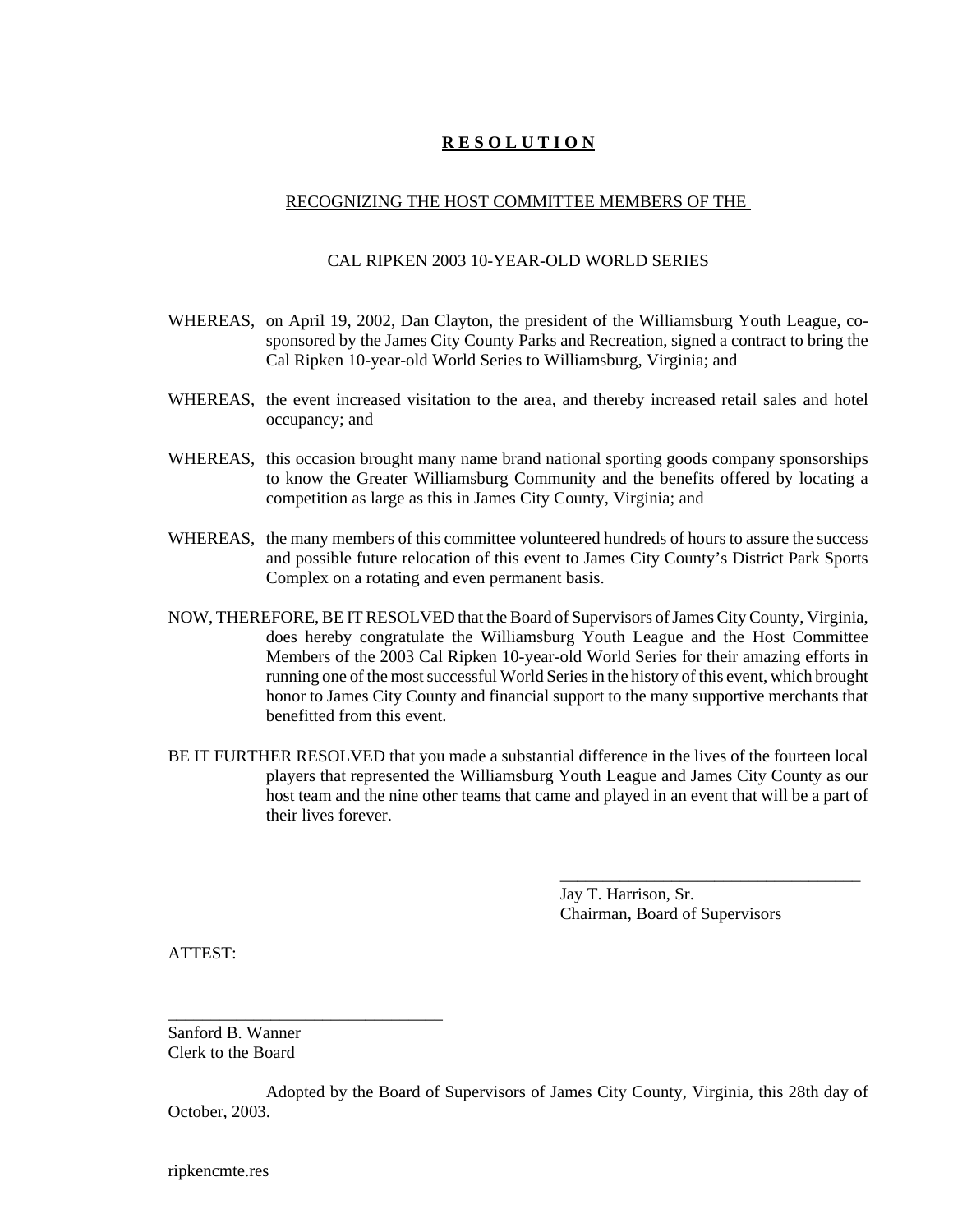DATE: October 28, 2003

TO: The Board of Supervisors

FROM: Doug Powell, Acting Assistant County Administrator

l

SUBJECT: Weatherization Day - October 30, 2003

At the national level, October 30, 2003, has been designated as Weatherization Day. As part of the national designation, the Board of Supervisors has been requested to designate October 30, 2003, as Weatherization Day in James City County.

Staff recommends adoption of the attached resolution designating October 30, 2003, as Weatherization Day.

Doug Powell

\_\_\_\_\_\_\_\_\_\_\_\_\_\_\_\_\_\_\_\_\_\_\_\_\_\_\_\_\_\_\_\_

DP/gs weather03.mem

Attachment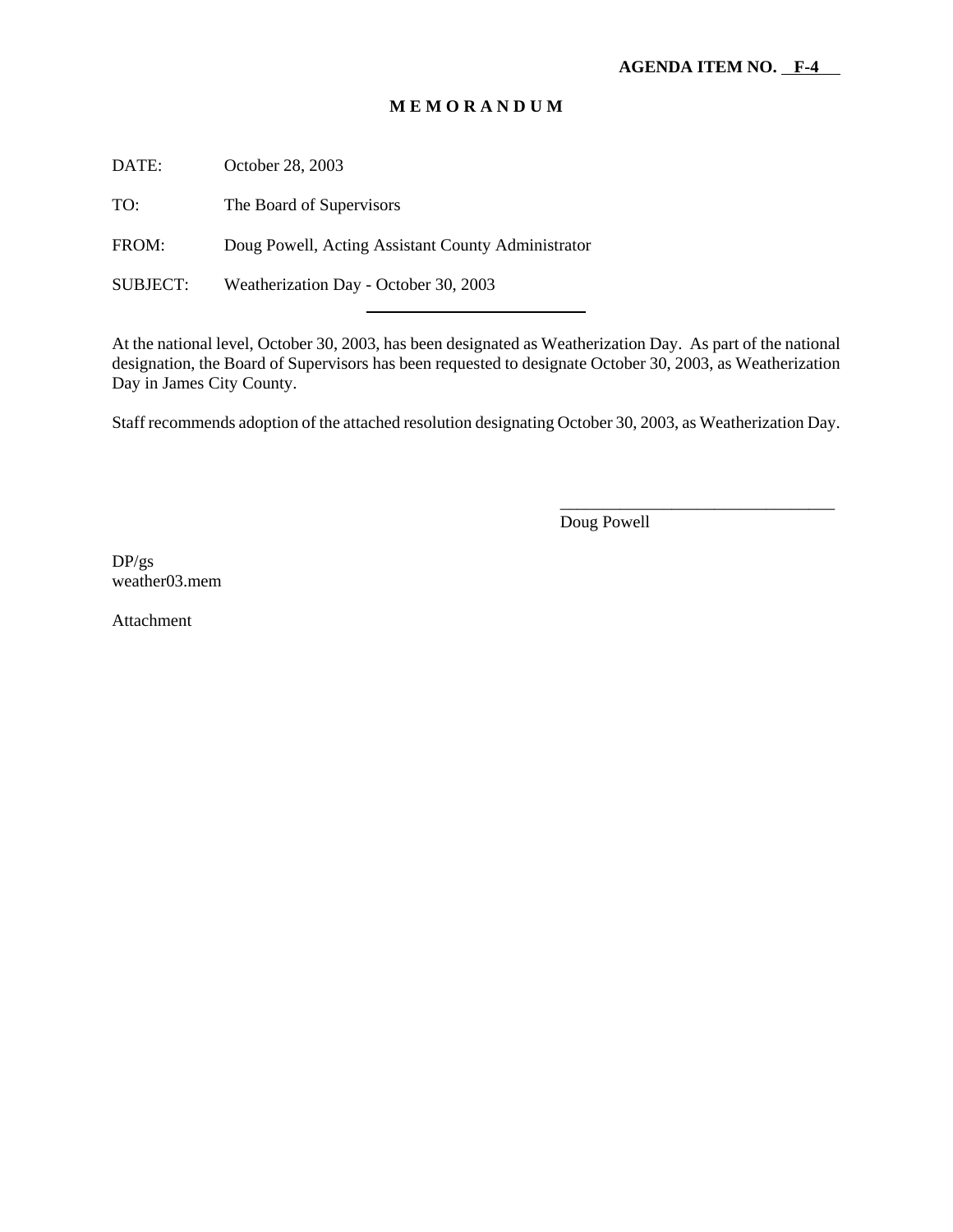#### WEATHERIZATION DAY - OCTOBER 30, 2003

- WHEREAS, the County of James City, Virginia, has long recognized the plight of low-income families and individuals in meeting their home energy needs; and
- WHEREAS, low-income households spend a disproportionate percentage of their annual incomes on home energy bills; and
- WHEREAS, the United States Department of Energy developed the Weatherization Assistance Program in 1976 as the Federal government's cost-effective, permanent solution for reducing the heavy burden on low-income Americans; and
- WHEREAS, the Weatherization Assistance Program keeps jobs and dollars in local communities by operating through a network of well-trained program providers serving every community in Virginia.
- NOW, THEREFORE, BE IT RESOLVED that the Board of Supervisors of James City County, Virginia, does hereby proclaim October 30, 2003, as:

#### Weatherization Day

in James City County, Virginia, and encourages State and local weatherization professionals to deliver cost-effective, advanced technologies to increase energy savings in each home served, to leverage State, local, and private resources to get the most from every Federal dollar, and to heighten the awareness of energy efficiency in communities throughout the State.

> Jay T. Harrison, Sr. Chairman, Board of Supervisors

\_\_\_\_\_\_\_\_\_\_\_\_\_\_\_\_\_\_\_\_\_\_\_\_\_\_\_\_\_\_\_\_\_\_\_

ATTEST:

Sanford B. Wanner Clerk to the Board

\_\_\_\_\_\_\_\_\_\_\_\_\_\_\_\_\_\_\_\_\_\_\_\_\_\_\_\_\_\_\_\_

Adopted by the Board of Supervisors of James City County, Virginia, this 28th day of October, 2003.

weather03.res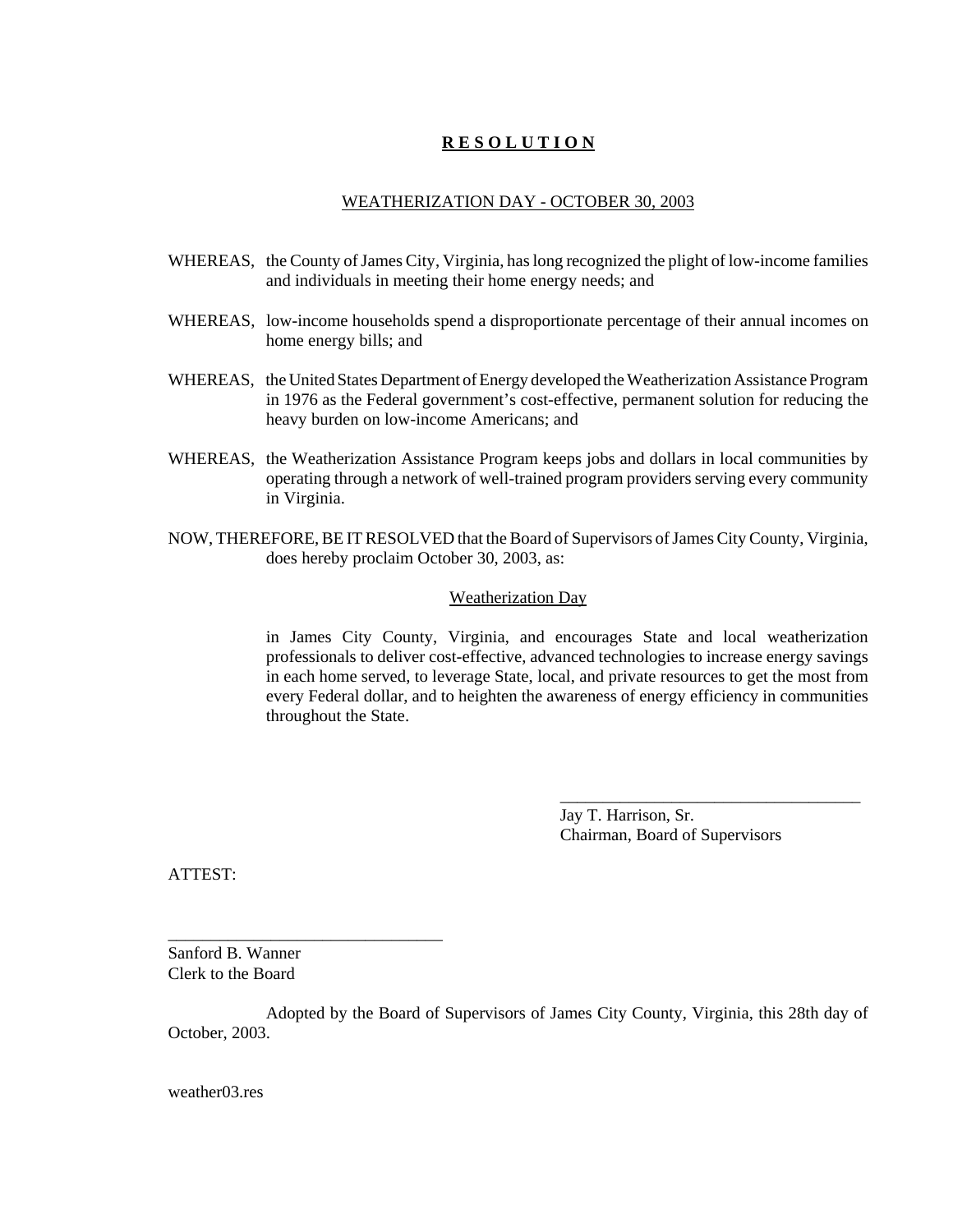DATE: October 28, 2003

TO: The Board of Supervisors

FROM: Darryl E. Cook, Environmental Director

SUBJECT: Dedication of a Street Known as Warhill Trail

l

Attached is a resolution requesting acceptance of a certain street known as Warhill Trail into the State Secondary Highway System. This street has been inspected and approved by representatives of the Virginia Department of Transportation as meeting the minimum requirements for secondary roadways.

Staff recommends adoption of the attached resolution.

Darryl E. Cook

 $\overline{a}$ 

DEC/adw warhill.mem

Attachment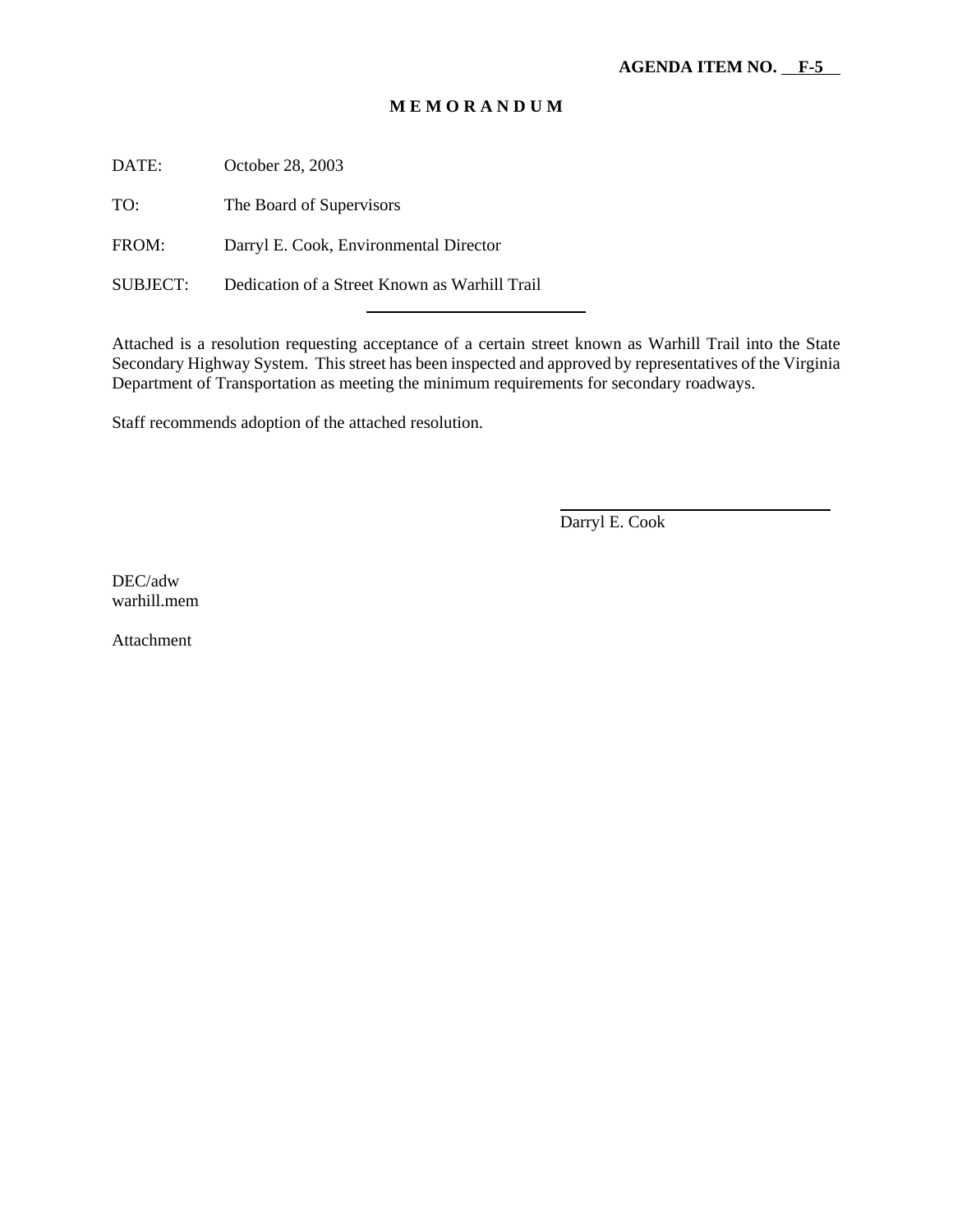#### DEDICATION OF A STREET KNOWN AS WARHILL TRAIL

- WHEREAS, the street described on the attached Additions Form SR-5(A), fully incorporated herein by reference, is shown on plats recorded in the Clerk's Office of the Circuit Court of James City County; and
- WHEREAS, the Resident Engineer for the Virginia Department of Transportation advised the Board that the street meets the requirements established by the Subdivision Street Requirements of the Virginia Department of Transportation; and
- WHEREAS, the County and the Virginia Department of Transportation entered into an agreement on July 1, 1994, for comprehensive stormwater detention which applies to this request for addition; and
- WHEREAS, the Department of Transportation recommends that the road described in this Board's resolution adopted on October 28, 2003, be added to the secondary system of State highways as a no-cost rural addition pursuant to § 33.1-229 and Commonwealth Transportation Board policy, because the road meets current minimum standards, the condition of the existing hard surface is serviceable, the road has provided continuous public service since its establishment on March 1, 2000, and serves the James City County District Park Sports Complex.
- NOW, THEREFORE, BE IT RESOLVED that the Board of Supervisors of James City County, Virginia, hereby requests the Virginia Department of Transportation add the street described on the attached Additions Form SR-5(A) to the secondary system of State highways, pursuant to § 33.1-229 of the Code of Virginia and the Rural Addition Policy of the Commonwealth Transportation Board of the Virginia Department of Transportation as a no cost rural addition.
- BE IT FURTHER RESOLVED, the Board guarantees a clear and unrestricted right-of-way, as described, and any necessary easements for cuts, fills, and drainage.
- BE IT FURTHER RESOLVED that a certified copy of this resolution be forwarded to the Resident Engineer for the Virginia Department of Transportation.

Jay T. Harrison, Sr. Chairman, Board of Supervisors

\_\_\_\_\_\_\_\_\_\_\_\_\_\_\_\_\_\_\_\_\_\_\_\_\_\_\_\_\_\_\_\_\_\_

ATTEST:

Sanford B. Wanner Clerk to the Board

\_\_\_\_\_\_\_\_\_\_\_\_\_\_\_\_\_\_\_\_\_\_\_\_\_\_\_\_\_\_\_\_

Adopted by the Board of Supervisors of James City County, Virginia, this 28th day of October, 2003.

warhill.res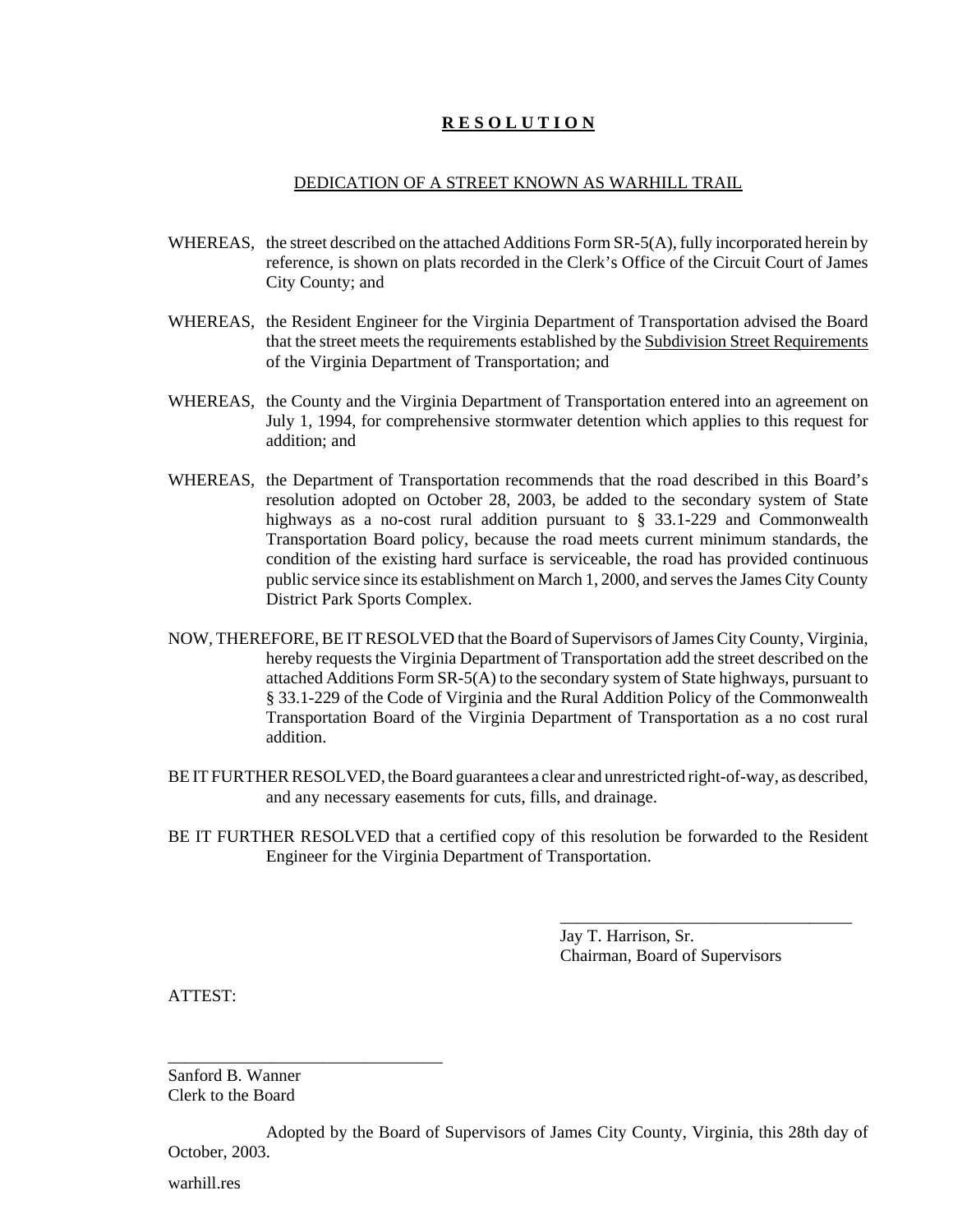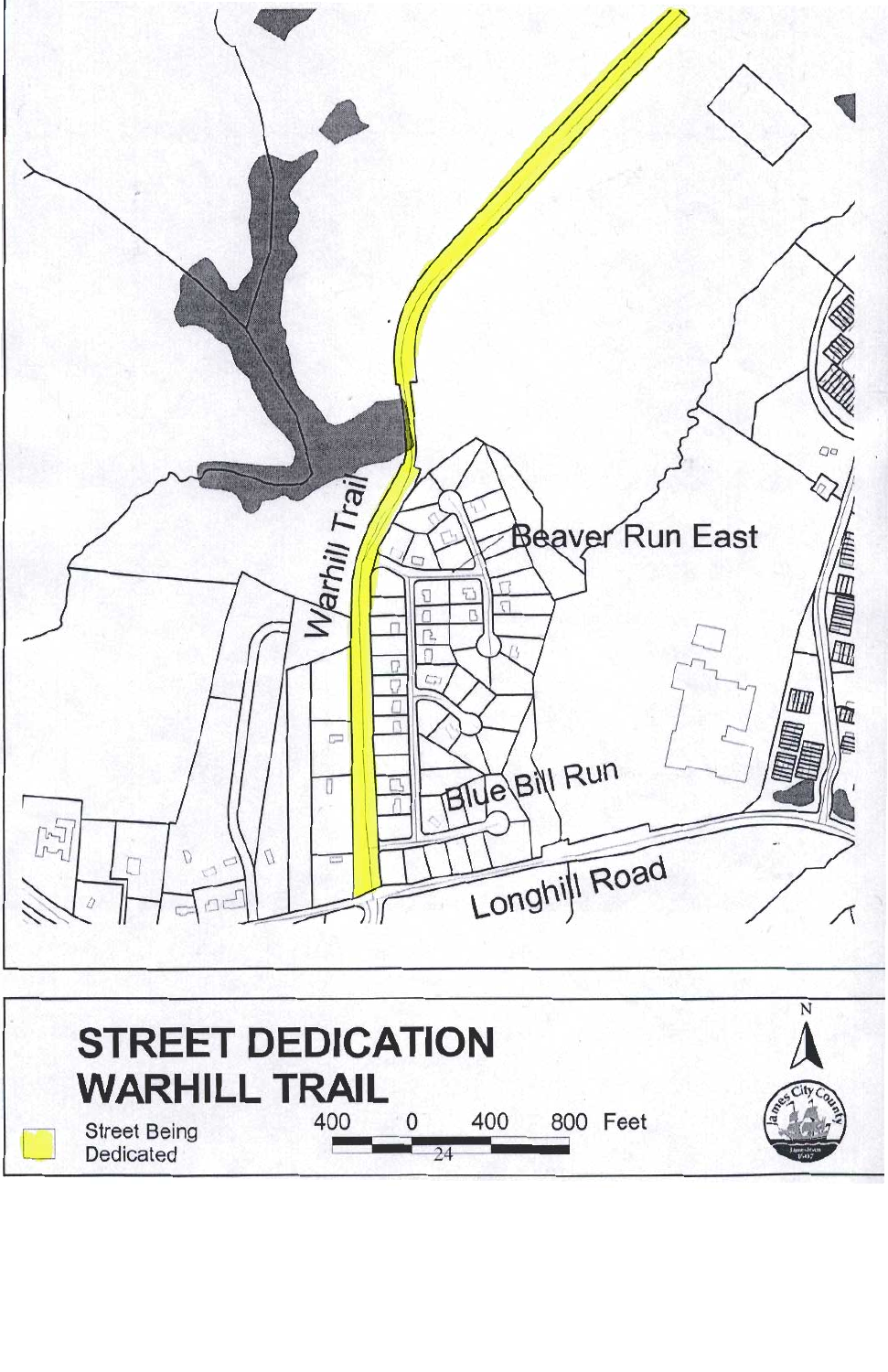## In the County of James City

By resolution of the governing body adopted October 28, 2003

The following Form SR-5A is hereby attached and incorporated as part of the governing body's resolution for changes in the secondary system of state highways.

A Copy Testee Signed (County Official):

## Report of Changes in the Secondary System of State Highways

Form SR-5A Secondary Roads Division 5/1/99

#### Project/Subdivision

Warhill Trail

#### Type of Change: **Addition**

The following additions to the Secondary System of State Highways, pursuant to the statutory provision or provisions cited, are hereby requested, the right of way for which, including additional easements for drainage as required, is guaranteed:

Reason for Change: Addition, Rural (§33.1-229, CTB Policy)

Pursuant to Code of Virginia Statute: §33.1-229

#### **Route Number and/or Street Name**

### Warhill Trail, State Route Number 830

Description: From: Rt 612, Longhill Road

 $To:$ **Blue Bill Run** 

A distance of: 0.05 miles.

Right of Way Record: Filed with the Land Records Office on 6/11/2003, Plat Book 90, Pg 55-56, with a width of 100'

Description: From: Blue Bill Run

To: End of Median A distance of: 0.03 miles.

Right of Way Record: Filed with the Land Records Office on 6/11/2003, Plat Book 90, Pg 55-56, with a width of 100'

Description: From: End of Median

 $To:$ Beaver Run East

A distance of: 0.24 miles.

Right of Way Record: Filed with the Land Records Office on 6/11/2003, Plat Book 90, Pg 55-56, with a width of 100'

Description: From: Beaver Run East

To: T Turn-around A distance of: 0.57 miles.

Right of Way Record: Filed with the Land Records Office on 8/22/2003, Plat Book 91, Pg 32, with a width of 100'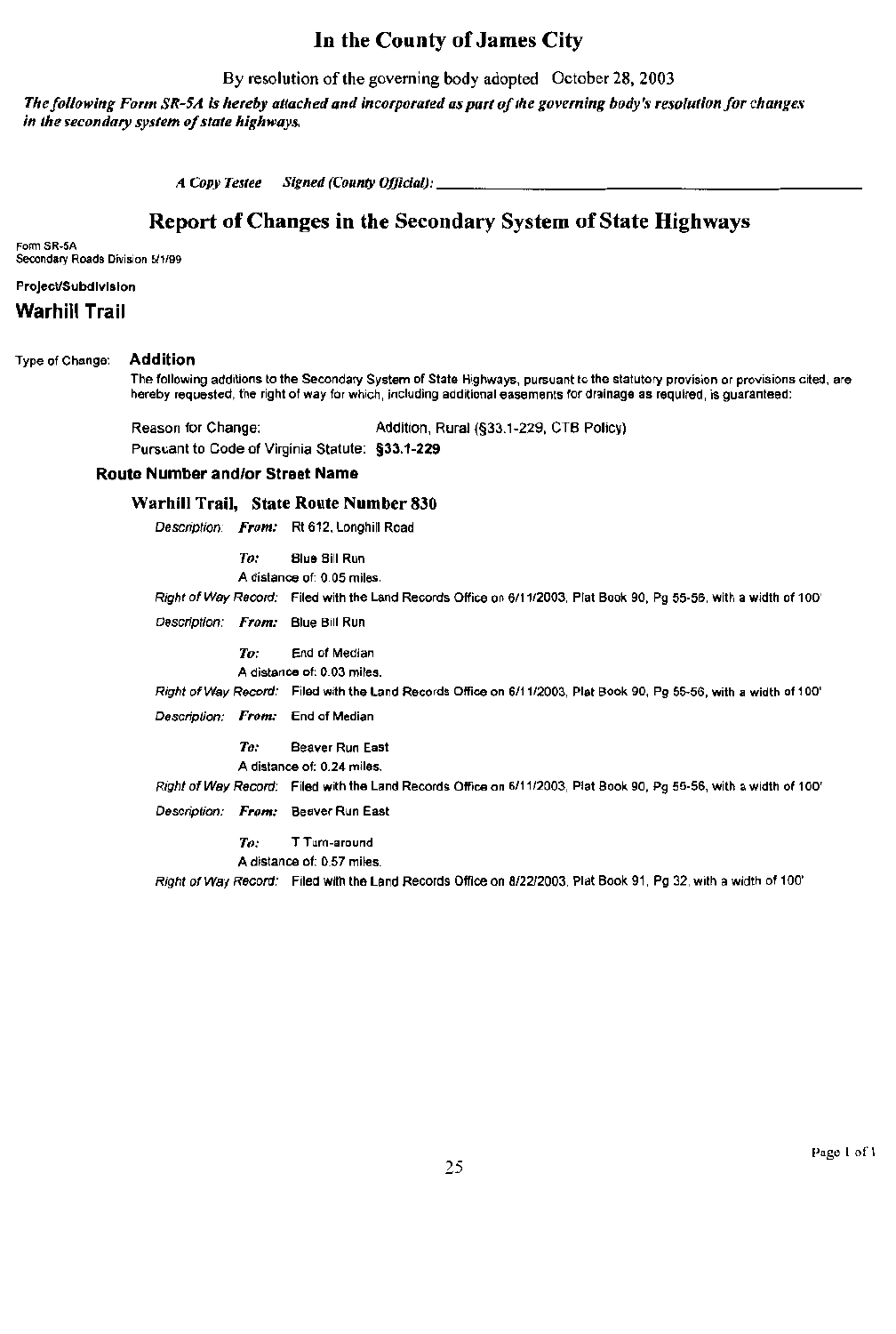DATE: October 28, 2003

TO: The Board of Supervisors

FROM: Darryl E. Cook, Environmental Director

SUBJECT: Installation of "Watch for Children" Sign - Warhill Trail

l

Effective July 1, 1997, the Code of Virginia was amended to allow counties to request that the Virginia Department of Transportation (VDOT) install and maintain "Watch for Children" signs. The law requires that a Board of Supervisors resolution be submitted to VDOT authorizing them to take this action and allocating secondary road system maintenance funds for this purpose.

Residents of the Mallard Hill community have requested the Board of Supervisors seek approval for a "Watch for Children" sign to be installed on Warhill Trail at the location shown on the attached drawing. The attached resolution requests VDOT install and maintain one "Watch for Children" sign on Warhill Trail.

Staff recommends adoption of the attached resolution.

Darryl E. Cook

CONCUR:

William C. Porter, Jr.

\_\_\_\_\_\_\_\_\_\_\_\_\_\_\_\_\_\_\_\_\_\_\_\_\_\_\_\_\_\_\_\_\_

\_\_\_\_\_\_\_\_\_\_\_\_\_\_\_\_\_\_\_\_\_\_\_\_\_\_\_\_\_\_\_\_\_

DEC/adw warhillinst.mem

Attachments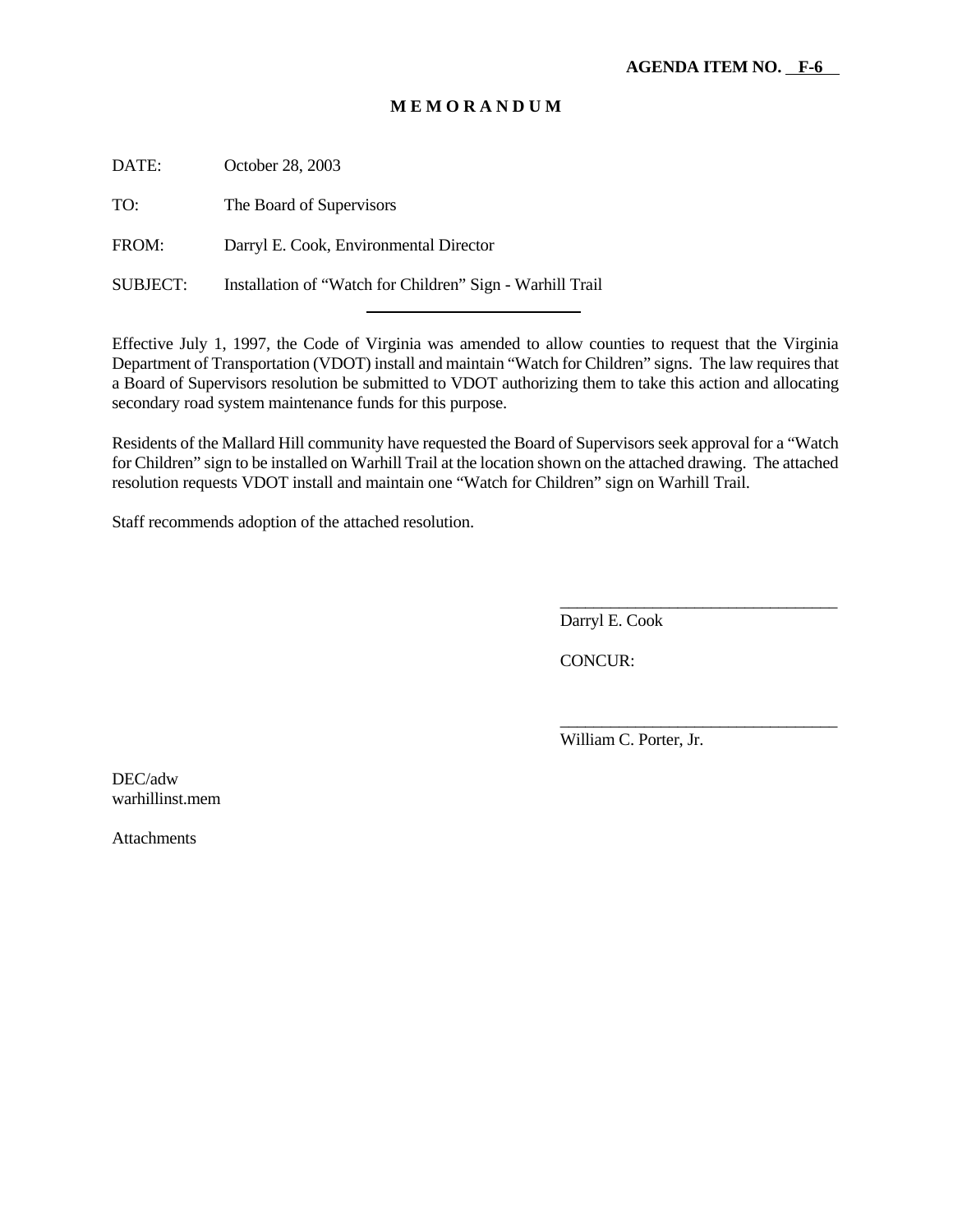#### INSTALLATION OF "WATCH FOR CHILDREN" SIGN - WARHILL TRAILL

- WHEREAS, Section 33.1-210.2 of the Code of Virginia provides for the installation and maintenance of signs by the Virginia Department of Transportation, alerting motorists that children may be at play nearby, upon request by a local governing body; and
- WHEREAS, Section 33.1-210.2 further requires that the funding for such signs be from the secondary road system maintenance allocation for the County; and
- WHEREAS, residents of the Mallard Hill community have requested that a "Watch for Children" sign be installed on Warhill Trail as illustrated on the attached drawing titled "Warhill Trail 'Watch for Children Sign'."
- NOW, THEREFORE, BE IT RESOLVED that the Board of Supervisors of James City County, Virginia, does hereby request that the Virginia Department of Transportation install and maintain one "Watch for Children" sign as requested with funds from the County's secondary road system maintenance allocation.

Jay T. Harrison, Sr. Chairman, Board of Supervisors

\_\_\_\_\_\_\_\_\_\_\_\_\_\_\_\_\_\_\_\_\_\_\_\_\_\_\_\_\_\_\_\_\_\_\_\_\_

ATTEST:

Sanford B. Wanner Clerk to the Board

\_\_\_\_\_\_\_\_\_\_\_\_\_\_\_\_\_\_\_\_\_\_\_\_\_\_\_\_\_\_\_\_

Adopted by the Board of Supervisors of James City County, Virginia, this 28th day of October, 2003.

warhillinst res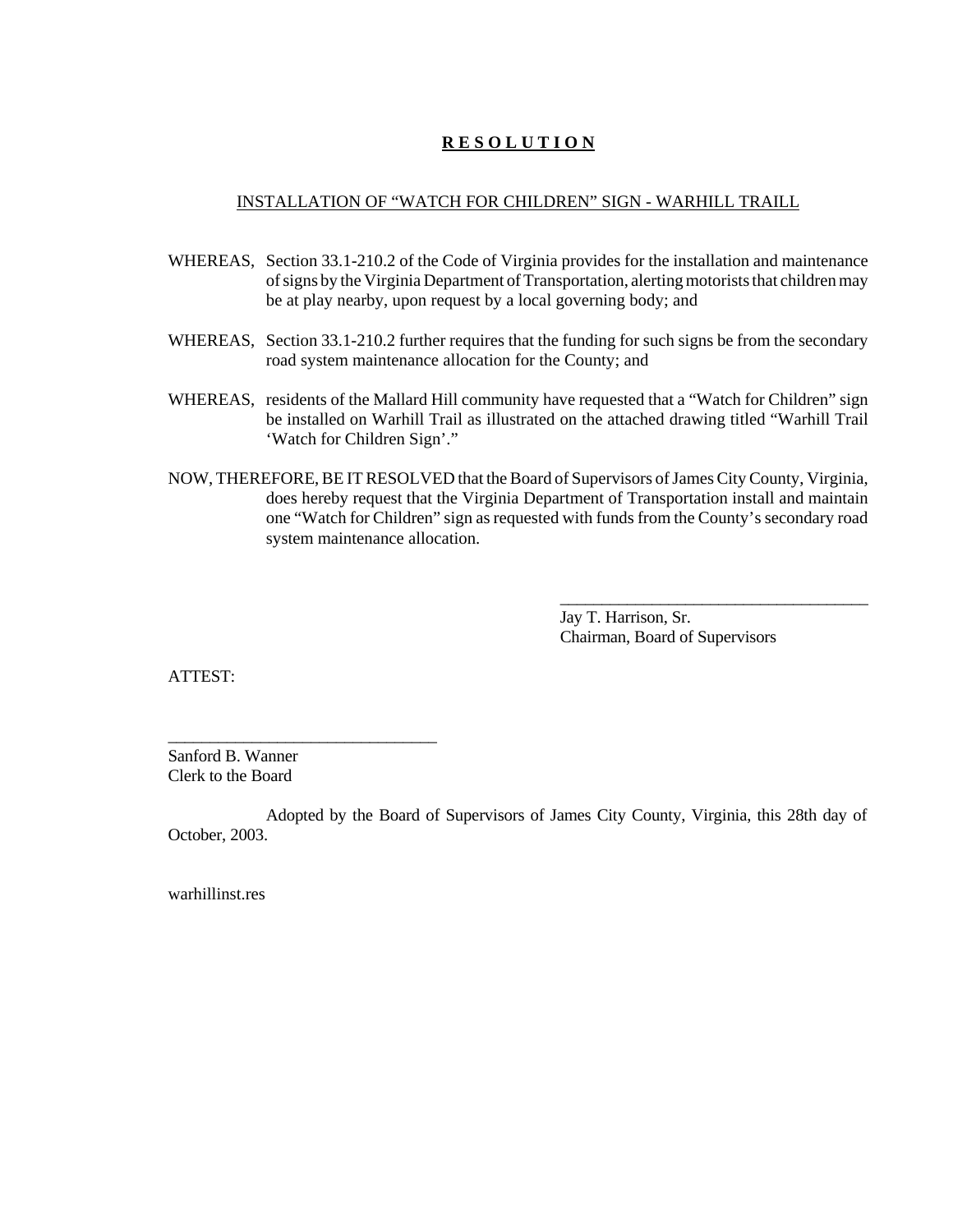

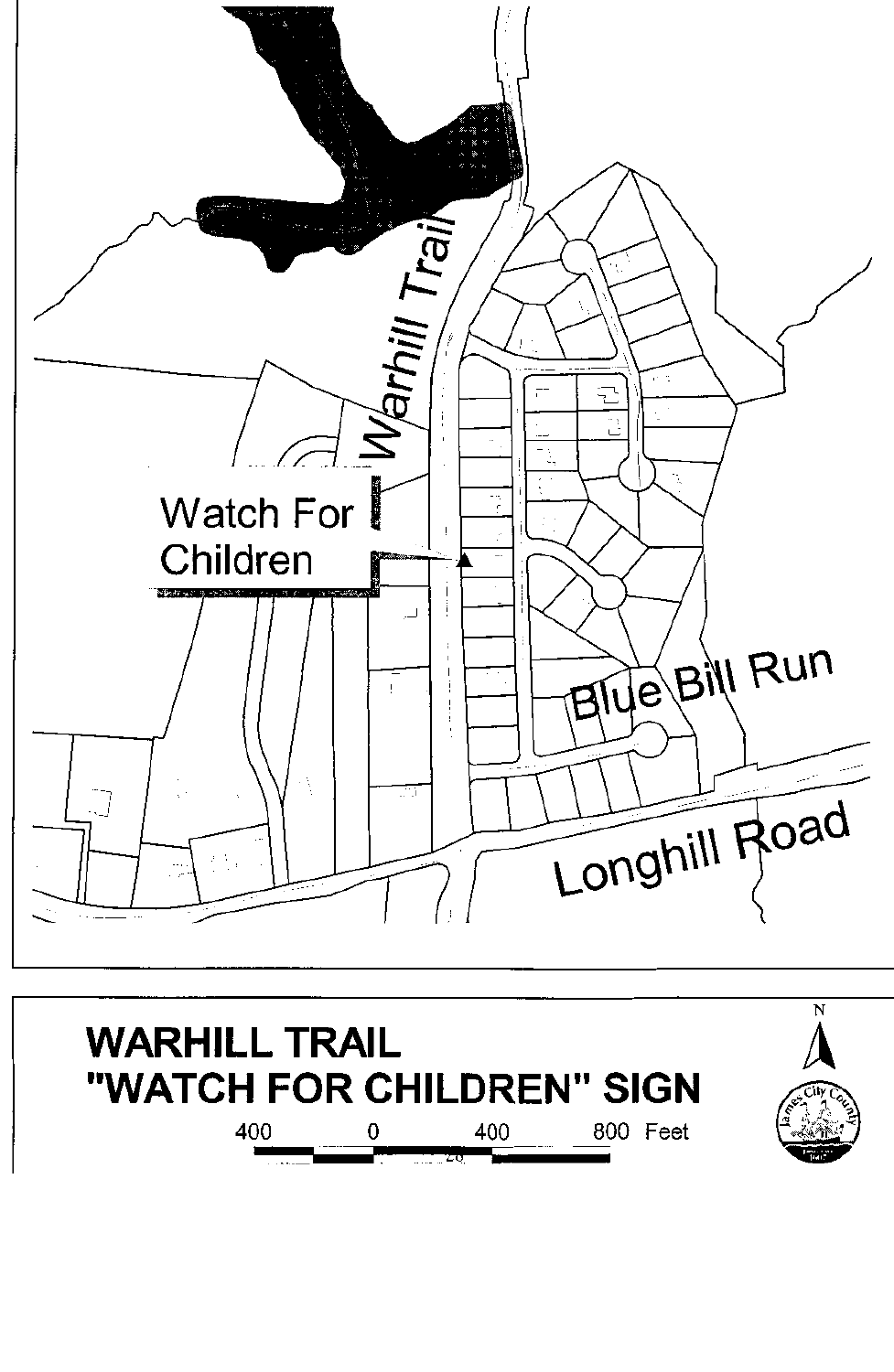| DATE:    | October 28, 2003                                                                        |
|----------|-----------------------------------------------------------------------------------------|
| TO:      | The Board of Supervisors                                                                |
| FROM:    | Richard M. Miller, Fire Chief<br>Bernard M. Farmer, Jr., Capital Projects Administrator |
| SUBJECT: | Award of Bid - New Fire Station                                                         |

l

Five competitive bids were received on October 16, 2003, for the replacement of James City County Fire Station No. 2 to be constructed at 5429 Pocahontas Trail. Bids were received as outlined below with the low bidder being R. D. Lambert & Son, Inc.

| Firm                      | Amount      |
|---------------------------|-------------|
| R. D. Lambert & Son, Inc. | \$1,179,000 |
| SEVAC                     | 1,209,900   |
| <b>CBM</b> International  | 1,220,000   |
| David Nice                | 1,250,000   |
| Techco Inc.               | 1,265,000   |

The bid amount of \$1,179,000 is consistent with the expected bid and the architect's estimates for this project. This bid award can be funded from the approved Capital Improvements Program (CIP) Budget amount. Investigations by Purchasing and staff show the low bidder, R. D. Lambert & Son, Inc., to be a responsible registered contractor with sufficient financial resources to complete a project of this size. Accordingly, R. D. Lambert & Son, Inc., is recommended for award of the bid for Fire Station No. 2.

Staff recommends adoption of the attached resolution authorizing the award of the construction bid to R. D. Lambert & Son, Inc., for Fire Station No. 2 replacement in the amount of \$1,179,000.

Richard M. Miller

\_\_\_\_\_\_\_\_\_\_\_\_\_\_\_\_\_\_\_\_\_\_\_\_\_\_\_\_\_\_\_

\_\_\_\_\_\_\_\_\_\_\_\_\_\_\_\_\_\_\_\_\_\_\_\_\_\_\_\_\_\_\_

\_\_\_\_\_\_\_\_\_\_\_\_\_\_\_\_\_\_\_\_\_\_\_\_\_\_\_\_\_\_\_

Bernard M. Farmer, Jr.

CONCUR:

Sanford B. Wanner

RMM/BMF/gb newfirebid.mem

Attachment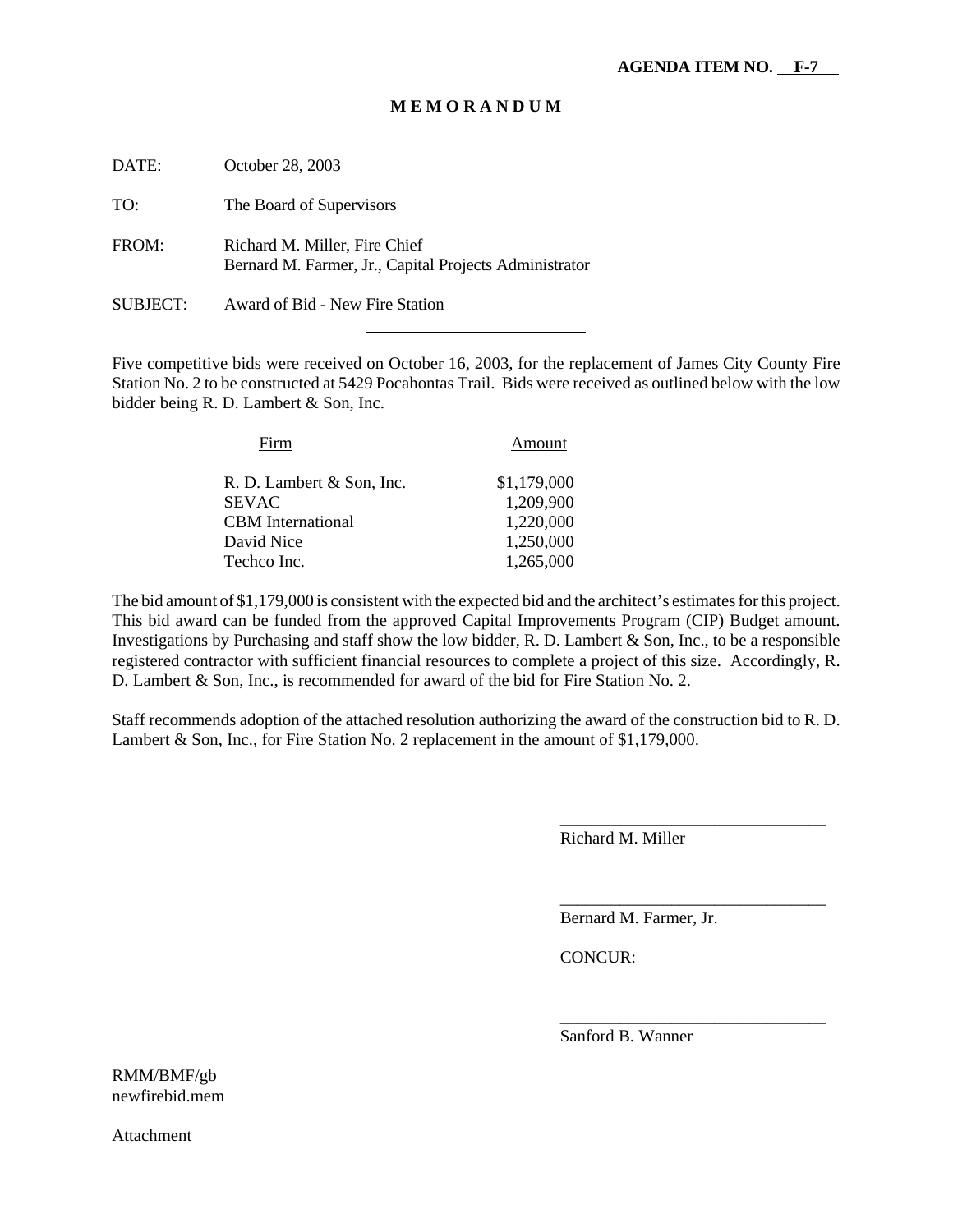#### AWARD OF BID - NEW FIRE STATION

- WHEREAS, Competitive bids were advertised for the James City County Fire Station No. 2 replacement to be constructed on Pocahontas Trail; and
- WHEREAS, bids were received with the low bidder being R. D. Lambert & Son, Inc., with a bid of \$1,179,000; and
- WHEREAS, previously authorized Capital Improvements Program (CIP) budgeted funds are available to fund this contract bid award and construction.
- NOW, THEREFORE, BE IT RESOLVED that the Board of Supervisors of James City County, Virginia, hereby authorizes the County Administrator or his designee to execute the necessary contract documents for the James City County Fire Station No. 2 in the total amount of \$1,179,000.

Jay T. Harrison, Sr. Chairman, Board of Supervisors

\_\_\_\_\_\_\_\_\_\_\_\_\_\_\_\_\_\_\_\_\_\_\_\_\_\_\_\_\_\_\_\_\_\_\_

ATTEST:

Sanford B. Wanner Clerk to the Board

\_\_\_\_\_\_\_\_\_\_\_\_\_\_\_\_\_\_\_\_\_\_\_\_\_\_\_\_\_\_\_\_

Adopted by the Board of Supervisors of James City County, Virginia, this 28th day of October, 2003.

newfirebid.res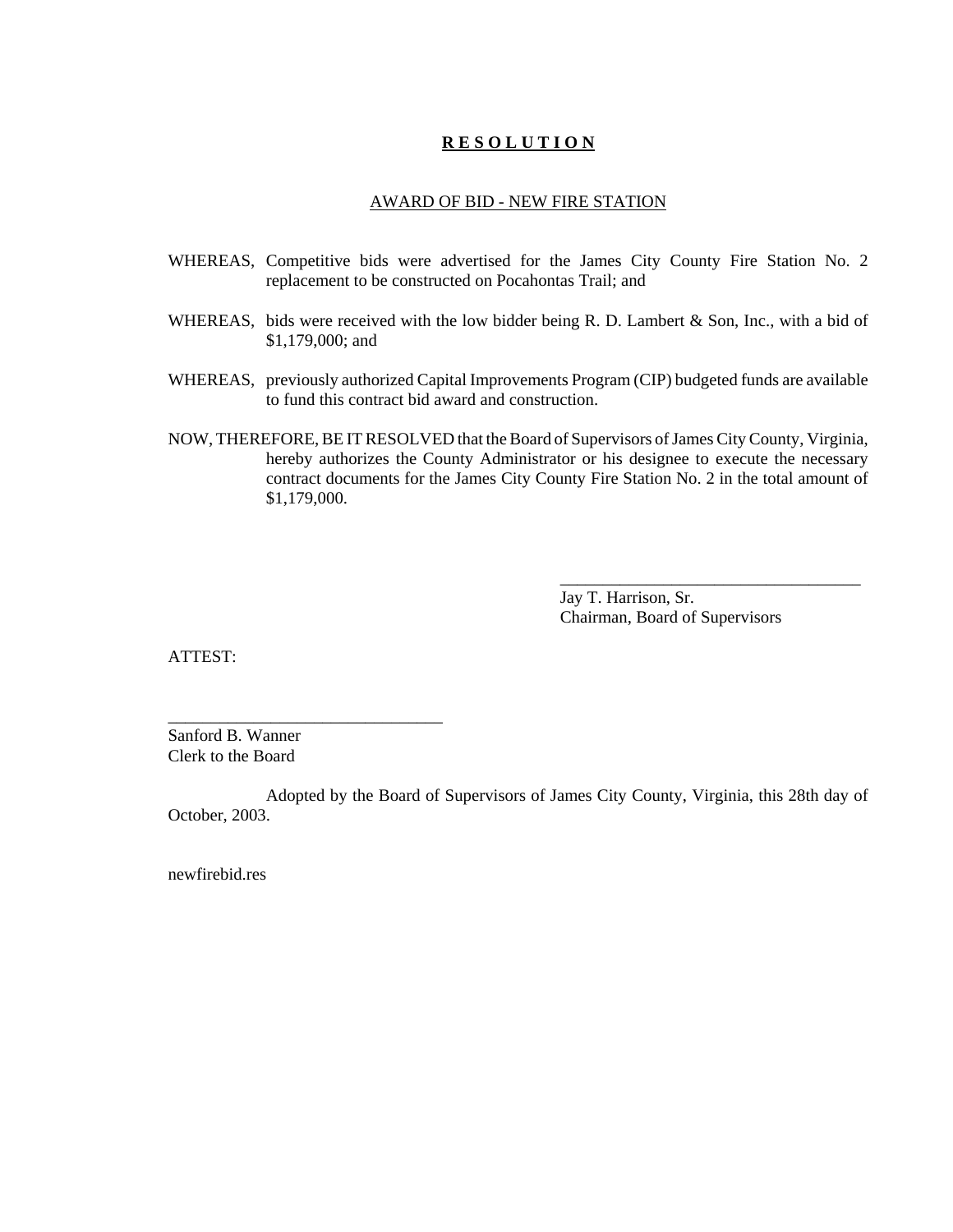DATE: October 28, 2003

TO: The Board of Supervisors

FROM: Needham S. Cheely, III, Director of Parks and Recreation

l

SUBJECT: Virginia Recreational Trails Fund Grant

The Virginia Department of Conservation and Recreation in conjunction with the Federal Highway Administration, has awarded the James City County Division of Parks and Recreation a \$53,592 Virginia Recreational Trails Fund Program Grant.

The purpose of the reimbursement grant is to assist with the cost of completing a 2,090-linear-foot multiuse trail to connect and complete a 2.5-mile and 1.1-mile loop around the James City/Williamsburg Community Center. The trail, which will include at a minimum an eight-foot asphalt path, will connect to surrounding neighborhoods, two parks, and a middle school. In addition, the Americans with Disabilities Act (ADA) accessible trail will offer much-needed recreational opportunities for citizens such as running and rollerblading. The funds awarded combined with funds from the Greenways and Trails Account will be sufficient to complete the project at an estimated cost of \$66,990.

The development of recreational opportunities supports the County's goals in areas of enhancing the character of the community and in the area of promoting healthy lifestyles. Additionally, the use of grant funds directly supports the goal of balancing service demands with available resources.

The required match will come from the County's Greenways and Trails Account. When the project is completed, we will receive a \$53,592 reimbursement from the Virginia Department of Conservation and Recreation within thirty days of submission.

Staff recommends approval of the attached resolution to accept the \$53,592 grant for the James City/Williamsburg Community Center and to appropriate the funds as described above.

Needham S. Cheely, III, CPRP

\_\_\_\_\_\_\_\_\_\_\_\_\_\_\_\_\_\_\_\_\_\_\_\_\_\_\_\_\_\_\_\_\_

\_\_\_\_\_\_\_\_\_\_\_\_\_\_\_\_\_\_\_\_\_\_\_\_\_\_\_\_\_\_\_\_\_

CONCUR:

Anthony Conyers, Jr.

NSC/gs VAtrails.mem

**Attachment**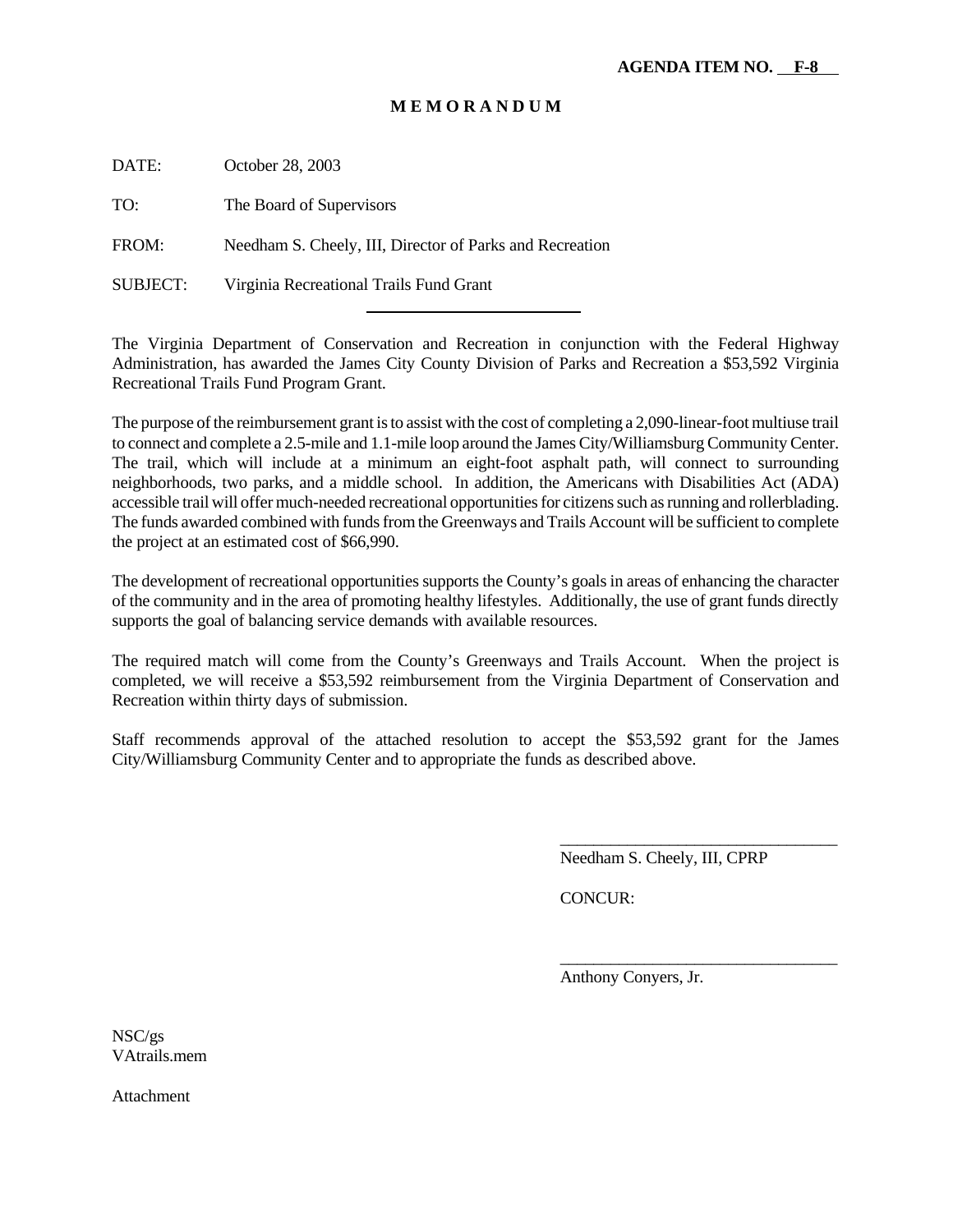#### VIRGINIA RECREATIONAL TRAILS FUND GRANT

- WHEREAS, the Virginia Department of Conservation and Recreation, in cooperation with the Federal Highway Administration, has made matching funds available for the development of trails; and
- WHEREAS, funds are needed to complete construction of a 2.5-mile multiuse loop around the James City/Williamsburg Community Center and Water Tower site.
- NOW, THEREFORE, BE IT RESOLVED that the Board of Supervisors of James City County, Virginia, accepts the \$53,592 grant awarded by the Virginia Department of Conservation and Recreation, in cooperation with the Federal Highway Administration, to help with the construction at the James City/Williamsburg Community Center.
- BE IT FURTHER RESOLVED that the Board of Supervisors of James City County, Virginia, hereby authorizes the following appropriation:

Revenue:

| From the Commonwealth             | \$53,592 |  |  |
|-----------------------------------|----------|--|--|
| Expenditure:                      |          |  |  |
| Greenways and Trails (0130220800) | \$53.592 |  |  |

Jay T. Harrison, Sr. Chairman, Board of Supervisors

\_\_\_\_\_\_\_\_\_\_\_\_\_\_\_\_\_\_\_\_\_\_\_\_\_\_\_\_\_\_\_\_\_\_\_\_

ATTEST:

Sanford B. Wanner Clerk to the Board

\_\_\_\_\_\_\_\_\_\_\_\_\_\_\_\_\_\_\_\_\_\_\_\_\_\_\_\_\_\_\_\_

Adopted by the Board of Supervisors of James City County, Virginia, this 28th day of October, 2003.

VAtrails.res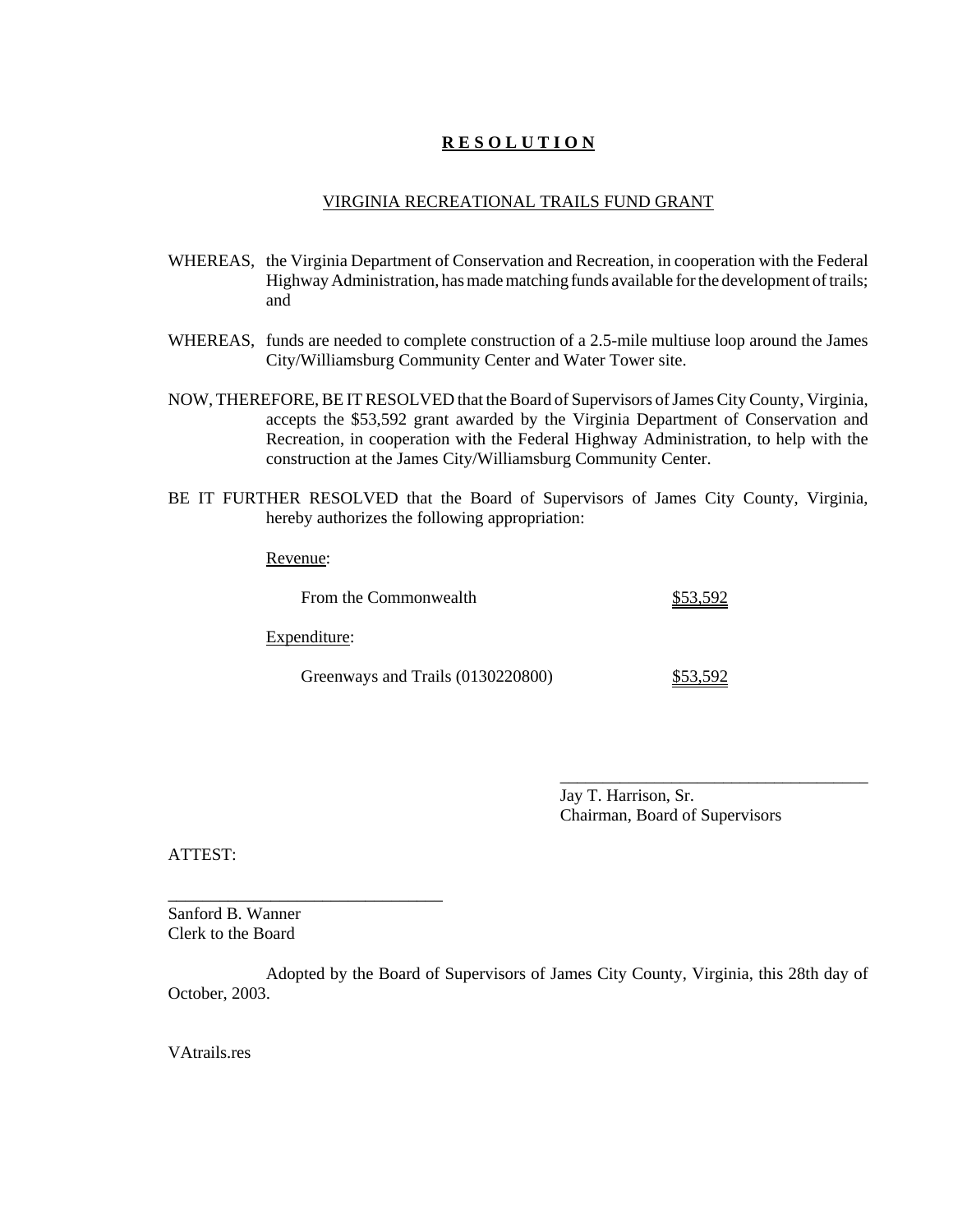#### **AGENDA ITEM NO. G-1 HEIGHT WAIVER-1-03. OWENS BROCKWAY GLASS CONTAINER, INC., ELECTROSTATIC PRECIPITATOR AND EXHAUST STACK Staff Report for October 28, 2003, Board of Supervisors Public Hearing**

This staff report is prepared by the James City County Planning Division to provide information to the Planning Commission and Board of Supervisors to assist them in making a recommendation on this application. It may be useful to members of the general public interested in this application*.*

| <b>PUBLIC HEARINGS</b><br><b>Board of Supervisors:</b> | Building C Board Room; County Government Complex<br>October 28, 2003, 7:00 p.m.                              |  |  |  |
|--------------------------------------------------------|--------------------------------------------------------------------------------------------------------------|--|--|--|
| <b>SUMMARY FACTS</b><br>Applicant:                     | George J. Barnett, Plant Engineer                                                                            |  |  |  |
| Land Owner:                                            | Owens Brockway Glass Container, Inc.                                                                         |  |  |  |
| Proposed Use:                                          | Height waiver to construct an 83-foot-tall electrostatic precipitator and<br>a 140-foot-tall exhaust stack   |  |  |  |
| Location:                                              | 150 Industrial Boulevard, Stonehouse District                                                                |  |  |  |
| Tax Map and Parcel No.:                                | $(12-4)(1-15)$                                                                                               |  |  |  |
| Primary Service Area:                                  | Inside                                                                                                       |  |  |  |
| Parcel Size:                                           | 56.6 acres                                                                                                   |  |  |  |
| <b>Existing Zoning:</b>                                | M-2, General Industrial                                                                                      |  |  |  |
| Comprehensive Plan:                                    | General Industrial                                                                                           |  |  |  |
| Surrounding Zoning:                                    | The site is in Hankins Industrial Park and is completely surrounded by<br>land zoned M-2, General Industrial |  |  |  |
| <b>Staff Contact:</b>                                  | Matthew D. Arcieri - Phone: 253-6685                                                                         |  |  |  |

#### **STAFF RECOMMENDATION:**

Given that there are two existing 140-foot exhaust stacks at the Owens Brockway plant, staff finds that the new precipitator and stack should have minimal new negative visual impacts. In addition, staff finds the proposal consistent with the requirements stated under Section 24-444 of the Zoning Ordinance. Staff recommends the Board of Supervisors approve this application.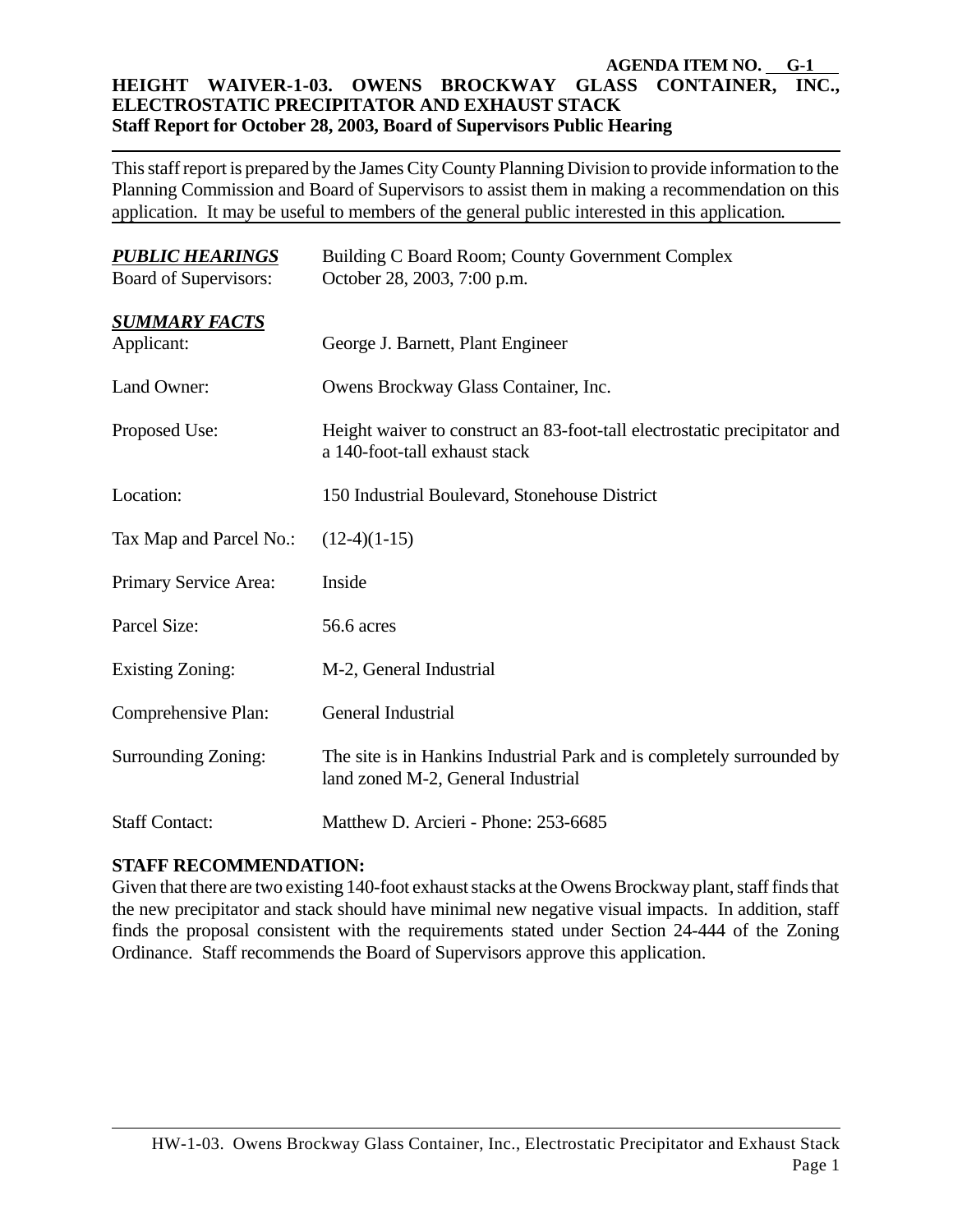#### **Project Description**

George J. Barnett on behalf of Owens Brockway Glass Container, Inc., has requested a height limitation waiver from the Board of Supervisors. On property zoned M-2, structures may be constructed up to 60 feet; however, structures in excess of 60 feet may be constructed only if specifically approved by the Board. The applicant has specifically requested that a height limitation waiver be granted to allow for the construction of an 83-foot-tall electrostatic precipitator and a 140-foot-tall exhaust stack. The precipitator and exhaust stack will be located on the east side of the plant, adjacent to two existing exhaust stacks, both of which are 140 feet tall. This equipment is necessary to meet Federal air quality requirements.

#### **Analysis**

Section 24-444 of the James City County Zoning Ordinance states that structures in excess of 60 feet in height may be erected only upon the granting of a height limitation waiver by the Board of Supervisors and upon finding that:

1. Additional setbacks have been provided; however, the Board may waive additional setbacks for structures in excess of 60 feet.

*Staff comment:* The Zoning Ordinance requires an 85-foot front setback for a 140-foot-tall structure and a 55-foot side setback. The new structure is over 300 feet from the closest property line and over 500 feet from the front property line; the setbacks are well in excess of those required by the Zoning Ordinance.

2. Such structure will not obstruct light from adjacent property.

*Staff comment:* Given the distance to the property line and the relatively small size of the new structures in relation to the existing plant, staff finds that the precipitator and exhaust stack will not obstruct light from adjacent properties.

3. Such structure will not impair the enjoyment of historic attractions and areas of significant historic interest and surrounding developments.

*Staff comment:* There are several nearby historic sites and structures, including the Hickory Neck Episcopal Church. However, based on visual observation, the two existing exhaust stacks are not visible from these sites and staff finds that the new exhaust stack will not impair the enjoyment of these attractions.

The tops of the two existing exhaust stacks are visible above the tree line in undeveloped portions of Wellington and in Mirror Lakes in the vicinity of the intersection of Fairmount and Loch Haven Drive. Given that there are two existing exhaust stacks, staff finds that the additional negative impact on these developments will be minimal.

4. Such structure will not impair property values in the area.

*Staff comment:* According to Real Estate Assessments, there is no indication that the construction of an additional exhaust stack on this site will have a detrimental effect on surrounding properties.

5. Such structure is adequately designed and served from the standpoint of safety and that the County Fire Chief finds the fire safety equipment installed is adequately designed and that the structure is reasonably well located in relation to fire stations and equipment, so as to offer adequate protection to life and property.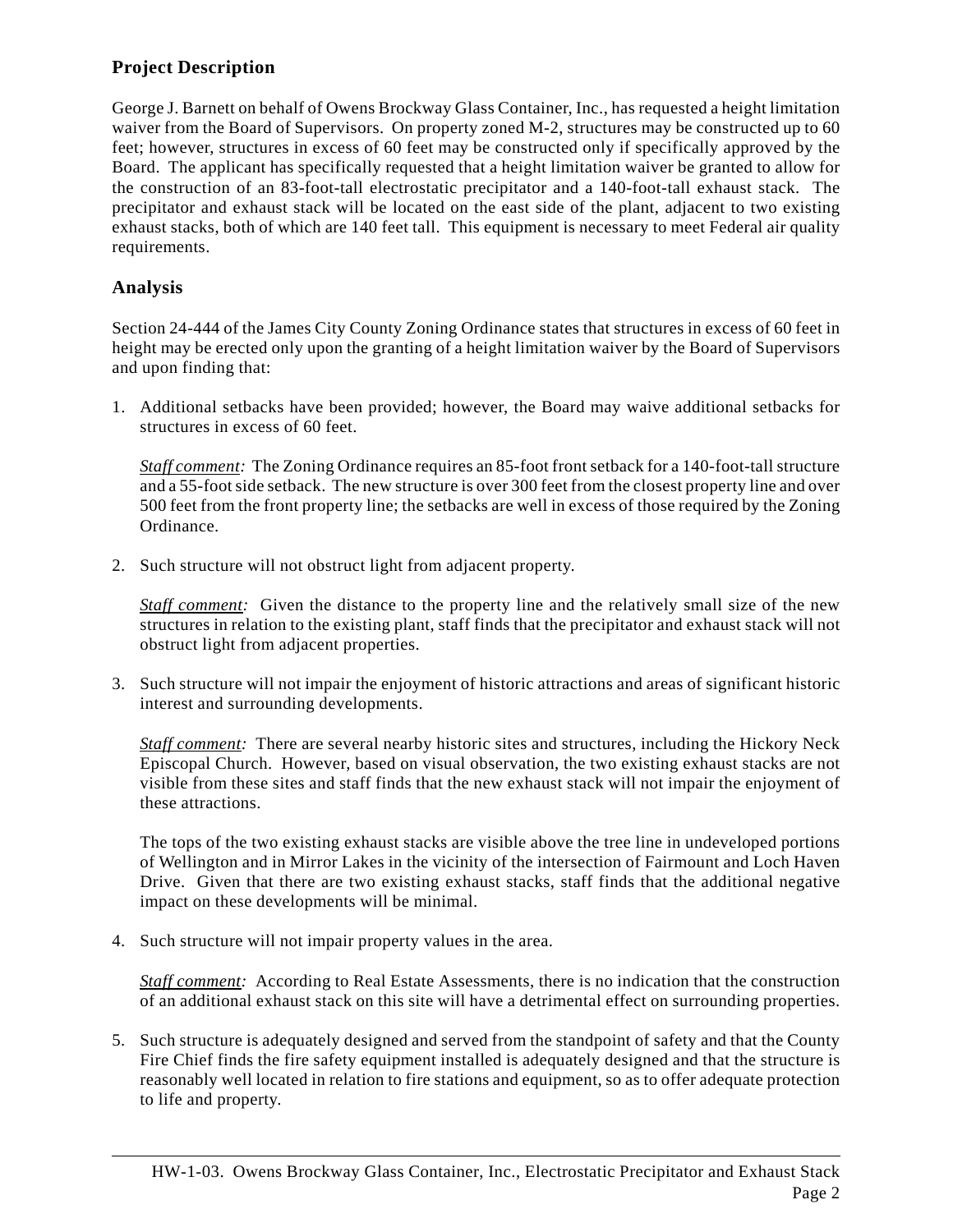*Staff comment:* The project is subject to full County review processes. Staff feels confident this will insure the structure is adequately designed from a safety standpoint. Basic fire and rescue services will be provided from Fire Station No. 1 with backup from the other James City County fire stations.

6. Such structure will not be contrary to the public health, safety, and general welfare.

*Staff comment:* Based on the current proposal and information submitted by the applicant, staff believes the development will not adversely affect the public health, safety, or general welfare.

#### **Recommendation**

Given that there are two existing 140-foot exhaust stacks at the Owens Brockway plant, staff finds that the new precipitator and stack should have minimal new negative visual impacts. In addition, staff finds the proposal consistent with the requirements stated under Section 24-444 of the Zoning Ordinance. Staff recommends the Board of Supervisors approve this application.

Matthew D. Arcieri

\_\_\_\_\_\_\_\_\_\_\_\_\_\_\_\_\_\_\_\_\_\_\_\_\_\_\_\_\_\_\_\_\_

\_\_\_\_\_\_\_\_\_\_\_\_\_\_\_\_\_\_\_\_\_\_\_\_\_\_\_\_\_\_\_\_

CONCUR:

O. Marvin Sowers, Jr.

MDA/gs HW-1-03.wpd

Attachments:

- 1. Location Map
- 2. Elevation and Site Layout (see Reading File)
- 3. Resolution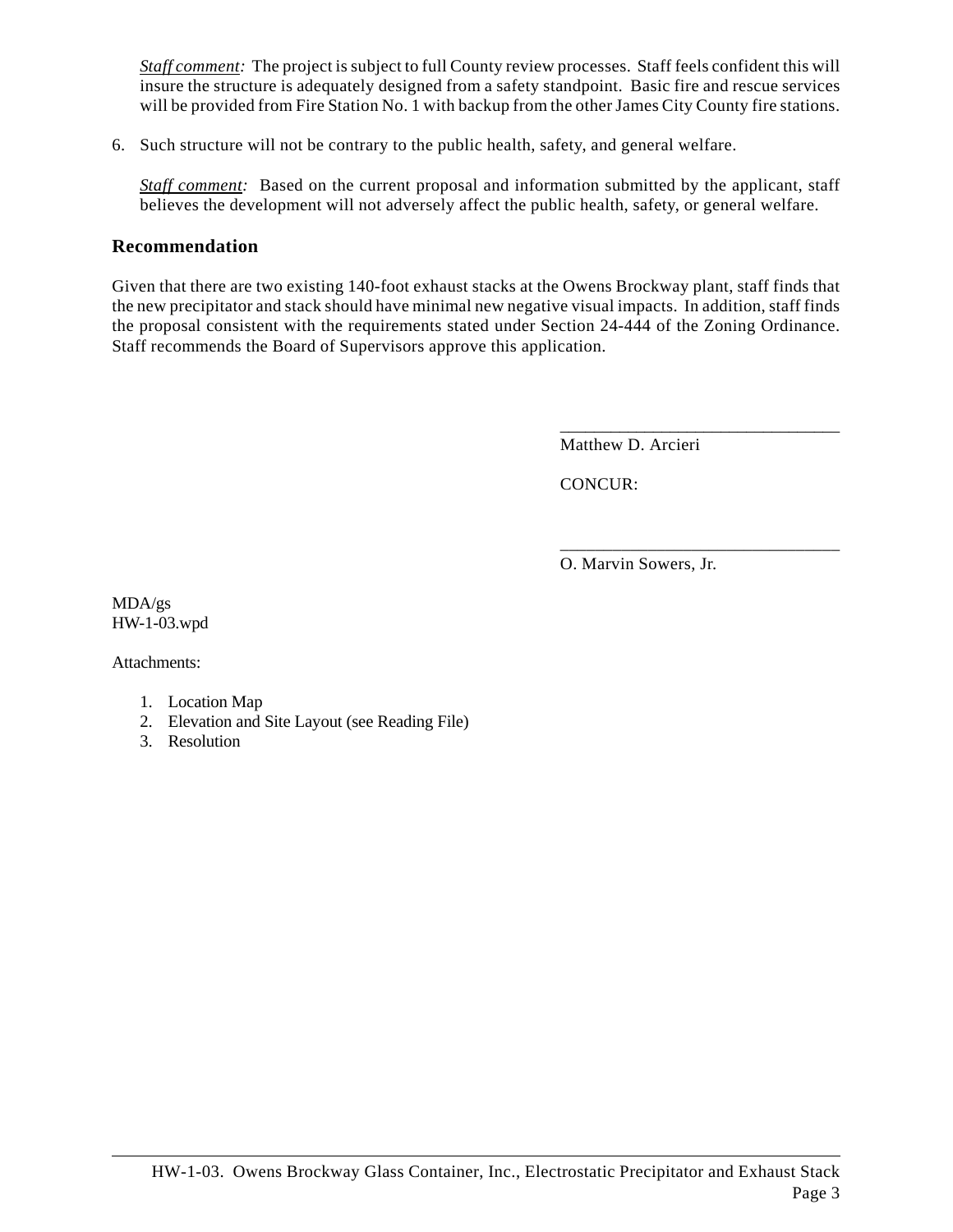#### CASE NO. HW-1-03. OWENS BROCKWAY GLASS CONTAINER, INC.,

#### ELECTROSTATIC PRECIPITATOR AND EXHAUST STACK

- WHEREAS, George J. Barnett, Plant Engineer, on behalf of Owens Brockway Glass Container, Inc., has applied for a height limitation waiver to allow for the construction of an 83-foot-tall electrostatic precipitator and a 140-feet-tall exhaust stack; and
- WHEREAS, a public hearing was advertised, adjoining property owners notified, and a hearing scheduled on Case No. HW-1-03; and
- WHEREAS, the electrostatic precipitator and exhaust stack will be located adjacent to the existing facility, which is on property zoned M-2, General Industrial, and is further identified as Parcel No. (1-15) on James City County Real Estate Tax Map No. (12-4); and
- WHEREAS, the Board of Supervisors finds that the requirements of Section 24-444 of the James City County Zoning Ordinance have been satisfied in order to grant a height limitation waiver to allow the erection of structures in excess of 60 feet.
- NOW, THEREFORE, BE IT RESOLVED that the Board of Supervisors of James City County, Virginia, does hereby approve Case No. HW-1-03.

Jay T. Harrison, Sr. Chairman, Board of Supervisors

\_\_\_\_\_\_\_\_\_\_\_\_\_\_\_\_\_\_\_\_\_\_\_\_\_\_\_\_\_\_\_\_\_\_\_\_

ATTEST:

Sanford B. Wanner Clerk to the Board

\_\_\_\_\_\_\_\_\_\_\_\_\_\_\_\_\_\_\_\_\_\_\_\_\_\_\_\_\_\_\_\_

Adopted by the Board of Supervisors of James City County, Virginia, this 28th day of October, 2003.

HW-1-03.res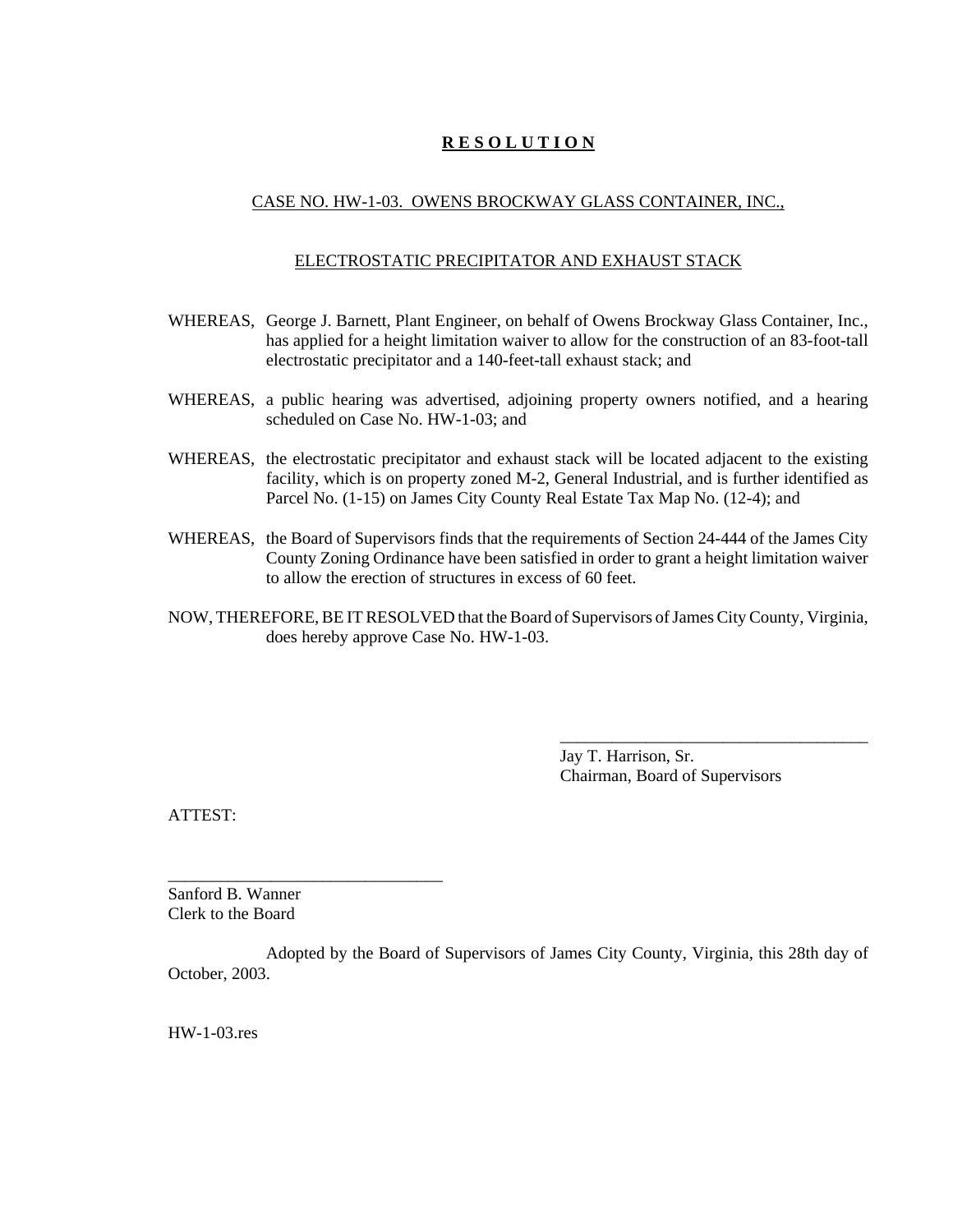# HW-1-03; Owens Brockway Electrostatic **Precipitator and Exhaust Stack**

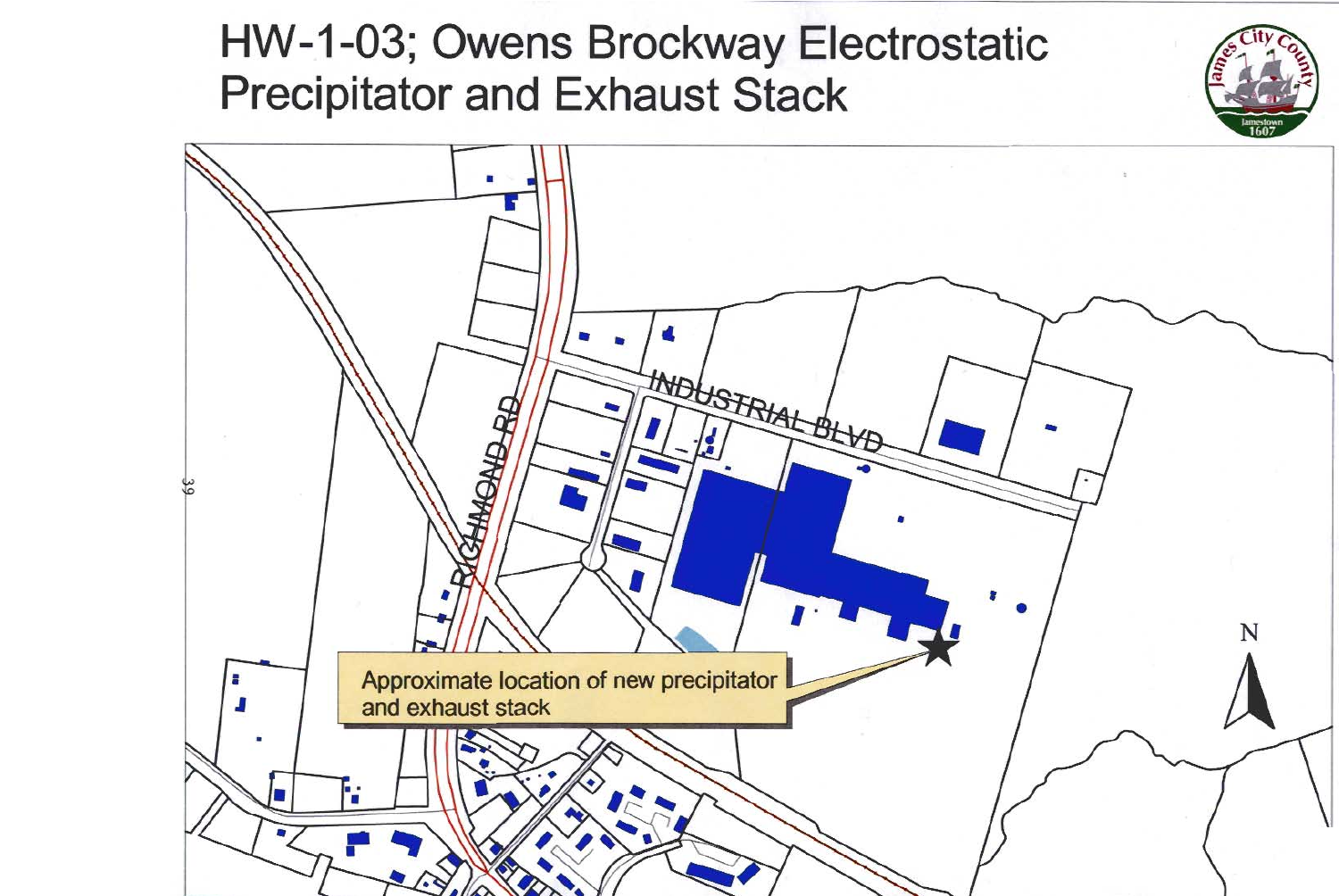DATE: October 28, 2003

TO: The Board of Supervisors

FROM: Wayland N. Bass, County Engineer

SUBJECT: Deed of Easement to Return Unneeded Drainage Easement of Jack D. Barnett, Jr.

l

In 2002, the County completed repair of the badly eroded Norge stormwater outfall in the Yarmouth Creek Watershed. During the design phase, Jack B. Barnett, Jr., and three other property owners donated drainage easements to the County.

During the permitting phase, the Army Corps of Engineers reduced the scope of the work so that easements were needed only on three properties. Accordingly, Mr. Barnett requests that the County return the drainage easement over his property.

Staff recommends adoption of the attached resolution.

Wayland N. Bass

\_\_\_\_\_\_\_\_\_\_\_\_\_\_\_\_\_\_\_\_\_\_\_\_\_\_\_\_\_\_\_\_\_

\_\_\_\_\_\_\_\_\_\_\_\_\_\_\_\_\_\_\_\_\_\_\_\_\_\_\_\_\_\_\_\_\_

CONCUR:

William C. Porter, Jr.

WNB/tlc returnease.mem

Attachment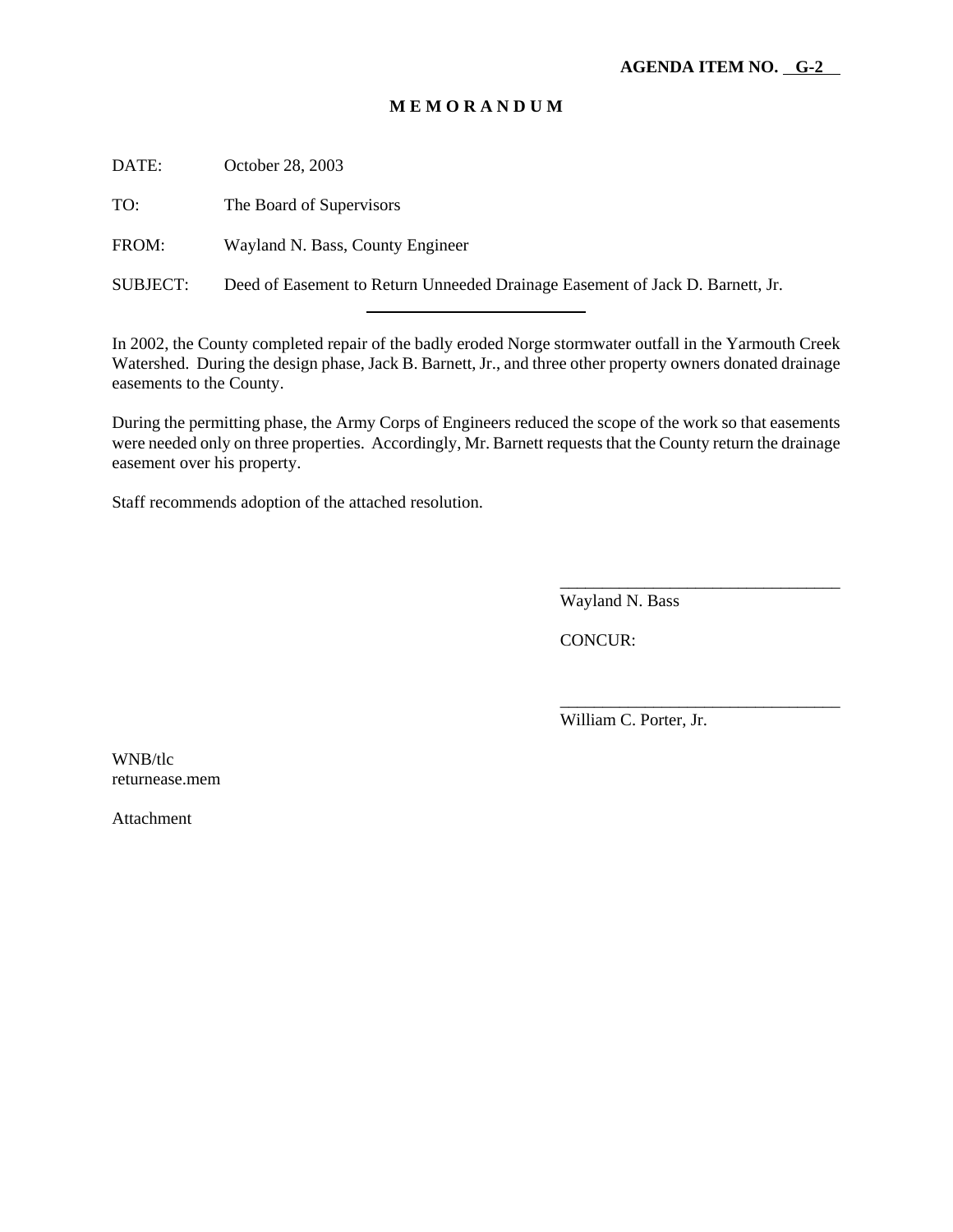#### DEED OF EASEMENT TO RETURN UNNEEDED DRAINAGE

#### EASEMENT TO JACK D. BARNETT, JR.

- WHEREAS, Jack B. Barnett, Jr. donated a drainage easement to the County to be used to repair part of the Norge stormwater outfall; and
- WHEREAS, plans for this work subsequently changed so that this easement was not needed.
- NOW, THEREFORE, BE IT RESOLVED that the Board of Supervisors of James City County, Virginia, hereby authorizes and directs the County Administrator to execute the deed of easement and all other such documents necessary to return the drainage easement to Jack B. Barnett, Jr.

Jay T. Harrison, Sr. Chairman, Board of Supervisors

\_\_\_\_\_\_\_\_\_\_\_\_\_\_\_\_\_\_\_\_\_\_\_\_\_\_\_\_\_\_\_\_\_\_\_

ATTEST:

Sanford B. Wanner Clerk to the Board

\_\_\_\_\_\_\_\_\_\_\_\_\_\_\_\_\_\_\_\_\_\_\_\_\_\_\_\_\_\_\_\_

Adopted by the Board of Supervisors of James City County, Virginia, this 28th day of October, 2003.

returnease.res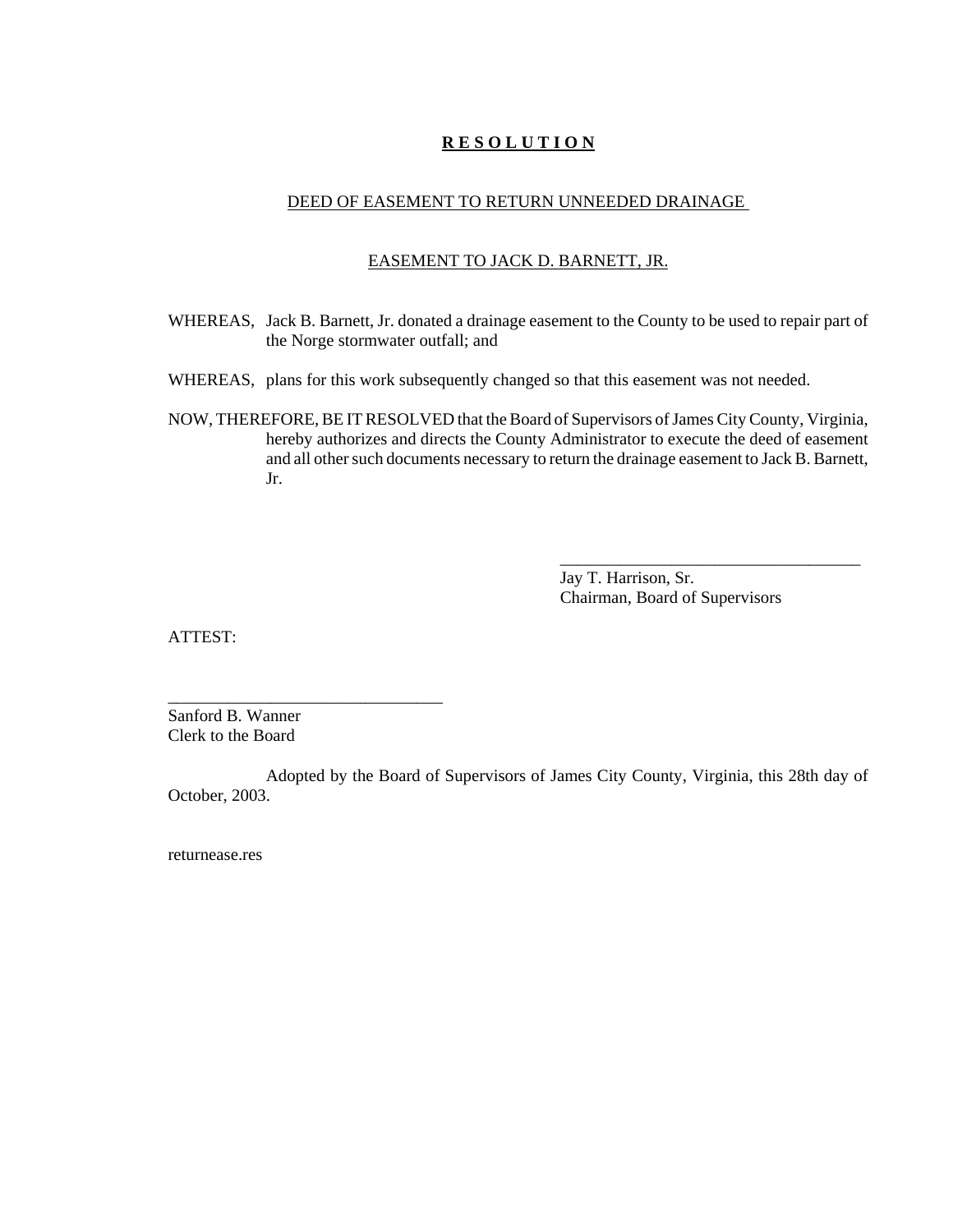

 $\overline{\phantom{a}}$ 

 $\ddot{\phantom{0}}$ 

÷.

 $\mathbf{I}$ 

 $\overline{\phantom{a}}$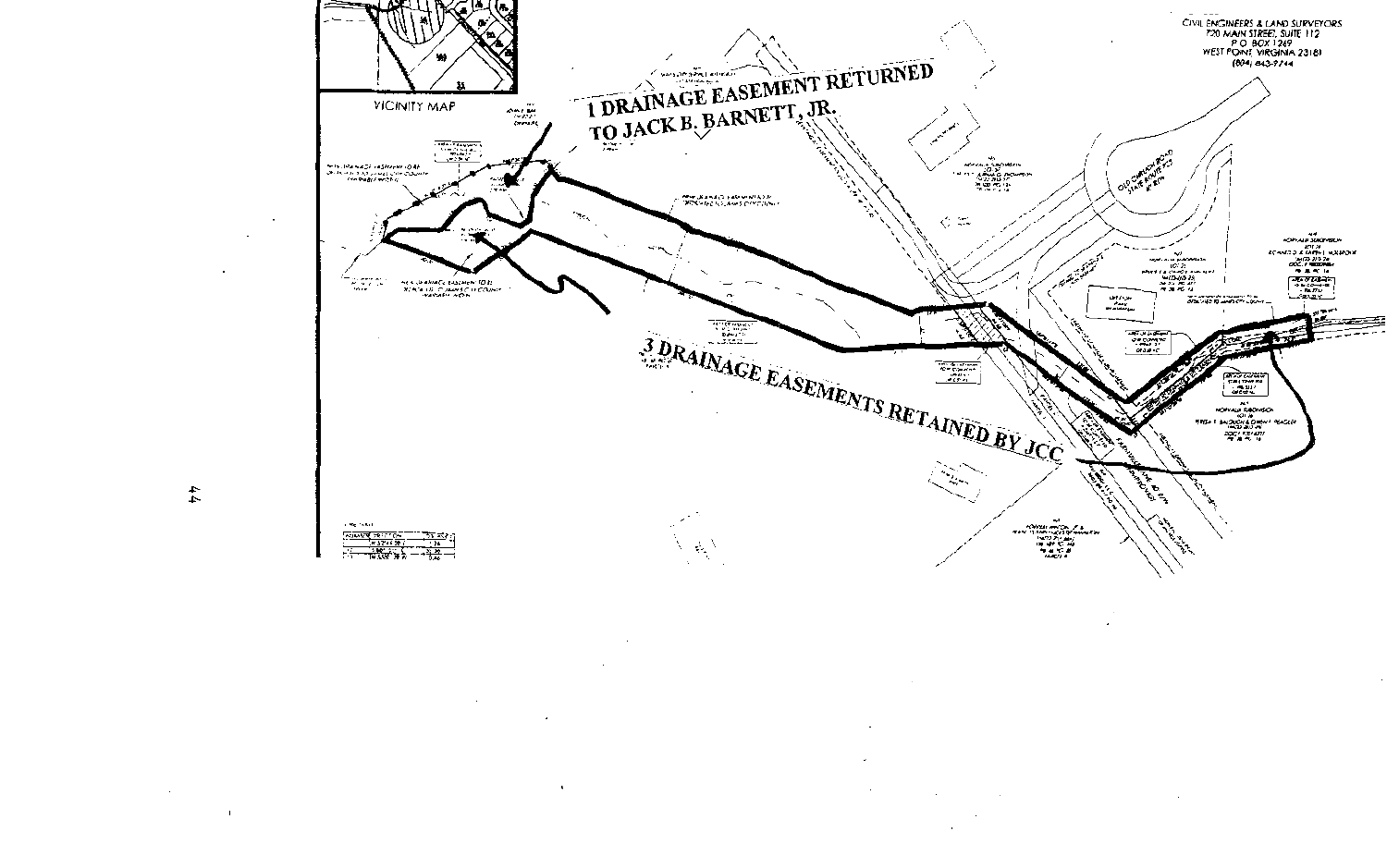| DATE:           | October 28, 2003                                                                                             |
|-----------------|--------------------------------------------------------------------------------------------------------------|
| TO:             | The Board of Supervisors                                                                                     |
| FROM:           | William C. Porter, Jr., Acting Manager, Development Management<br>Leo P. Rogers, Jr., Deputy County Attorney |
| <b>SUBJECT:</b> | Lease of 2,773 Square Feet of County Property to Alltel Communications, Inc.                                 |
|                 |                                                                                                              |

Alltel Communications, Inc., has applied to lease a 2,773-square-foot tower site adjacent to the American Tower site at the James City County Government Center. The Alltel tower, like American Tower, is subject to administrative zoning approval by the Planning Director. The Alltel Tower is proposed to be a camouflaged tower that would mirror the American Tower site, including the tower height of 120 feet and one support structure.

The lease as proposed is the same as the American Tower lease and has been reviewed by the County Attorney's office and is acceptable. The initial lease term is for a five-year term with an option to renew for three additional five-year terms. Alltel Communications proposes to indemnify and hold James City County harmless and will provide insurance as required. The rent escalator clause for the proposed lease is the same as with American Tower lease. The initial annual rent is \$12,731, the same as the American Tower, L.P., is currently paying.

Staff recommends approval of the attached resolution authorizing the County Administrator to execute the lease agreement between James City County and Alltel Communications, Inc.

William C. Porter, Jr.

\_\_\_\_\_\_\_\_\_\_\_\_\_\_\_\_\_\_\_\_\_\_\_\_\_\_\_\_\_\_\_\_\_

\_\_\_\_\_\_\_\_\_\_\_\_\_\_\_\_\_\_\_\_\_\_\_\_\_\_\_\_\_\_\_\_\_\_

Leo P. Rogers, Jr.

WCP/adw alltell.mem

**Attachments**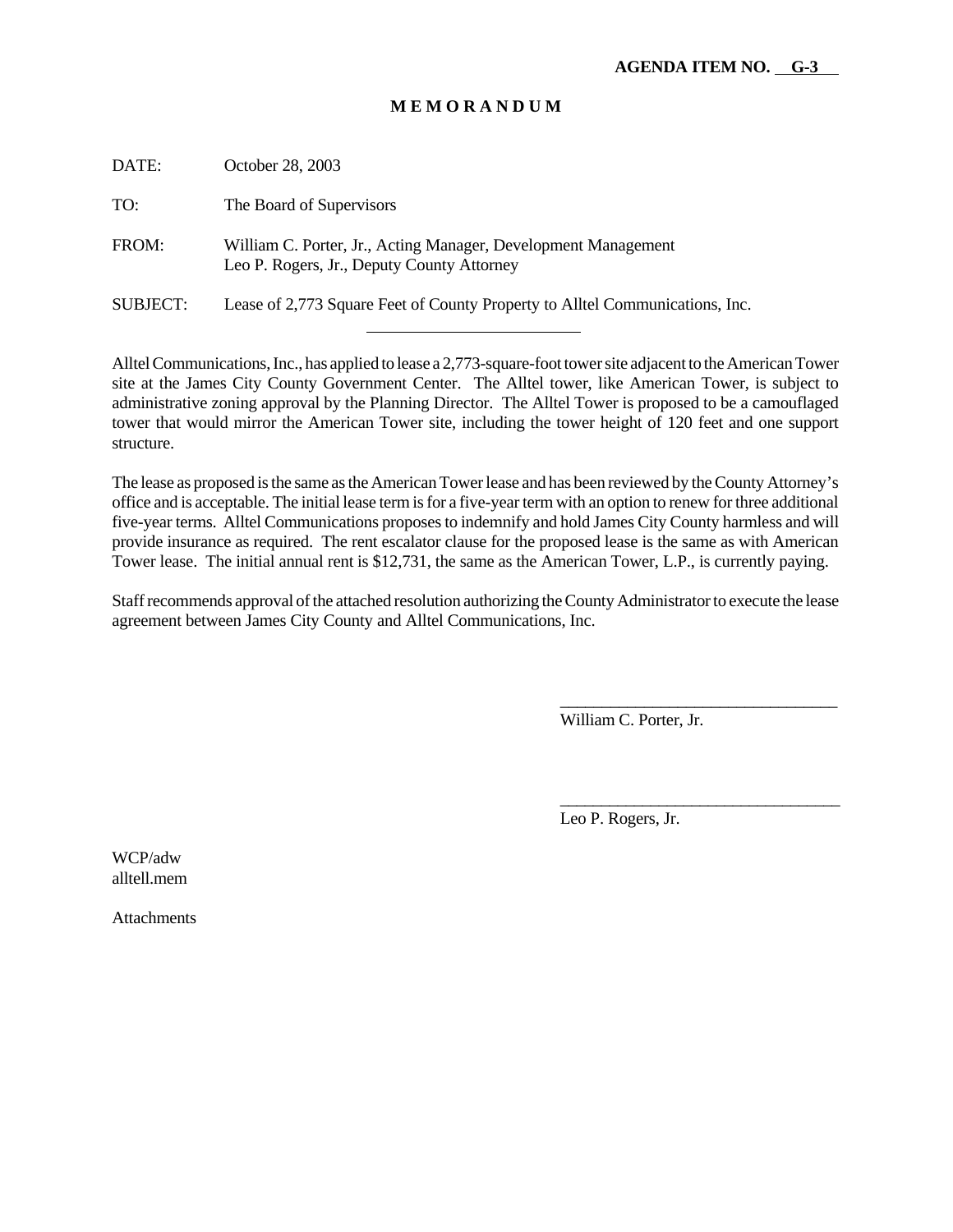#### LEASE OF 2,773 SQUARE FEET OF COUNTY PROPERTY TO

#### ALLTEL COMMUNICATIONS, INC.

- WHEREAS, James City County owns a 60-acre site commonly known as the Government Center, 101 Mounts Bay Road, and designated as Parcel No. (1-9) on James City County Real Estate Tax Map No. (50-1) (the "Property"); and
- WHEREAS, Alltel Communication, L.P., wishes to lease 2,773 square feet of the Property; and
- WHEREAS, after a public hearing, the Board of Supervisors is of the opinion that the County should lease a portion of the Property to Alltel Communications, Inc., on the terms and conditions contained in the Lease Agreement.
- NOW, THEREFORE, BE IT RESOLVED by the Board of Supervisors of James City County, Virginia, that the County Administrator is hereby authorized and directed to execute the Lease Agreement between James City County and Alltel Communications, Inc., for a 2,773 square-foot portion of the Property and such other memoranda, agreements, or other documents as may be necessary to effectuate the Lease.

Jay T. Harrison, Sr. Chairman, Board of Supervisors

\_\_\_\_\_\_\_\_\_\_\_\_\_\_\_\_\_\_\_\_\_\_\_\_\_\_\_\_\_\_\_\_\_\_\_

ATTEST:

Sanford B. Wanner Clerk to the Board

\_\_\_\_\_\_\_\_\_\_\_\_\_\_\_\_\_\_\_\_\_\_\_\_\_\_\_\_\_\_\_\_

Adopted by the Board of Supervisors of James City County, Virginia, this 28th day of October, 2003.

alltell.mem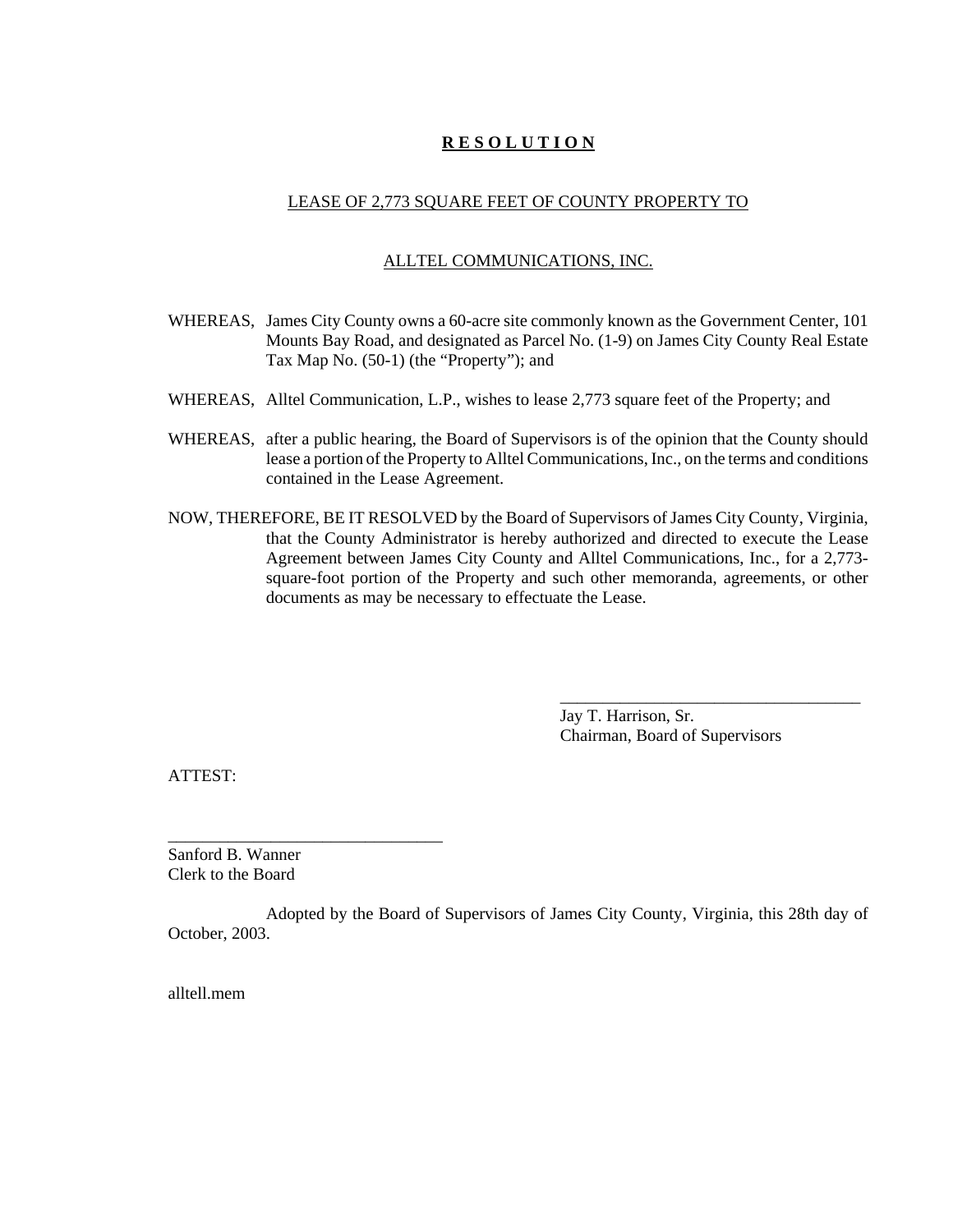

August 18, 2003

Mr. Matthew Arcieri James City County Planning Department 101-E Mounts Bay Road P.O. Box 8784 Williamsburg, VA 23185

Re: 120' Stealth Tower KHA #116007007 (ALLTEL: Williamsburg II)

Mr. Arcieri:

Please find enclosed the color samples that you requested. Please specify which color for the pole and which color is to be for the building and trim. I suggest "Bolt Brown" or "Walnut Brown" for the pole and building trim (i.e. door, air conditioner, trim work, etc.). Whatever color your select can be provided to the shelter manufacturer to use for the brick façade color as well. Once you provide the county's choices, I will provide to Kimley-Horn and have an additional sheet added to our site plans showing your specifications. I look forward to hearing from you soon.

Sincerely,

Marty Sillenian John

Marty Silliman **ALLTEL Communications, Inc.** Project Engineer Virginia Region

MS/nlw Enclosure

Jennifer Mister  $Cc$ : Kimley-Horn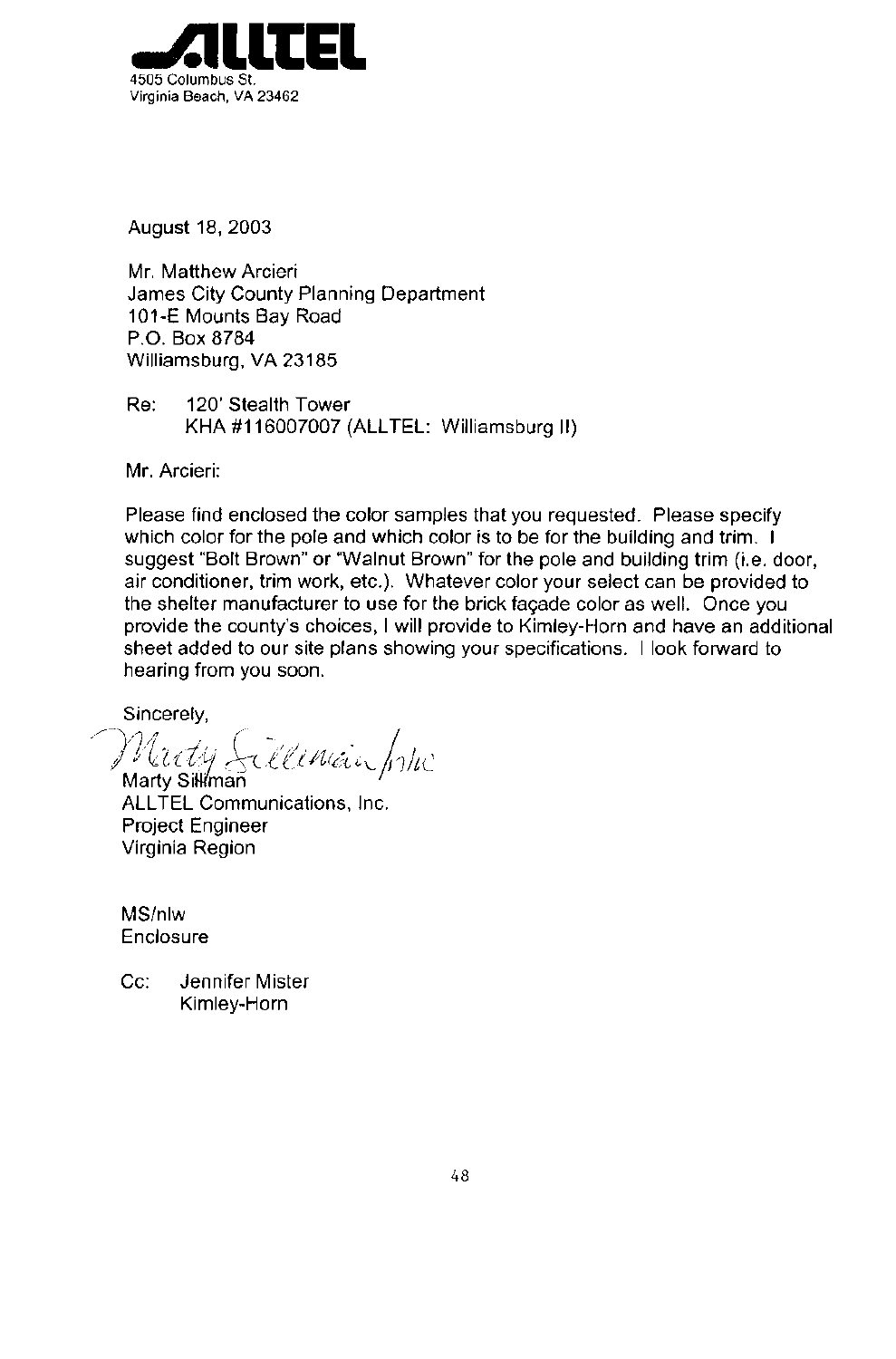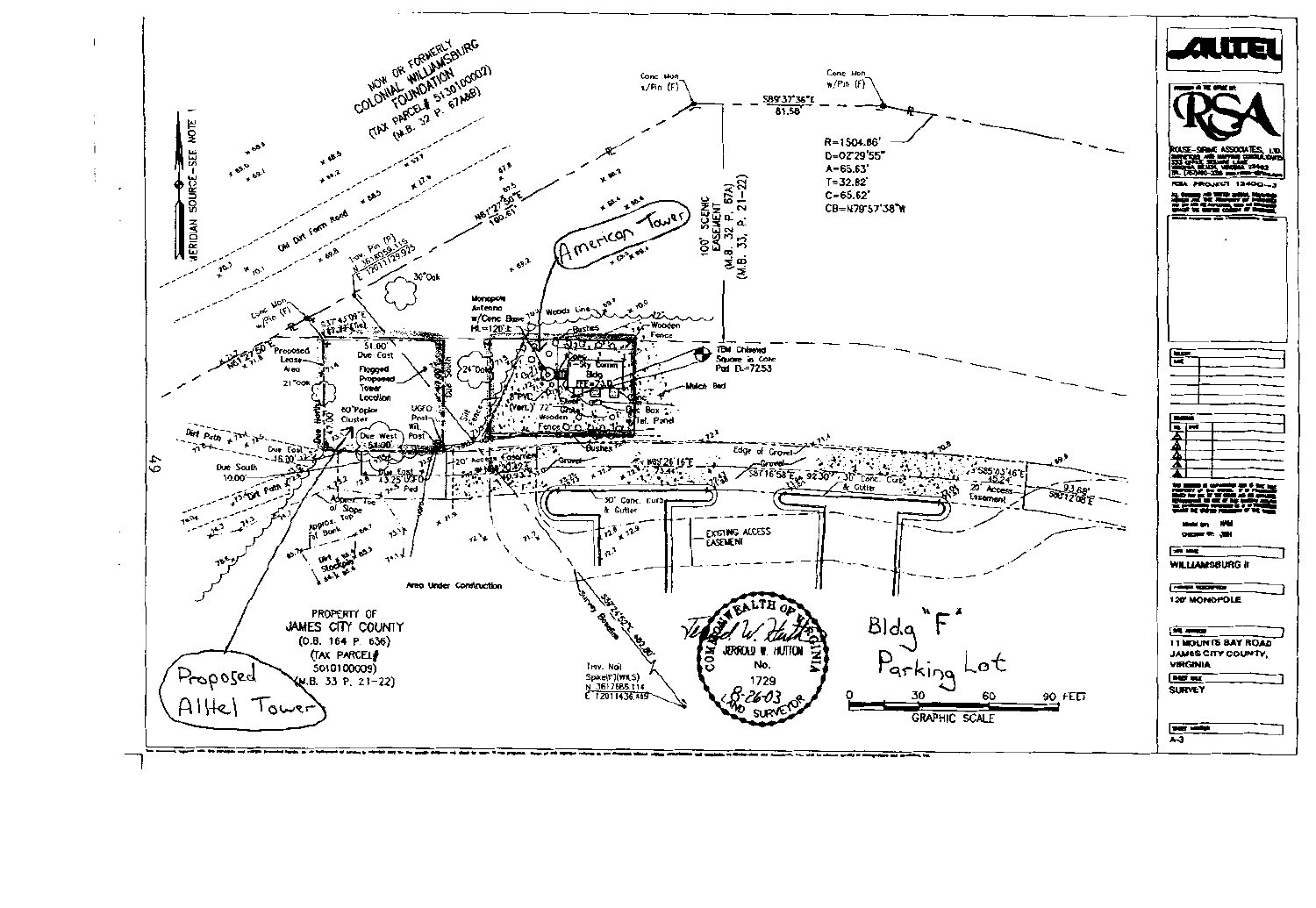

I. CELLXION SHELTER TO BE BRICK EXTERIOR. BRICK COLOR TO BE ERRA COTTA. (2) COLOR SAMPLES TO BE SUBMITTED TO JAMES CITY.<br>COUNTY FOR APPROVAL.

ALL WOOD AT PROPOSED COMPOUND TO BE PAINTED DARK BROWN. SHERWIN-WILLIAMS INDUSTRIAL AND MARINE COATINGS, PUMICE STONE. SW4010, LRV 23% INCLUDING BUT NOT LIMITED TO THE BUILDING TRIM AND THE WOOD FENCE AS APPROVED BY JAMES CITY COUNTY ON AUGUST 21, 2003

3. PROPOSED TOWER TO BE PAINTED DARK BROWN. SHERWIN-WILLIAMS INDUSTRIAL AND MARINE COATINGS, PUMICE STONE. SW4010, LRV 23% AS APPROVED BY JAMES CITY COUNTY ON AUGUST 20, 2003

. REFER TO STRUCTURAL DRAWINGS BY OTHERS FOR TOWER CONSTRUCTION

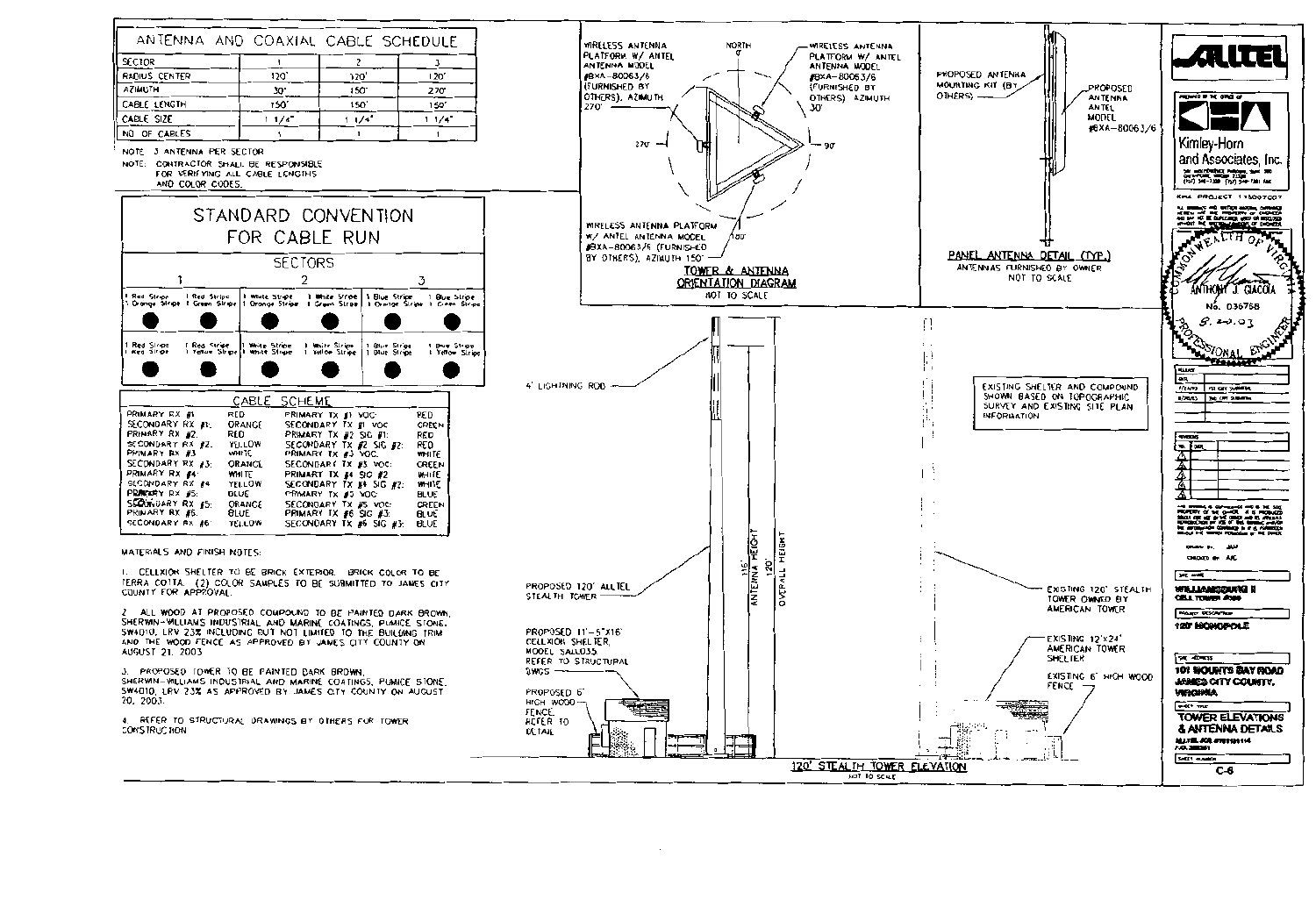GSN on the James



October 13, 2003

Mr. Matthew Arcieri Planner Development Management James City County P.O. Box 8784 Williamsburg, Virginia 23187-8784

Dear Mr. Arcieri:

I appreciate the opportunity to meet with you and review the location of another cell tower located at the county government facilities on Mount's Bay Road. Based on the review and our discussion, we have no objection to this tower and its location and only hope it provides better service for those cell phone users with that service.

Please contact me should you have any other questions.

Sincerely,

William B. Voliva, Jr

**Executive Vice President** Kingsmill on the James

WBV/ne

**KCSA Board of Directors** CC: William I. Pennock

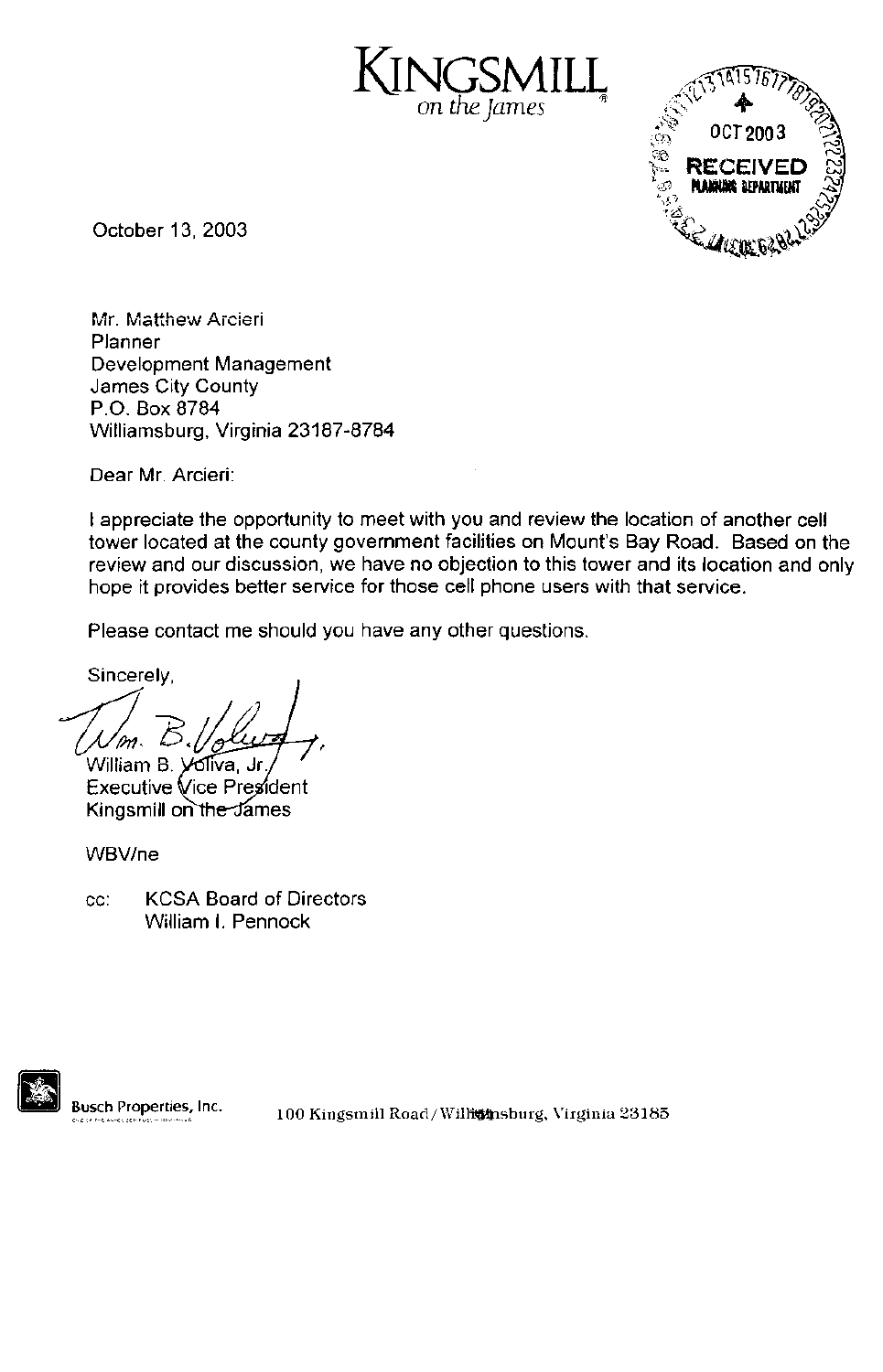| DATE:           | October 28, 2003                                                                        |
|-----------------|-----------------------------------------------------------------------------------------|
| TO:             | The Board of Supervisors                                                                |
| FROM:           | O. Marvin Sowers, Jr., Planning Director<br>Leo P. Rogers, Deputy County Attorney       |
| <b>SUBJECT:</b> | Road Abandonments, Additions, and Renumbering Due to Route 199 and Monticello<br>Avenue |

On April 8, 2003, at the request of the Virginia Department of Transportation (VDOT), the Board of Supervisors deferred VDOT's request to abandon a portion of the right-of-way for Old Ironbound Road. Just prior to that public hearing, VDOT discovered the need to abandon additional secondary road rights-of-way as a result of constructing the Route 199 extension and Monticello Avenue. VDOT also discovered the need to add relocated Ironbound Road and News Road into the Secondary Road System and to renumber a section of Ironbound Road. VDOT requested the deferral so that it could prepare the necessary documents to have the Board simultaneously consider all of these actions. County staff has received the necessary documents and information on these requests from VDOT.

#### VDOT Requests:

VDOT is requesting the Board take the following actions:

l

- 1. Abandoning the rights-of-way of certain sections of Old Ironbound Road, News Road, and Powhatan Parkway; and
- 2. Adding new sections of Monticello Avenue, News Road, Ironbound Road, and the cul-de-sac in front of Mount Pleasant Church into the Secondary Road System, all of which were constructed as part of the Route 199 and Monticello Avenue projects; and
- 3. Renumbering the portion of old Route 615/Ironbound Road between News Road and Bradshaw Drive as "Route 783."

Attached is a resolution describing the above actions in detail as well as a map depicting the location of the above actions.

#### Additional Information:

The road sections to be abandoned are no longer needed by the traveling public as a result of the construction of Monticello Avenue and the Route 199 Extension. Although Ironbound Road was severed by the Route 199 Extension, several new roads including Monticello Avenue, News Road, and a relocated section of Ironbound Road will serve the same citizens as the old road. Once abandoned, ownership of the rights-ofway transfers to the adjoining property owners in most cases. However, staff is awaiting verification of this from VDOT.

The James City Service Authority (JCSA) will need to be granted easements within the abandoned rights-ofway to accommodate existing utilities. Staff is awaiting written confirmation from VDOT on its willingness to grant these easements.

If the abandonments are approved, Mount Pleasant Church intends to use the Old Ironbound Road right-of-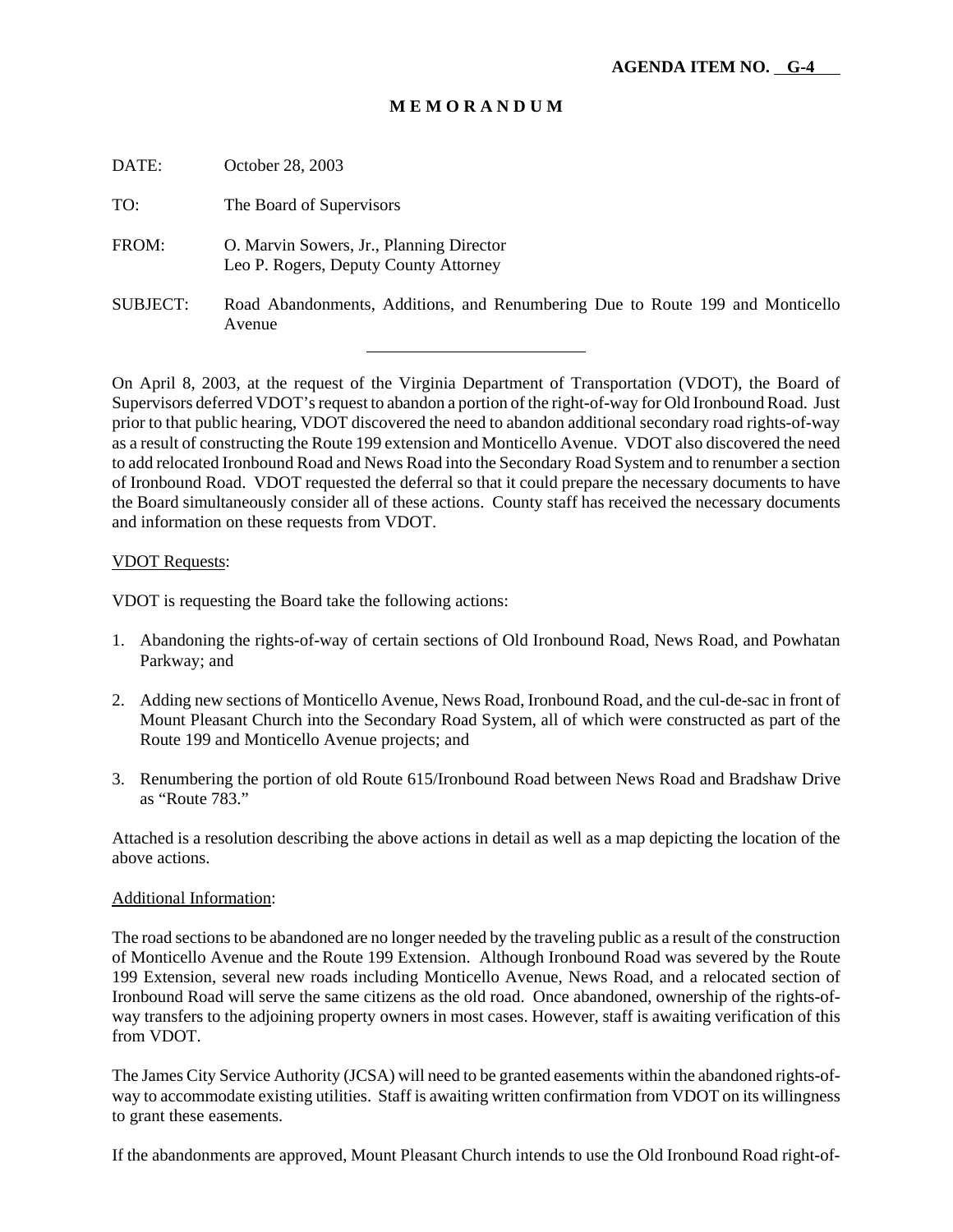Road Abandonments, Additions, and Renumbering Due to Route 199 and Monticello Avenue October 28, 2003 Page 2

way for church parking. In addition, VDOT intends to sell to Mount Pleasant Church a residual parcel that was originally acquired by VDOT for the Route 199 project. That parcel is adjacent to the section of Old Ironbound Road to be abandoned and is directly in front of the Church. The Church has a pending contract with VDOT to purchase this residual parcel. Before either the right-of-way or residual parcel can be used for parking by the Church, approval of a special use permit by the Board is required.

The Historic Triangle Bicycle Advisory Committee (HTBAC) previously suggested using the Old Ironbound Road right-of-way in front of Mount Pleasant Church for construction of a more direct bicycle and pedestrian connection between Ironbound Road and Monticello Avenue. By providing easy access to Ironbound Road, HTBAC believes that bicyclists will be encouraged to use Ironbound Road rather than crossing Monticello Avenue to reach the multiuse path on the north side of the road, or to use Ironbound Road to avoid making left turns at the Monticello Avenue/Ironbound Road intersection. HTBAC requested County staff seek an agreement with the Church to allow a multiuse path on the Old Ironbound Road right-of-way. Representatives of Mount Pleasant Church verbally agreed to allow the multiuse path, but not in a configuration deemed cost-effective by both HTBAC and staff. While desirable, this connection is no longer being pursued by HTBAC or County staff. Staff believe that the existing road configuration provides an adequate connection to Ironbound Road.

In order to give public notice of the intention to abandon the right-of-way, notice was posted at the Courthouse and along the property in several locations, and a letter was sent to the Commonwealth Transportation Board. Notices were also mailed to adjoining and nearby property owners. A public hearing for the proposed abandonment was advertised in The Virginia Gazette on October 17-18, 2003.

#### Recommendation:

Staff recommends the Board of Supervisors adopt the attached resolution abandoning certain sections of Old Ironbound Road, News Road, and Powhatan Parkway; adding new sections of Monticello Avenue, News Road, Ironbound Road, and the cul-de-sac in front of Mount Pleasant Church into the Secondary Road System; and renumbering the portion of old Route 615/Ironbound Road between News Road and Bradshaw Drive as "Route 783." As of this writing, VDOT has not provided the requested letter of intent to grant easements to the JCSA for its existing utilities within those road rights-of-way to be abandoned. Should this letter not be received by the Board meeting, staff will recommend deferral.

O. Marvin Sowers, Jr.

\_\_\_\_\_\_\_\_\_\_\_\_\_\_\_\_\_\_\_\_\_\_\_\_\_\_\_\_\_\_\_\_\_

\_\_\_\_\_\_\_\_\_\_\_\_\_\_\_\_\_\_\_\_\_\_\_\_\_\_\_\_\_\_\_\_\_

Leo P. Rogers

OMS/adw ironabandon.mem

Attachments:

- 1. Location Map
- 2. Resolution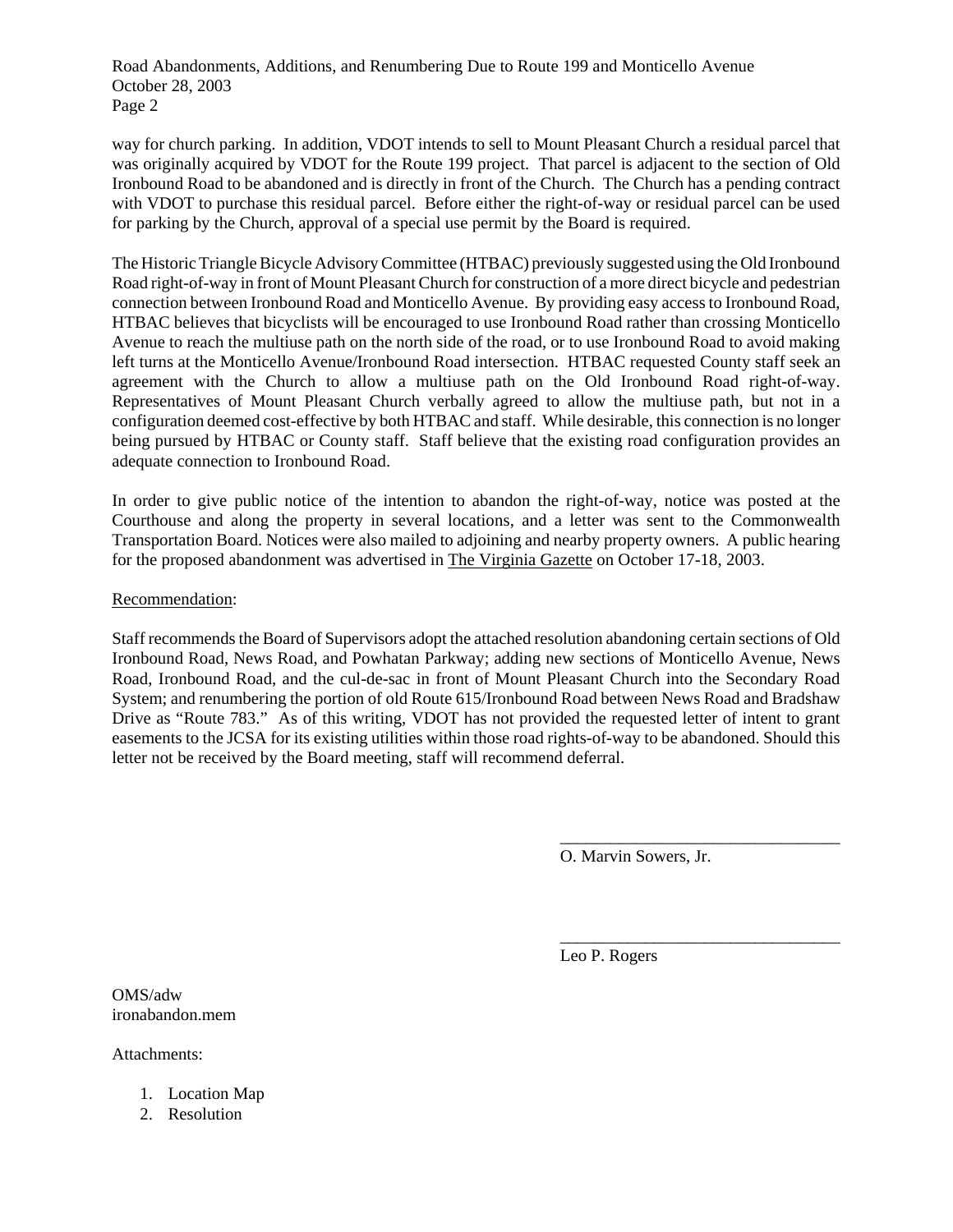#### ADDITIONS AND ABANDONMENTS TO ROUTE 613 (NEWS ROAD),

#### 615 (IRONBOUND ROAD), 783 (IRONBOUND ROAD), 784 (UN-NAMED ROAD),

#### 5000 (MONTICELLO AVENUE), AND 1470 ( POWHATAN PARKWAY)

- WHEREAS, the Virginia Department of Transportation has provided this Board with a sketch dated September 13, 2003, depicting required changes in the Secondary System of State Highways, which sketch entitled "Changes in the Primary and Secondary Systems Due to Relocation, and Construction on Routes 613, 615, 783, 784, 1470, and 5000" the additions, abandonments, and renumbering required as a result of Project 0199-047-F03, C503, which sketch is hereby incorporated herein by reference; and
- WHEREAS, the new road serves the same citizens as those portions of old road identified to be abandoned and those segments no longer serve as a public need.
- NOW, THEREFORE, BE IT RESOLVED that the Board of Supervisors of James City County, Virginia, abandons from the Secondary System of State Highways those portions of Route 615 identified as Sections 3 and 5, pursuant to 33.1-155 of the Code of Virginia.
- BE IT FURTHER RESOLVED, that this Board abandons from the Secondary System of State Highways the portion of Route 1470 identified as Section 6, pursuant to 33.1-155 of the Code of Virginia.
- BE IT FURTHER RESOLVED, that this Board abandons from the Secondary System of State Highways the portion of Old Route 613 identified as Section 7, pursuant to 33.1-155 of the Code of Virginia.
- BE IT FURTHER RESOLVED, that this Board requests to add to the secondary system of State highways those portions of Route 5000 identified by the sketch as Sections 8, 9, and 18, pursuant to 33.1-229 of the Code of Virginia.
- BE IT FURTHER RESOLVED, that this Board requests the Virginia Department of Transportation to add to the secondary system of State highways those portions of Route 613 identified by the sketch as Sections 12 and 13 pursuant to 33.1-229 of the Code of Virginia.
- BE IT FURTHER RESOLVED, that this Board requests to add to the secondary system of State highways those portions of Route 784 identified by the sketch as Sections 14 and 15, pursuant to 33.1-229 of the Code of Virginia.
- BE IT FURTHER RESOLVED, that this Board requests to add to the secondary system of State highways those portions of Route 615 identified by the sketch as Sections 16 and 17, pursuant to 33.1-229 of the Code of Virginia.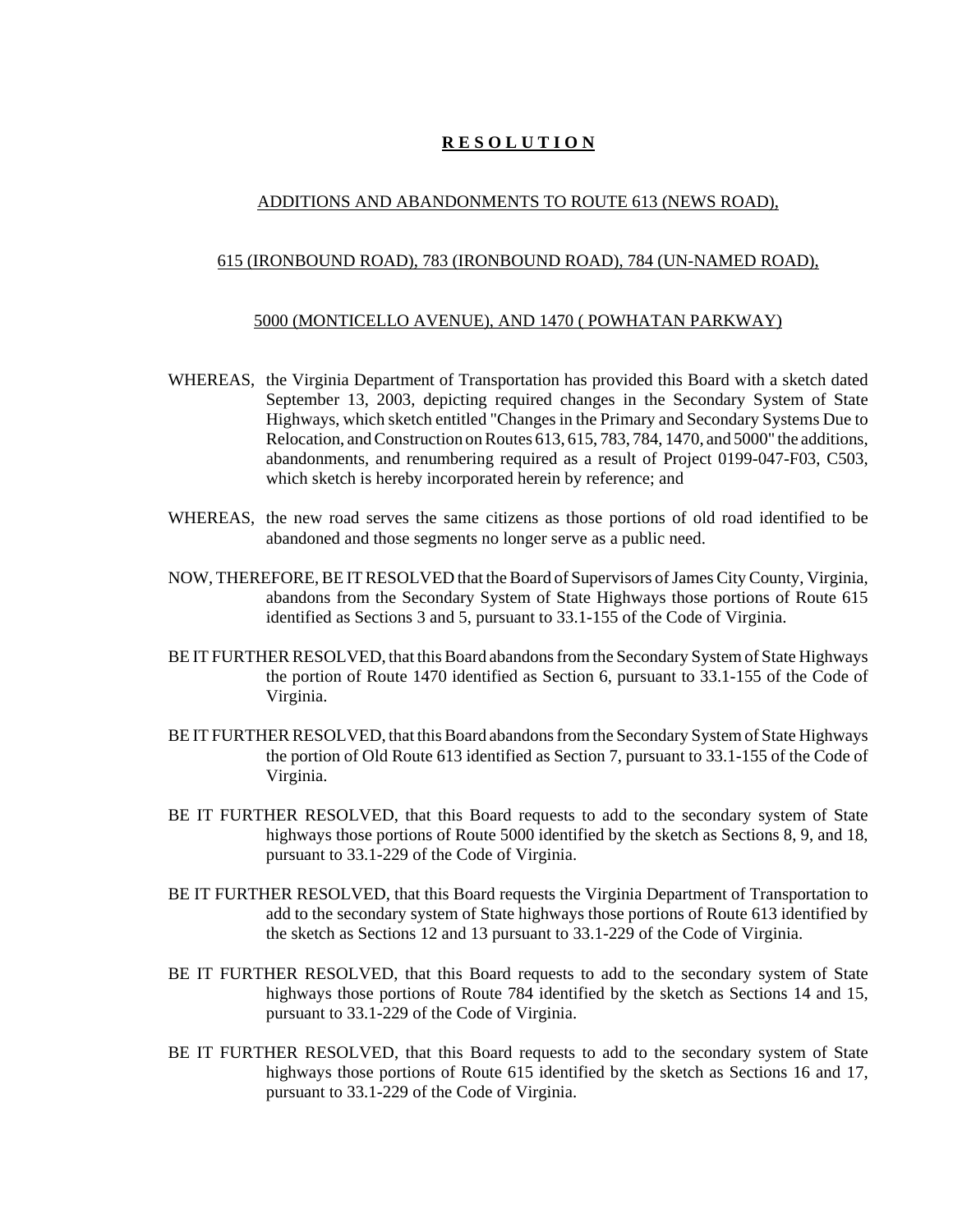BE IT FURTHER RESOLVED, that this Board renumbers Old Route 615 as Route 783, identified as Sections 1 and 2 on the aforementioned sketch.

BE IT FINALLY RESOLVED, that this Board orders that a certified copy of this resolution be forwarded to the Resident Engineer for the Virginia Department of Transportation.

> Jay T. Harrison, Sr. Chairman, Board of Supervisors

\_\_\_\_\_\_\_\_\_\_\_\_\_\_\_\_\_\_\_\_\_\_\_\_\_\_\_\_\_\_\_\_\_\_\_

ATTEST:

Sanford B. Wanner Clerk to the Board

\_\_\_\_\_\_\_\_\_\_\_\_\_\_\_\_\_\_\_\_\_\_\_\_\_\_\_\_\_\_\_\_

Adopted by the Board of Supervisors of James City County, Virginia, this 28th day of October, 2003.

finalabandon.res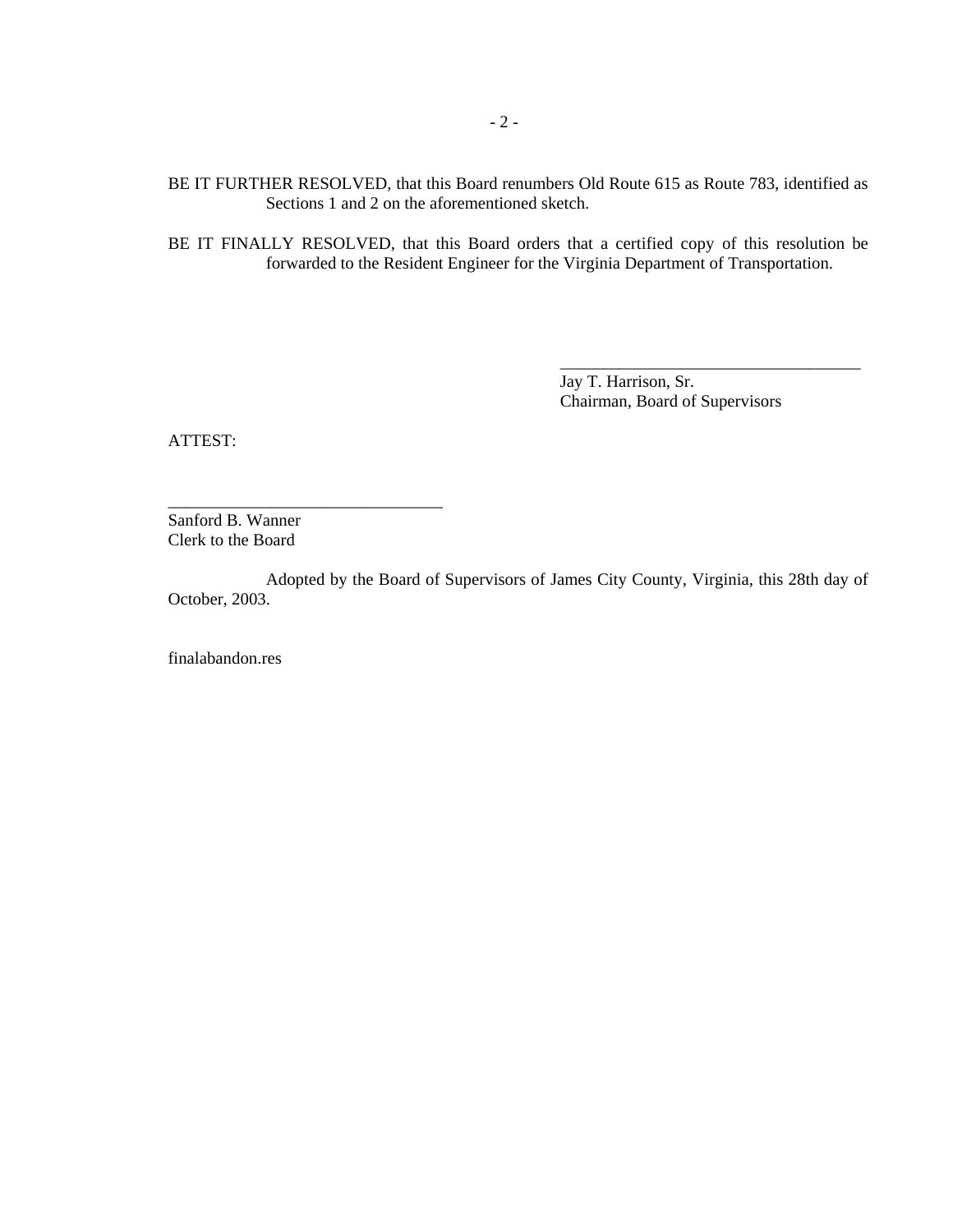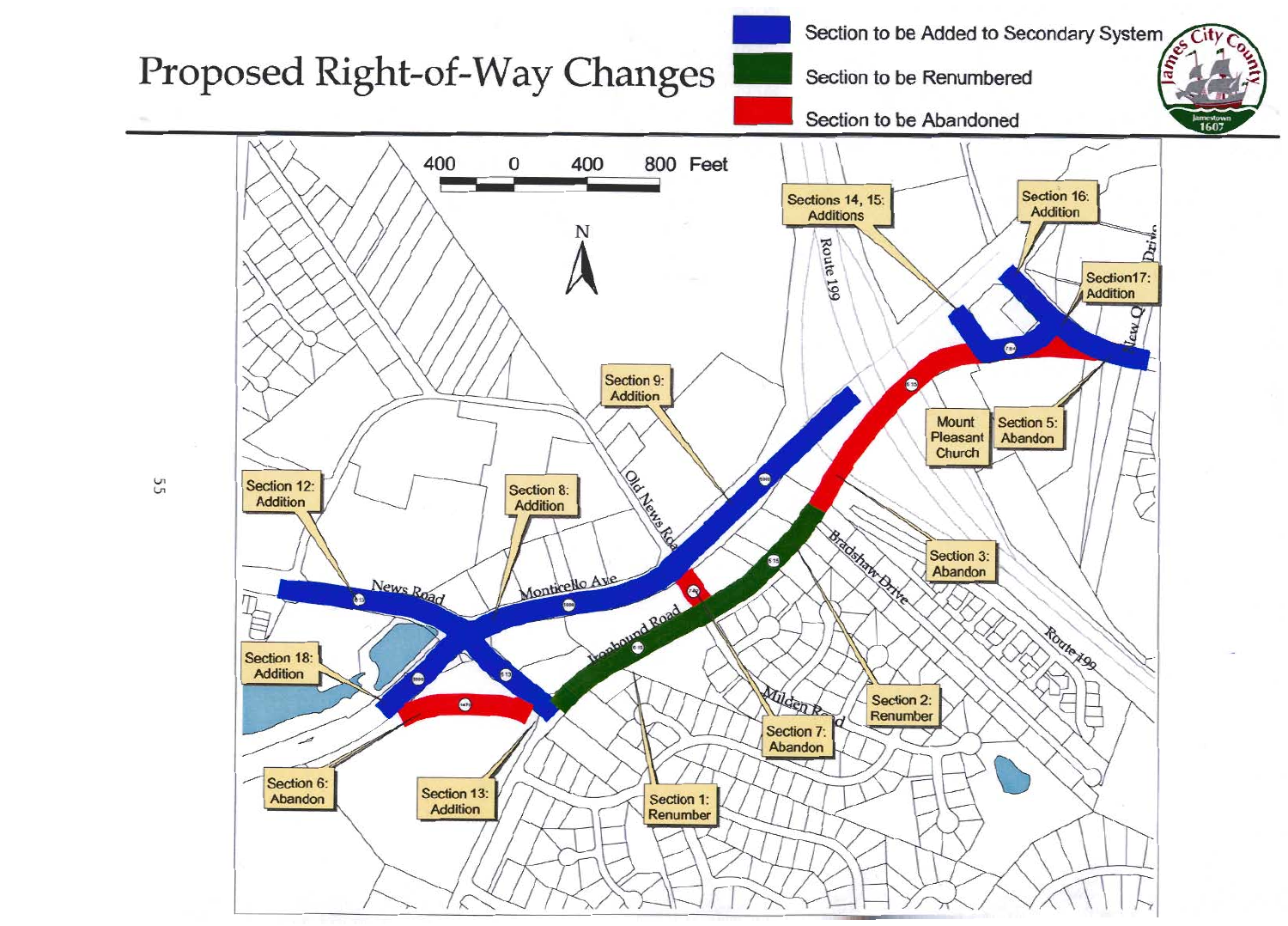DATE: October 28, 2003 TO: The Board of Supervisors FROM: John E. McDonald, Manager of Financial and Management Services SUBJECT: Lease Purchase Agreement - Radio System Improvements

l

The County has received three responses to a request for proposal for financing of \$14.5 million for improvements to the County's radio system. Those responses were designed to provide approximately equal annual debt service payments over a fifteen-year term.

The responders and the comparative interest rates, were as follows:

| Sun Trust                                 | 4.77 percent |
|-------------------------------------------|--------------|
| <b>First Municipal Credit Corporation</b> | 4.83 percent |
| Koch Financial Corporation                | 4.98 percent |

We've discussed the results with Davenport & Co., the County's financial advisors, and we would recommend that we accept the proposal presented by Sun Trust Bank.

Staff recommends the approval of the attached resolution which was prepared by Troutman Sanders, LLP, bond counsel.

John E. McDonald

\_\_\_\_\_\_\_\_\_\_\_\_\_\_\_\_\_\_\_\_\_\_\_\_\_\_\_\_\_\_\_\_

JEM/adw leaseagre.mem

**Attachments**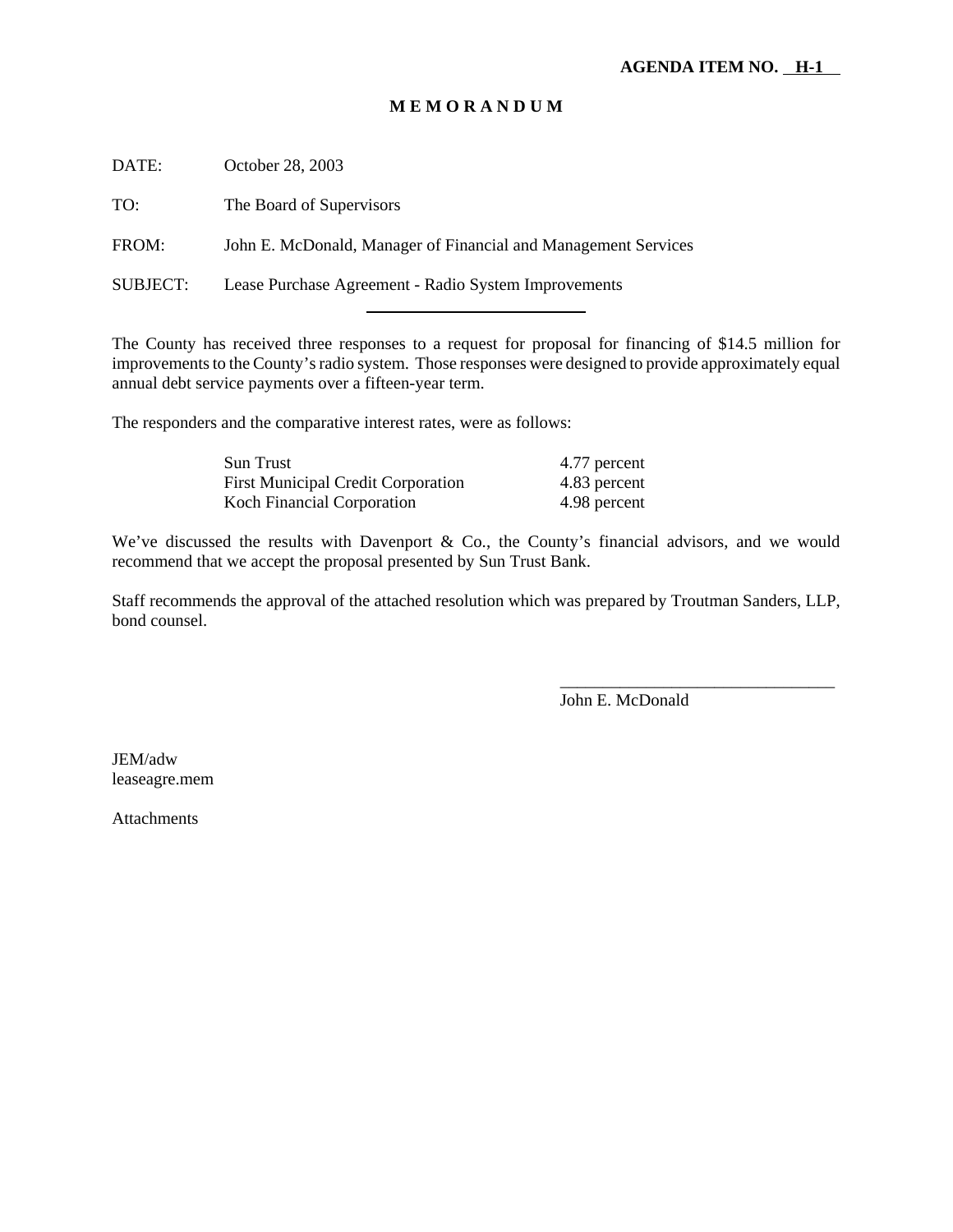#### **RESOLUTION OF THE BOARD OF SUPERVISORS OF THE COUNTY OF**

#### **JAMES CITY, VIRGINIA, AUTHORIZING AND APPROVING THE EXECUTION AND**

#### **DELIVERY OF LEASE PURCHASE AGREEMENT**

- WHEREAS, the Board of Supervisors of the County of James City, Virginia (the "Board"), has determined that it is necessary and desirable to finance a portion of emergency 911 communications equipment and facilities, including a control center (the "Project") for the County of James City, Virginia (the "County"); and
- WHEREAS, there has been presented to the Board a plan for the financing of the Project which would not create debt of the County for purposes of the Virginia Constitution; and
- WHEREAS, the County has decided, pursuant to such financing plan, to enter into, execute, and deliver a Lease Purchase Agreement for the Project (the "Lease Purchase Agreement"), the payments under which are subject to appropriation by the Board; and
- WHEREAS, the provisions of the Lease Purchase Agreement will be in conformity with the terms of a proposal from SunTrust Bank (the "Bank") dated October 6, 2003 (the "Commitment").

NOW, THEREFORE, BE IT RESOLVED that the Board of Supervisors of James City County, Virginia,

- 1. Authorization of Lease Purchase Agreement and Use of Proceeds. The County determines that it is advisable to accept the Commitment and execute and deliver the Lease Purchase Agreement to the Bank. The execution and delivery of the Lease Purchase Agreement are authorized and approved.
- 2. Details of Lease Purchase Agreement. The Lease Purchase Agreement shall be executed and delivered upon the terms and conditions set forth therein and in the Commitment and shall be dated the date of its execution and delivery. The interest components of the rental payments thereunder shall be determined based upon the rate of interest per annum of 4.77%, and the principal components of the rental payments thereunder shall be determined based upon a fifteen-year amortization, with the rental payment schedule resulting in approximately annual level debt service. The interest component of the rental payments will be made semiannually on March 1 and September 1 of each year commencing March 1, 2004, and ending March 1, 2019, and the principal component of the rental payments will be made annually on each March 1 commencing March 1, 2005, and ending March 1, 2019. The amounts of each principal and interest component of the rental payments shall be as set forth in the Lease Purchase Agreement. The purchase price of the Project being financed through the Lease Purchase Agreement shall not exceed \$14,500,000. Payments due under the Lease Purchase Agreement may be prepaid at any time (i) on or after the ninth anniversary date of the execution and delivery of the Lease Purchase Agreement at a prepayment price equal to 102% of the amount of the principal component being prepaid plus interest to the prepayment date, (ii) on or after the tenth anniversary date of the execution and delivery of the Lease Purchase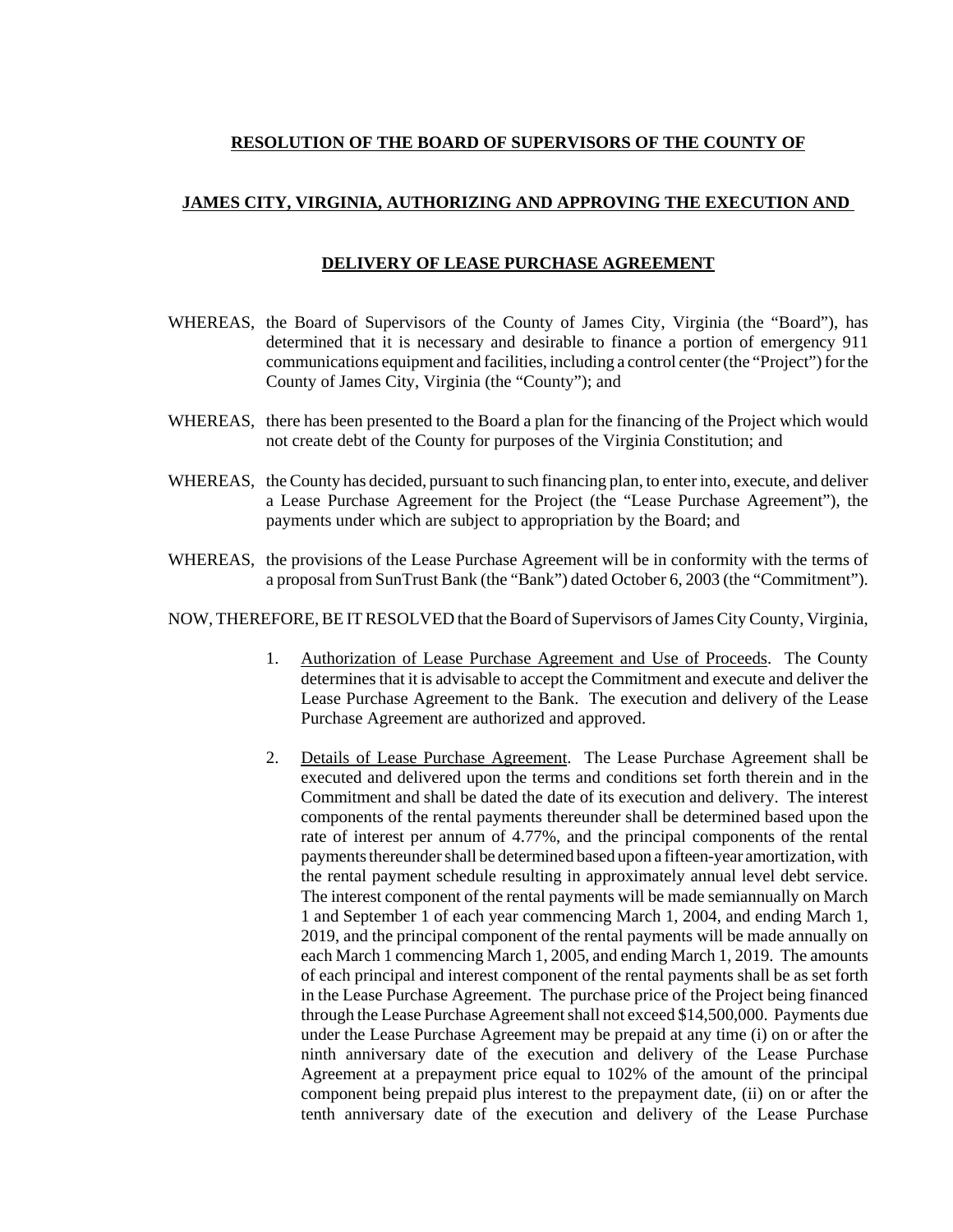Agreement at a prepayment price equal to 101% of the amount of the principal component being prepaid plus interest to the prepayment date and (iii) on or after the eleventh anniversary date of the execution and delivery of the Lease Purchase Agreement at a prepayment price equal to 100% of the amount of the principal component being prepaid plus interest to the prepayment date.

- 3. Form of Lease Purchase Agreement. The Lease Purchase Agreement shall be in substantially the form on file with the County Administrator, with such variations, insertions, or deletions as may be approved by the Chairman or the Vice Chairman of the Board. All payments under the Lease Purchase Agreement are subject to appropriation by the Board, and the Board is not, under any circumstances, obligated to make such appropriations.
- 4. Execution and Delivery of Lease Purchase Agreement and Deed of Trust. The Chairman and the Vice Chairman of the Board, either of whom may act, are each authorized and directed to execute the Lease Purchase Agreement. The Chairman and the Vice Chairman of the Board, either of whom may act, are also each authorized and directed to execute any Deed of Trust, to be dated its date of execution and delivery (the "Deed of Trust"), that may be required by the Bank in connection with the placing of a lien on any real property being financed. The Clerk of the Board is authorized and directed to affix the seal of the County to the executed Lease Purchase Agreement and the Deed of Trust (if required) and to attest the same and then to deliver the Lease Purchase Agreement and the Deed of Trust to the Bank.
- 5. Further Actions. The Chairman and the Vice Chairman of the Board and such officers and agents of the County, including the County Administrator, as may be designated by either of them are authorized and directed to take such further actions as they deem necessary regarding the execution and delivery of the Lease Purchase Agreement including, without limitation, the execution and delivery of closing documents and certificates including the Form 8038-G, a Non-Arbitrage Certificate, and a Tax Certificate. All such actions previously taken by the Chairman, Vice Chairman, or such officers and agents are hereby approved, ratified, and confirmed.
- 6. Selection of Bond Counsel. The County hereby consents to Troutman Sanders LLP, serving as Bond Counsel to the County in connection with the execution and delivery of the Lease Purchase Agreement.
- 7. Essentiality of Project. The Project is hereby declared to be essential to the efficient operation of the County, and the Board anticipates that the Project will continue to be essential to the operation of the County during the term of the Lease Purchase Agreement. The Board, while recognizing that it is not empowered to make any binding commitment to make appropriations beyond the current fiscal year, hereby states its intent to make annual appropriations in future fiscal years in amounts sufficient to make all payments under the Lease Purchase Agreement and hereby recommends that future Boards do likewise during the term of the Lease Purchase Agreement.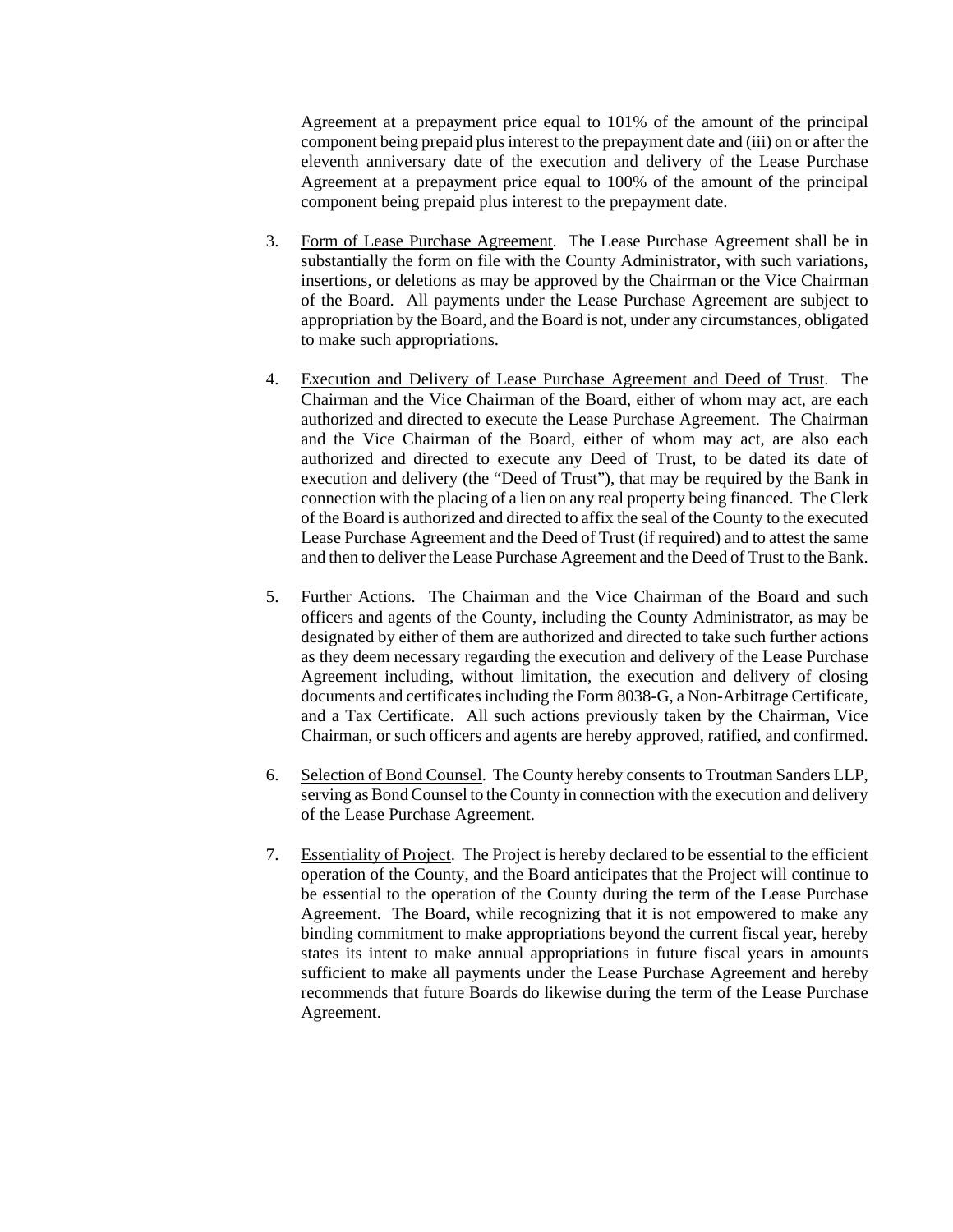- 8. Submission of Appropriation Request. The County Administrator is hereby directed to submit for each fiscal year a request to the Board for an appropriation in an amount equal to the payments becoming due on the Lease Purchase Agreement in the next fiscal year. Nothing in this Resolution shall obligate the Board to make such appropriation or shall constitute a pledge of the full faith and credit of the County beyond the constitutionally permitted annual appropriations.
- 9. Fees and Costs. All expenses incurred by the Bank, the County, and legal counsel in connection with the execution and delivery of the Lease Purchase Agreement shall be paid by the County, regardless of whether the Lease Purchase Agreement is executed and delivered.
- 10. Limitation of Liability of Officials of the County.No covenant, condition, agreement, or obligation contained herein shall be deemed to be a covenant, condition, agreement, or obligation of an officer, employee, or agent of the County in his or her individual capacity, and no officer of the County executing the Lease Purchase Agreement shall be liable personally on the Lease Purchase Agreement or be subject to any personal liability or accountability by reason of the execution and delivery thereof. No officer, employee, or agent of the County shall incur any personal liability with respect to any other action taken by him or her pursuant to this Resolution, provided he or she acts in good faith.
- 11. Contract with Bank.The provisions of this Resolution shall constitute a contract between the County and the Bank for so long as the Lease Purchase Agreement is outstanding. This Resolution may not be amended by the County in any manner without the consent of the Bank, except to cure any defect, error, omission, or ambiguity herein.
- 12. Effective Date. This Resolution shall take effect immediately.

Jay T. Harrison, Sr. Chairman, Board of Supervisors

\_\_\_\_\_\_\_\_\_\_\_\_\_\_\_\_\_\_\_\_\_\_\_\_\_\_\_\_\_\_\_\_\_\_\_

ATTEST:

Sanford B. Wanner Clerk to the Board

\_\_\_\_\_\_\_\_\_\_\_\_\_\_\_\_\_\_\_\_\_\_\_\_\_\_\_\_\_\_\_\_

Adopted by the Board of Supervisors of James City County, Virginia, this 28th day of October, 2003.

bond.res